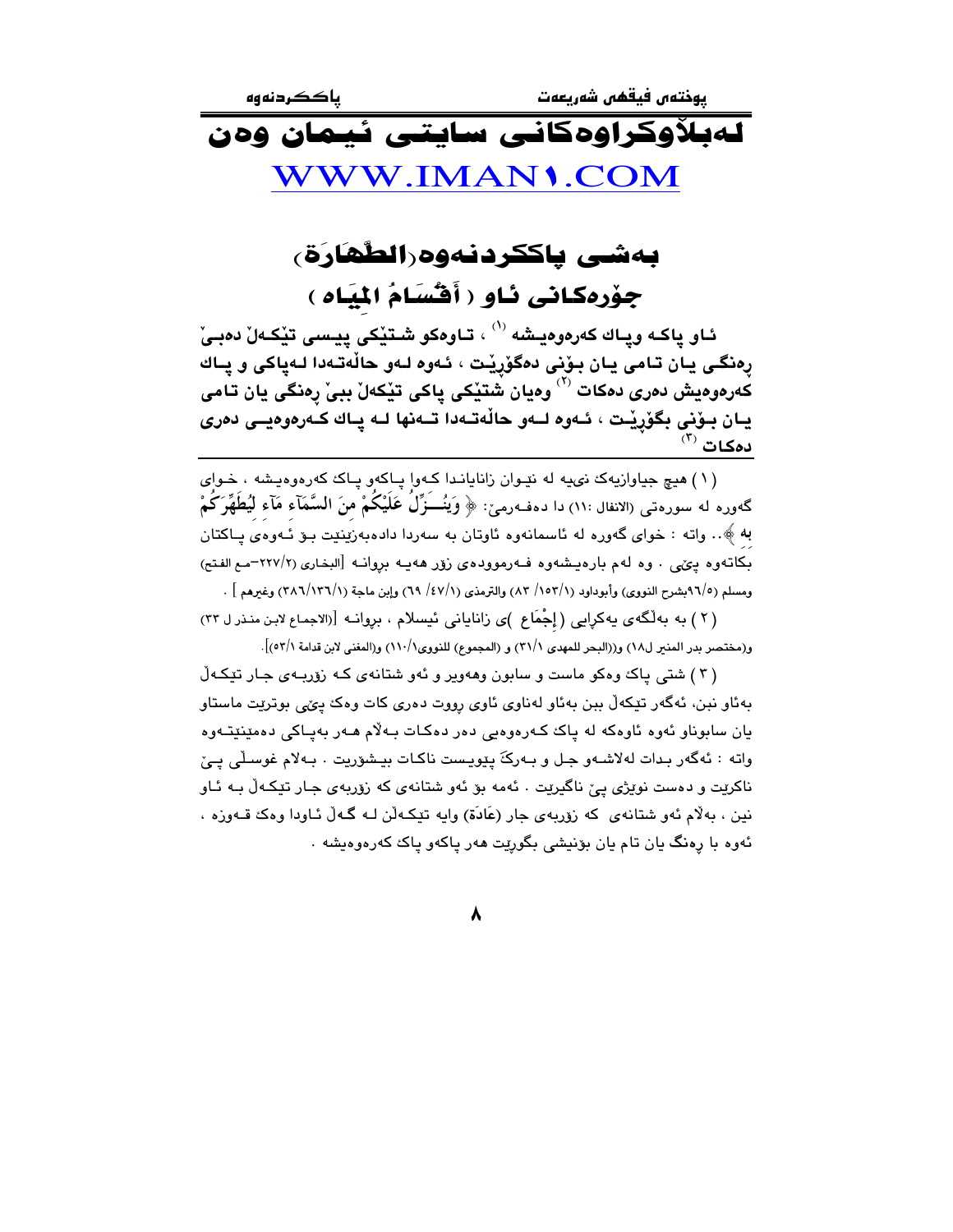ياككردنه وه

.<br>قلی**نیسینی:** ئەو شتە پاكانەي كە زۆر بەي چار تیكەلْ بە ئـاو نـین ، ئـەگـەر تیكـەلْ ببن بهلّام زۆر نـﻪبوو ئـﻪوه هيــچ كارێِـکَ ناکاتــه ســﻪر يـاکَ کـﻪرەوەيى ئاوەکـﻪ بـا بۆنيـشى ىگۆرىت.

جا هي<del>چ</del> جياوازيهك نييه ئهگەر ئاوەكە زۆر بێت يان كەم <sup>(ئ)</sup>، راوەستاو بێت يان ريّ بكات  $^{\text{\tiny{(1)}}}$  به كارهێنراو بێت يان به كار نههێنراو  $^{\text{\tiny{(1)}}}$ .

له بهر فهرموودهكهى (أُمُّ عَطيَةُ الأَنْـصَاريَة) (خـواى ليّ رازى بێـت) كـهوا فـهرمووى : بِيّغهمبهري خوا (ﷺ) هاته ژورهوه کاتيک که کچهکهي وهفاتي کردبوو ، جـا فـهرمووي :(( إِغْسِلْنَهَا ثَلَاثًا ۚ أَوْ خَمْسَاً ۚ أَوْ أَكْثَرُ مِنْ ذَلِكَ إِنْ رَأَيْـٰتُنَّ ، بِمَاءٍ وَسيدْر واجْعَلْنَ في ألآخرَة كَافُوراً أَوْ شَيْئَاً منْ كَافُور ِ﴾) واته: بيشرنهوه سيّ جار يان يتِنج جاً يان زياتر لهوه ئهگهر به باشتان بینی ، به ئاو و(سدْر) وه دواین جاریش (کَافَور)ی تیکهلْ کهن یان ههندیک لـه (كَافُور)... [ رواه البخاري (٢/ ١٢٥/ ١٢٥٣) ومسلم (٦/ ٦٤٦/ / ٩٣٩) ].

( ٤ ) لهم مەسەلەپەدا كە ئاو يـاكەو پـاك كەرەوەيـە تـا شـتێكى پيـسى تێدەكـەوێت رەنگى يان تامى يان بىۆنى دەگۆرپت ئـەوە لـەو كاتـەدا پـيس دەبێت يـان شـتێكى يـاكى تیٌبکهوی٘ت له ناوی ئاوی رووت دهریکات ئهوه له پاک کـهرهوهیی دهری دهکـات ، ئـا لـهم بنهرهتهدا جياوازي نيه ئيتر ئاوهكه كـهم بێت يـان زوّر . بـوّ زيـاتر دلّنيـا بـوون لـهم باسـه بِروانه [(شَرْحُ السُّنَّة)للبغوي (٥٩/٢) و(نيل الاوطار) للشوكاني(٣٠/١) و(جَوهَرُ النَّقي) لابن التركمانىالذي بذيل السنن الكبرى للبيهقي (٢٥٦/١)].

(٥) بهههمان شتوه لهو بنهرهتهى ييشوو دا جياوازى نىيه ئهو ئاوه رئ بكات يان ريّ نه كات ، بوّ دلَّنيا بوونيش له مه بروانه [(احكام الاحكام ) لابن دَقيق العيد (٢١/١) و (المُحَلى)لإبْنُ حَزم  $\int (1\lambda\epsilon/\nu)$ 

( ٦ ) ئاوي بهکارهێنراو ئهو ئاوهيه که دهست نوێژي پيّ گيرا بێت يان غوسلي پيّ کرا بێت ، بهڵگەی (تَأْثيْر) نەكردنى لە سەر (قَاعدَة)كەمان فەرموودەكـەی (جَـابر)ە (خـوای لێ رەزاي بێت) ، كەوا فـەرمووى : (( جَاءَ رَسُوْلُ الله (ﷺ) يَعُوْدُنى وَأَنَا مَرِيْضٌ لاَ أَعْقَلُ فَتَوَضَّأَ وَصَبٍّ عَلَىَّ وُضْمُوْءَهُ )) واته: روژيک تووشی نهخوشىيهک هاتم بیّ هوشی خستم ، جـا يــێغەمبەر ی خـوا (ﷺ) ســەردانی کـردم ، و دەســت نوێـِژی گـرت و ئــاوی دەســت نویژهکهی بهسهرم دا کرد [رواه البخاری (۱/رقم/۱۹٤) ومسلم (۱۲۳۲/۲/ ۱۲۲۱)].

 $\mathbf{a}$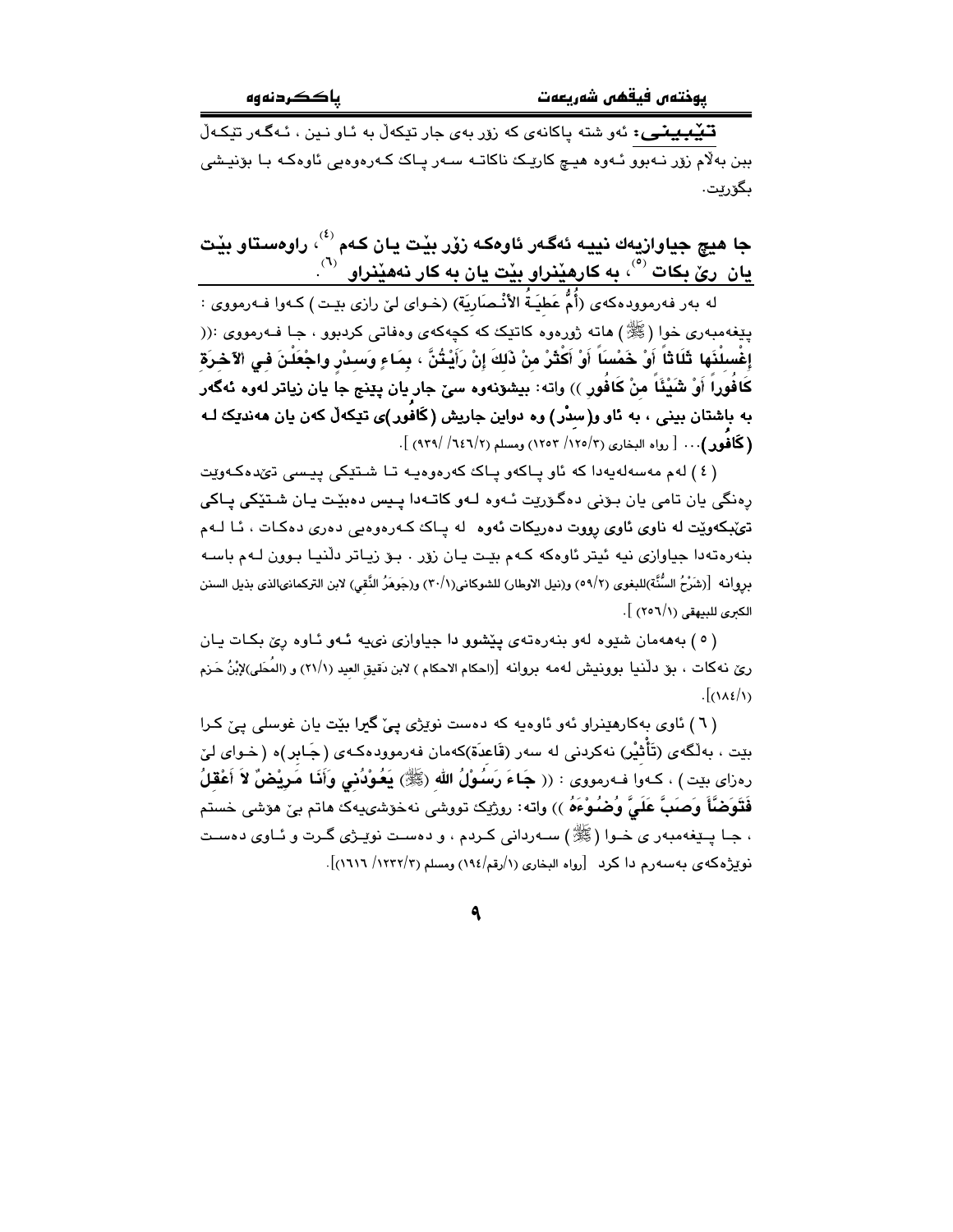.<br>ئەمە بەلگەي ياكى ئاوي بە كارھێنراو ، وە بەلگەي يـاك كەرەوەيىشى فەرموودەكـەي (رُبِّيهُ بِنْتُ مُعَوِّذ)ه (خـواى لىٰ رِهزاى بيْـت)فـهرمووى: (( أنَّ النَّبِـيَّ (ﷺ) مَسَعَ بِرَأْسه منْ فَضْلُ مَاءِ كَانَ في بَده )) واته: ۖ بِيِّغهمبهري خوا (ﷺ) مهسمي سـهري كـرد بـهياشماوهي ئهو ئاوەي كە بە دستيەوە بوو [رواه ابوداود۱( /۹۱ /۹۲۰ ) وهو حديث حسن ، بروانه الروضة الندية تحقيق محمد صبحي حلاق (١/ ٦٨)] .

# ئەو شتانەي كە ييسن (النَّجَاسَاتِ)

ئەوانــــەى پيــــسن $^{\left(\prime\right)}$  ، پاشــــە رۆ $^{\left(\prime\right)}$  وميــــزى مرۆڤـــە بــــە گـــشتى  $^{\left(\prime\right)}$ و**یبا<u>ش میزن آور</u>مَذی** <sup>(۱۱</sup>)

(۷) که پێویسته مرۆﭬ خۆی لیّ یاك بكاتەوه ئەگەر له لاشەی یان له جل ویەرگی دا.

(٨) له بهر فهرموودهکهي (أَبُو سَعيدُ الخَدْرِي) (خواي ليّ رازي بيّت) کـهوا پيّغهمبـهري خوا (ﷺ) فەرمووى : (( إِذَا جَاءَ أَحَدُكُمُ المَسْجِدَ فَلْيُقَلِّبْ نَعْلَيْه وَلْيَذْظُرْ فَيْهِمَا فَإِنْ رَأَى خُبْتْاً فَلْيَمْسَحْهُ بِالأَرْضِ ولْيُصلِّ فيْهِمَا ﴾) واته: مەر يەكێكتان ئەگەر ماتن بۆ مزگـەوت ، ئەوە با (نَعْل)ەكانى دېيواودىيو بكاتەوە وتەماشاي كات ، ئەگەر پېسپەكى يێوە بېنى ، با بـە زهويدا بيساويّت ، ياشان نويّژي بكات [رواه الإمام أحمد) (٢٠/٣) وأبـوداود (٢٥٣/٢) مـع العـون وغيرهمـا وهو حديث صحيح بروانه صحيح أبي داود (٦٠٥) ].

(٩) له بهر فهرموودهکهي (أَبُو هُرَيْرَة) (خواي ليٌ رازي بيّت) کهوا فـهرمووي: پيّـاويّکي دهشتهکی له مزگهوتدا ههستا میزی کرد ، جا خـهڵکی پـهلاماریان دا ، بینفهمبـهری خـوایش (ﷺ) فەرمورى: (( دَعُوهُ وَهَرِيْقُوا عَلَى بَوْله سَجْلَا مِنْ ماء — أَوْ ذَنُوْبَا مِنْ مَاءِ — فَإِنَّمَا بُعثْتُمْ مُيَسرِيْنَ وَلَمْ تُبْعَثُوا مُعَسرِيْن ﴾) واته: وازى ليّ بهيّنن ، ياشان سـهتلّيّك ئـاو بكهنـه سەريدا ، ئێوه نێرراون بۆ ئەوە سووك كـەرەوە بـن نـەك تونـد و گـران كـەرەوە [رواه البخارى (٢٢٢/٣٢/١) وغيره].

بهلام مێزی کوری شیره خـۆر (عَفـو)ی لیٌ دراوه لـه شـهرعدا ، لـه بـهر فهرموودهکـهی (أَم قَـبْس بِنْـت مُحْـصن ) (خـواي لِّيْ رازي بِيّـت) (( أَنَّهَـا أَتَـتْ بِـإِبْنِ لَهَـا صَـغَيْر لَـمْ يَأْكُل

 $\mathsf{L}$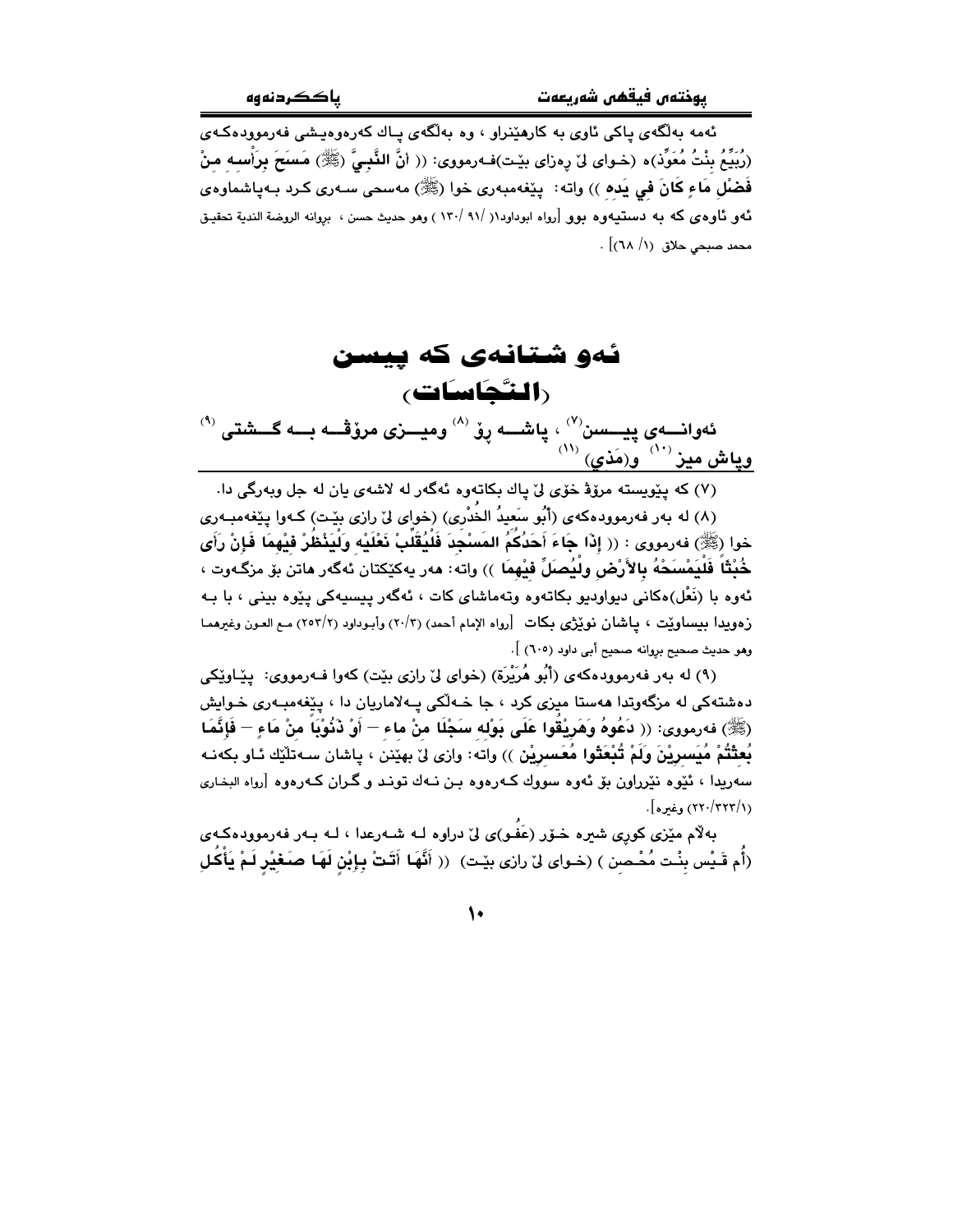يوذتەن فيقفىن شەربعەت

الطَّعَامَ إِلَى رَسُوْل الله (ﷺ) فَأَجْلَسَهُ رَسُوْلُ الله (ﷺ) في حجْره ، فَبَـالَ عَلَـى تُوْبِـه ، فَدَعَا بِمَاءِ فَنَصْحَهُ وَلَمْ يَعْسِلْهُ )) واته: ۖ كهوا كوريْكي بِحِوكي هيّنا بِنْ لاي ييْغهمبهري خوا (ﷺ) که – هێشتا – خوادنی نه<code>دهخوارد ، جا پێغهمبهری خوا (ﷺ) له باوشی خۆیدا داینـا</code> جا ميزي کرده سهر جل ويهرگهکهيدا ، جا ئهويش داواي ئاوي کرد و پيءي ئاو پهرژيني کرد ونه يشفِّرد [(رواه البخاري (١/رقم/٢٢٣) ومسلم (١/رقم/ ٢٢٧)].

وهفەوهفا لەبەر فەرموودەكەي (أبي الـسُّمْح)ى خزمـەت كـارى پێغەمبـەر (ﷺ) كـەوا: (حَسَن) يان (حُسَين) ميزيان كـرده سـهر سـينگي يـێغهمبـهردا (ﷺ) ، منـيش هـاتم بيـشۆم، ئەويش فەرمووى: (( يُغَسَّلُ منْ بوْل الجَارِيَة ويُرَشُّ منْ بَوْل الغُلام )) واتــه: ميـزى كـچ دهشقرریت به لام میزی کور ئـاو پـرژنین دهکریـّـت [ رواه أبـوداود (٢٧٦/٢٣٢/٢) والنـسائـي (١/١٥٨/١).٣٠) وابن ماجة (١ / ١٧٥ / ٢٢٦ ) وغيرهم وقال إبن حجر في التخليص (٥٠/١) وحسنه البخاري ، وه بروانه صحيح النـسائي  $\sqrt{\left(\mathbf{r}^{\mathbf{r}}\right)^{2}}$ 

(١٠) به بهلَّكهي يهكرايي (الإجْمَاع) زانايان ، بروانه (المَجْمُوع) للنَّووي (٢/٢٥٥٢).

(١١) (مَذِي): نَاوِيْكِي رِوْشِنِي سِيِي لِيقِه لِـهِكاتِي بِبِرِكْرِدِنِـهِوهِ لِـهِجووتِ بِـوونِ (جِمَـاعِ) دەردەچێت بەبێ ئەوەي ھیچ ھەستێکى يێ بکرێت، ئەم ئاوەيشە پیسە لەبەر فەرموودەكەي (عَلی) (خوای لیٌ رازی بیْت) که پرسیاری له پیّفهمبهر (ﷺ) کرد ئهویش پیٌ، فهرموو: (( تَوَضَعَأُ وَاغْسلْ فْكَرِكَ ))واتـه: دەست نوێـِرْ بگـرەوە و (ذَكَـر)ت بـشۆ — واتـه: تـارات بكـه ياشـان 

 $^{(12)}$ وخـوێنی حـهیزو زیـسانی  $^{(17)}$  وئـاژەڵی مـردارەوه بـوو  $^{(17)}$ ولیکـی سـهگ  $^{(31)}$ وپاشەرۆ وميزى ئاژەلْيْ گۆشتى نەخوري<sup>ْت (</sub>۰<sup>۰</sup></sup>

(١٢) خوێنی حەيز پيسە، لەبەر فەرموودەكەي (أَسْمَاءُ بِنْتُ أَبِي بَكْرٍ) (خـواي ليّ رازي بێٽ) کەوا ئافرەتێك پرسيارى لەپێغەمبەرى خوا کرد (ﷺ) : ئايـا ئەگـەر يـەكێكمان خـوێنى حەيز داي لەجل و بەرگەكەي چى بكات؟ يێغەمبەريش (ﷺ) فەرمووي : (( إِذَا أَصِلَابَ ثَوْبَ إِحْدَاكُنَّ الدَّمُ منَ الحَيْضَة فَلْتَقْرُصْهُ ثُمَّ لتَذْصَحْهُ بِمَاءٍ ثُمَّ لتُصطَى فيْه )) واتـه: ئهگـهر پەكێكتان خوێنى حەيز داى لە جل وبەرگەكەى ئەوە بيوەرێنێت پاشان بيداتـﻪ دەسـتدا جـا ناوي يندا بكات وياشان نويِّـژي ينوه بكـات [رواه البخـاري (٢٠٧/٤١٠/١) ومـسلم (١/٢٤٠/١٢٤) و اللفـظ له].

وه خوێنی زەيسانيش ھەر خوێنی حەيزە كۆبوەتەوە لە ماوەی سك پرى ئافرەتدا

 $\mathcal{U}$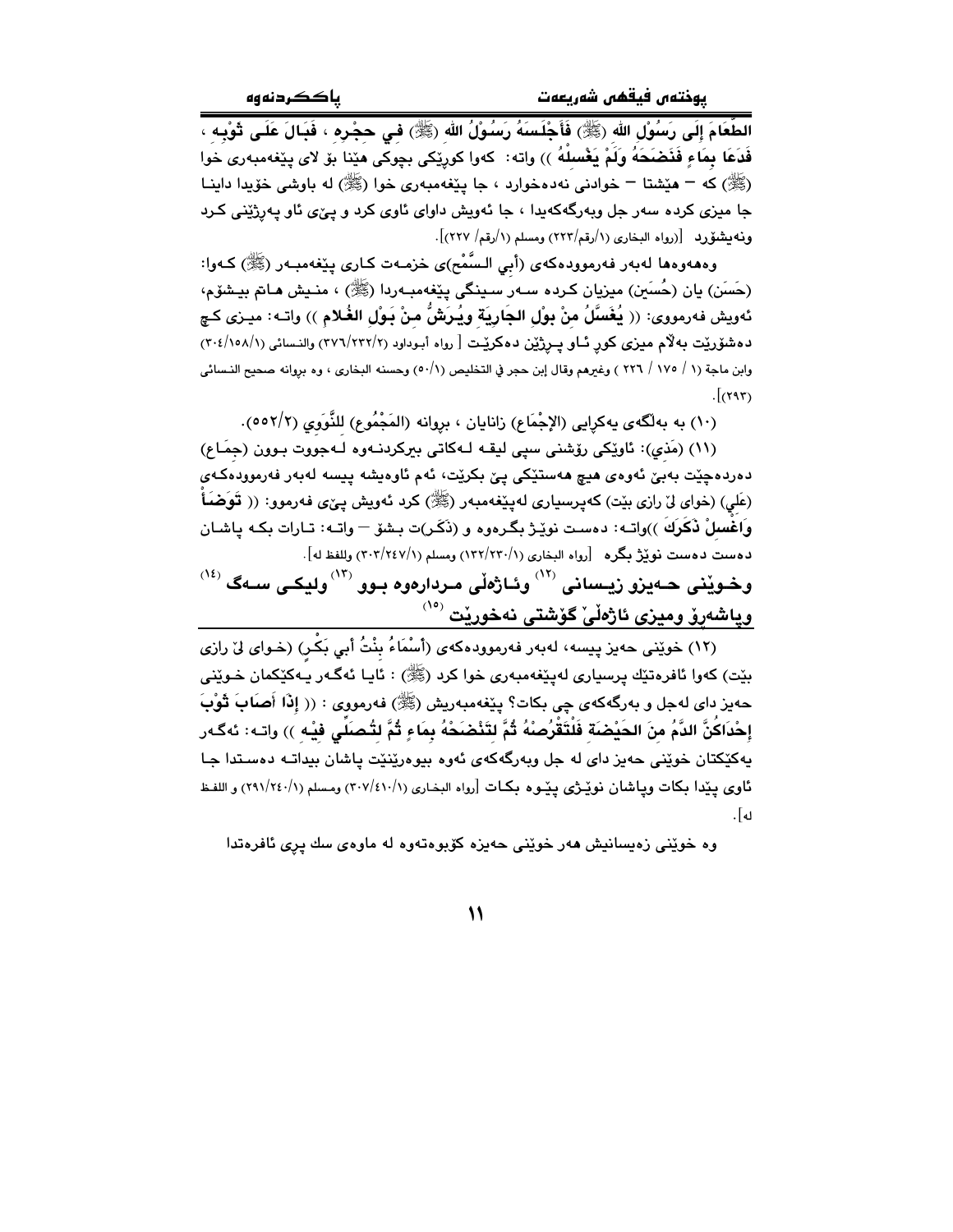.<br>قى<mark>يىبىيىنى</mark> : ئەگەر خوينەكە شىوينەوارى ھەرمايـەوە پـاش شىۆردن ، ئـەوە ھىيچ زيانێِكي نبيه ، له بهر فهرموودهكهي (أَبُو هُرَيْـرَة) (خـواي ليْ رازي بيّـت): كـهوا (خَوْلَـةُ بِنْـتُ يَسَار) فـهرمووي: ئـهي يێغهمبـهري خـوا ، مـن تـهنها يـهك جـل و بـهرگم ههيـه ، وه بـهو جلهیشهوه تووشـی حـهیز دهبم ؟ پێغهمبـهری خـوا یـش (ﷺ) فـهرمووی: ((فَـَإِذَا طَهُـرْت فَاغْسِلي مَوْضِيعَ الدَّمَ ثُمَّ صَلَّى فيْه )) واتــه: جـا ئـهگــهر پــاك بوويتــهوه ئــهوه شــوێني خووێنهکه بشۆ ، پاشان نوێژې پێوهېکه ، ووټي: ئەي پێغەمبەرى خـوا ئەگـەر شـوێنـەوارى هەر مايەوە ؟ فەرمووى: (( بَكْفَيْكَ المَاءُ ولا يَصْرُكَ أَشْرُهُ )) واتە: تـەنھا ئـاووت بەسـە و شـــوێنـهواري هــيـچ زيانێكـت يـــێ ناگـهيــهنێت [رواه أبـو داود (٢٦١/٢٦/٢) والبيهقـي (٤٠٨/٢) وهــوحـديث صحيح ابروانه صحيح أبي داود (٣٥١)].

(١٣) له بهر فهرموودهکهي (إِبْنُ عَبَّاس) (خوايان ليِّ رازي بيّت)، کهوا يێغهمبهري خوا (ﷺ)ف1رمووي: ((إِذَا دُبِغَ الإِهابُ فَقَدْ طَهُرَ ))واتــه: ئهگــهر يێـست خۆشــه بكرێـت يــاك دهبێتەوه ، كاتێك كەداي بەلاي كاورێكى (مَيْمُونَة)دا مردار بووبـووەوە ئـەويش فـەرمووى : (( أَلاَ انْتَفَعْتُمْ بِإِهَابِهَا ؟ )) واتــه: ئايـا بـوْ سـوود لــه ييْـستهكهى وهرنـاگرن ؟ جـا ئــهم فــهرموودهى فــهرموو [الــديث رواه مــسلم (٢٧٧/١/ ٣٦٦، ٣٦٦، ٣٦٦) وغـيره]. جــا نَّهمــهش بهلُكَهيــه كــه مردارەوە بوو پيسه ، بۆيە پێستەكەي بەخۆشەكردن ياك دەبێتەوە.

(١٤) له بهر فهرموودهکهي (أَبُو هُرَيْـرُة) (خـواي ليّ رازي بيّـت) کـهوا يـيّغهمبـهري خـوا (ﷺ) فەرمورى: (( طَهُورُ إِنَاء أَحَدكُمْ إِذَا وَلِغَ فَيْه الكَلْبُ أَنْ يَغْسلَهُ سَبَعَ مَرَاتٍ أَوْلاهُنَّ بالتُٰراب ))واتە: ئەگەر سەگ دەمى خستە ناو قـاپى ھەريەكێكتانـەوە ، بـا چى تێدايـە بيرێژێت پاشان حەوت جار بیشوات جاری پەکەمیان بە خۆلٌ [رواه مسلم (١/٢٣٤/١) وغیره].

(١٥) له بهر فهرموودهکهي (إِبْنُ مَسْعُود) (خواي ليّ رازي بيّت) کـهوا پيّغهمبـهري خـوا (ﷺ) چوو دهست به ناو بگهیهنینت ، جا فهرمانی پیّ کردم سـیٰ بـهردی بـوّ بیّـنـم ، منـیش دوو بــهردم دۆزيــهوه و بــه داوى ســێيهمياندا گــهرام نــهبوو ، جــا تهرســهقولێکم بــۆ هێنــا يێغەمبەرى خواپش ھەردوو بەردەكەي لىٌ وەرگرتم و تەرسەقوولەكەپشى فرىّدا و فـﻪرمووى: (( هَذَا رِكْسٌ )) واتـه: ئـهمه پـيسه [رواه البخارى (١/٢٥٦/١٥٦) وغيره]. و گۆشتى بەراز <sup>(۱٦)</sup> جگە لەمانە ھەمووشتێكى تر ياكە <sup>(١٧)</sup>.

> چۆن پيسى ياك دەكريتەوە (كَيْفَية تَطْهِيْر النَّجَاسَة )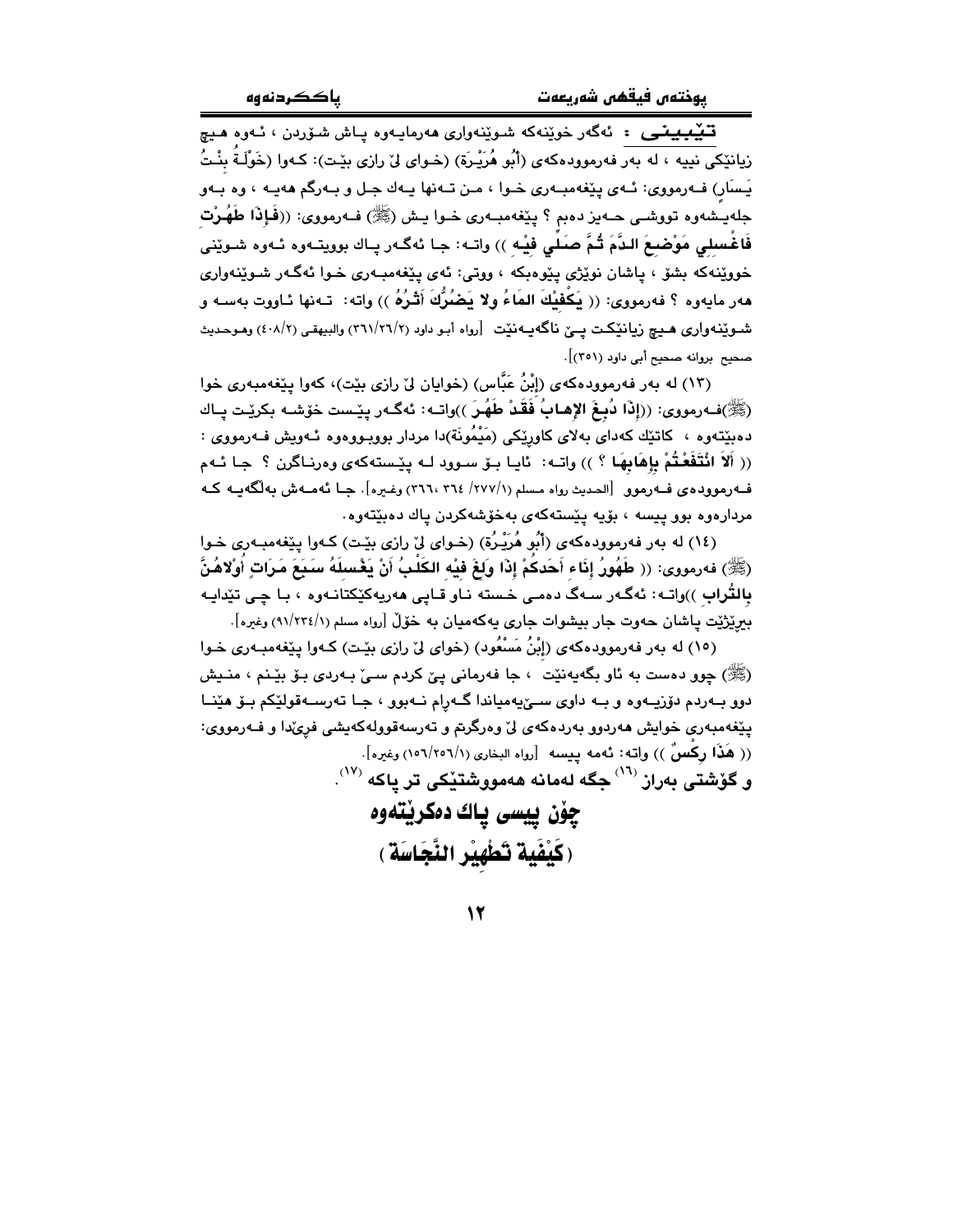يوختەں فيقھى شەريعەت

ياككردنه وه

.<br>شــتي پيــسي بــه شــۆردن يــاك دەبێتــهوه <sup>‹^\›</sup>، بــه شــێوەيهك هــي<del>چ</del> شويْنەواريْكى ئەو پي*سىي*يەى پێوە نەمێينێت <sup>(١٩)</sup>، وە ئەمە بنەرەت(الأصل) ە له ياك كردنهوهدا هيچ جێگەي ناگرێتەوه مەگەر بە بەڵگەي شەرعى <sup>(۲۰)</sup>،

(١٦) له بهر فهرموودهکهي خواي گهوره له سورهتي (الأنعام آيـة: ١٤٥) دا که دهفهرميّ: ﴿ أَوْ لَحْمَ خَنْـــزِيْرٍ فَإِنَّهُ رِجْسٌ﴾ واته: يان گۆشتى بەراز كە بەراستى يىسە .

(١٧) جونكه لَه بنهرهت(الأصلُ)دا ههمووشتيّك ياكه(الأصلُ فـي الأشْـيَاء الطّهَـارَة) وه نابيٽ به هيچ شتيك بووټريٽ پيسه مهگەر به بەلگەي شـەرعى ، وه ئێمـهش جگـه لهوانـهي کـه باسمـان کـرد هـيچ بهلگهيـهکي راسـتمان نييـه لـه سـهر پيـسێتي هـيچ شـتێکىتر ، وه ئەوبەلگانەي كە ھەندێك زانا دەيھێننەوە بۆ سەلماندنى پيسێتى شتى تىر <sup>—</sup> وەك : (مَنىي) وخوێن و بێباوهر(مُشْرك) و .. — يان راست نين ، يان ئەو واتايـه ناگەيـەنن ، بروانــه [ الأدلـة الرضية (ل٢٣ – ٢٥) ] ، كه به كورتي لهوێدا باسي كردوه .

(١٨) بەوەي بە ئاو بېشۆرىت وەك لە شـەرعدا ھـاتووە ، وەك فەرموودەكـەي (أَسْـمَاءُ بِنْتُ أَبِي بَكَرٍ) بِرِوانه (پ ١٢).

(١٩) شوټنهواريش ، رهنگ و بۆن و تامـه ، چـونكه بهوانـهدا دهناسـرێت ، كاتێك كـه ئەوانەي نەما ئەوە ئەو ييسىييە ياك دەبێتەوە ، كاتێك ئەگەر توانـا ھــەبوو لابىرێـت ، بـﻪلام ئەگەر ياش ھەولْ دانيش ھەر ياك نەبوويەوە ، وەك رەنگى خوێن ، ئەوە لەو كاتـەدا شـەرع لونی ده بووریّت وهك باسمان كرد ، بروانه تیّبینی سهر (پ ١٢) .

(٢٠) ئاو (أَصْل)ه له ياك كردنهوهدا به بهلگهي زوّر ، لهوانه فـهرموودهي: ((إنَّ المُعاءَ طَهُورٌ لا يُنَجِّسُهُ شَمَىْء)) [رواه ابـوداود (١٧/١٢٧/١) والترمذي (١/٤٥/١) والنـسائي (١٧٤/١) وصـححه الألباني في الإرواء (١٤)].

وه ئەوەپشى كە شەرع رێگاى پێداوە ، پاك كردنەوەي پێڵاو بـه سـاوپينى بەزەوپـدا ، له بهر فهرموودهکهی (أَبُو سَعيْد) له(پ۸) ، وه ياك كردنـهوهی يـاينی درێـِژی جـل وبـهرگی ئافرەت ، له بەر فەرموودەكەي (أُمُّ سَلَمَة) كەوا ئافرەتێك پرسىيارى لىٚ كـرد لــه بــارەي جـل وبەرگەكەيەوە كە درێژەو بەزەويدا دەخشێت وە بە سەر شوێنى پيسىيشدا تێپـەڕ دەبێـت ؟ جا ئەويش فەرمووى: يێغەمبەرى خوا (ﷺ) فەرمووى: (( يَطْهُرُهُ مَا بَعْدَهُ )) واتــه: ياشـي خۆی پاکی دهکاتــهوه [رواه ابـو داود (٢٧٩/٤٤/٢) والترمـذي (١٤٣/٩٥/١) و إبـن ماجـه (٥٣١/١٧٧/١) وهـو حديث صحيح بروانه صحيح إبن ماجة (٤٣٠)] .

 $\mathcal{N}$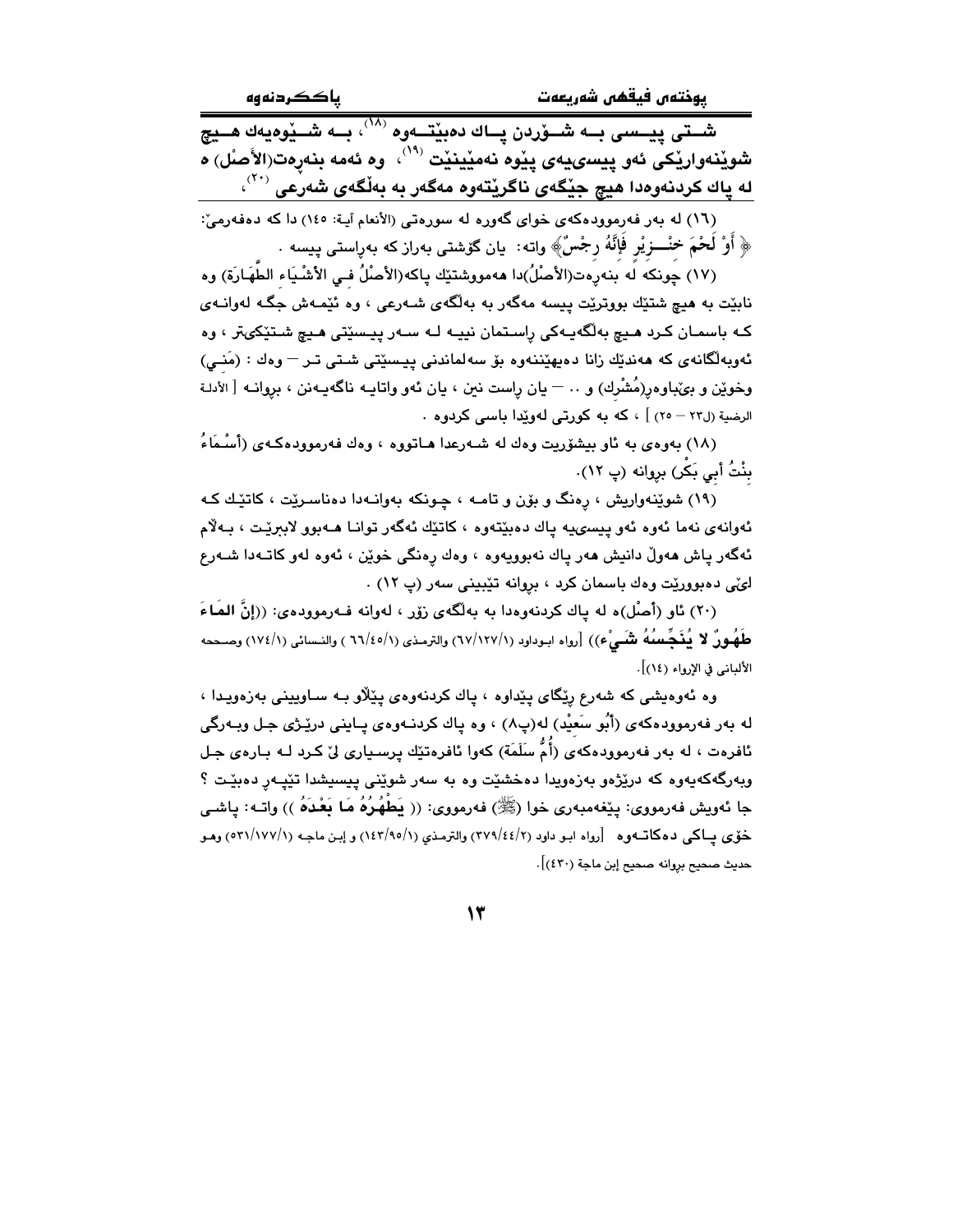وه ئـهوهي بـه شـوّردن نـهتوانريْت يـاك بكريْتـهوه ئـهوه يـان ئـاوي بـه سـردا دمکرٽت <sup>(۲۱)</sup> وه يـان ئـاوي ئي ههٽدمکٽِشريٽت (دمردمکـهريٽت) تـا شـويٽنهواري ييسىييەكە نامێنێت <sup>(۲۲)</sup>، وەھەروەھا گۆرانى شتێكى پيس بۆ شتێكى پاك، خۆی پاك بوونەوەيە <sup>(۲۳)</sup>.

### دهست به ئاو گەياندن رقضاءُ الحَاجَة،

پێویست(وَاجِب)ه له سهر ئهو کهسهی دهست به ئاو دهگهیهنێت دوور بکەوێتەوە تا کەس چاوى ڵێ نەبێت <sup>(٢٤)</sup> ، وە لەو شوێنانەدا دانەنيشێت کە لـﻪ شەرعدا قەدەغەى <mark>ئ</mark> كرا بێت <sup>(٢٥)</sup> ،

(٢٢) وهك بير ، ئەگەر شتێكى پيسى تىٰ بكەوپت ، ئەوه شتە پيسەكە دەر دەكريت ، ياشان له ئاوهکهي ههلاهکێشێت تا رهنگ و تام و بۆنى پيسێهکه نامێنێت .

(۲۳) وەك گۆرانى ييسى مرۆۋ بۆ خۆلْ ، ئەگەر ياشەرۆى مىرۆۋ ماوەيـەكى بـە سـەردا رۆپي وگۆرا و بوو به خۆلْ ، ئەوه ئەو خۆلْه ييس نييه ، چونكە ئێستا خۆلْـه ، وه خـۆلْيش ياكه ، بۆ زياتر تى گەيشتن لەم مەسەلەيە بروانە[ (سَيْلُ الجَرَّار) ي ئيمامى (شَوكَانى) (٥٢/١)].

(٢٤) له بهر فهرموودهکهي (جَابِر) (خواي ليّ رازي بيّت) کهوا فهرمووي (( خَرَجْنَا مَعَ رَسُوْل الله (ﷺ) في سَفَرٍ ، وكَانَ رَسُوْلُ الله (ﷺ) لاَ يَأْتَى البَرَازَ حَتَّى يَتَغَيَّبَ فَلاَ يُرَى )) واته: له گەلْ پێغەمبەُرى خـوادا (ﷺ) دەرچـووين بـۆ سـەفەرێك ، وه پێغەمبـەرى خـوا هەرگیز دەستى بـه ئـاو نەدەگەيانـد تـا تـەواو وون دەبـوو وكـەس نەيـدەبينى [رواە أبـوداود (١/ ٢/١٩) وإبن ماجة (١/رقم/٣٣٥) وهذا لفظه وهو حديث صحيح بروانه صحيح أبو داود(٢) وصحيح إبن ماجة (٢٦٨) بنحوه ].

.<br>دروسته کهسێك ئهگەر به تەنها میز*ی* کرد دوور نەکەوێتـەوە ، بـه مـەرجێك عـەورەتى نهبينريّت ، له بهر فهرموودهكهى (حُذَيْفَةُ بْنُ اليَمَانِ) (خواى ليّ رازى بيّت) كهوا فهمووى: (( كُنُتُ مَعَ النَّبِيِّ ﴿ ﷺ) فَانْتَهَى إِلَى سُبَاطَة قَوْمٍ ، فَبَالَ قَائِمَاً فَتَنَحَّيْتُ فَقَالَ: أَدْنُهْ ، فَدَنَوْتُ حَتَّـى قُمْتُ عِنْـدَ عَقبَيْـه ، فَتَوَضّـًا َ ، فَمَـسَحَ عَلَـى خُفّيْـه )) واتــه: لــه گــهلّ پێغهمبه٫ی خوادا (ﷺ) بووم جا گهیشته سهر زبلکوان(شیو)ی قهومێك ، به پێوه میزی کرد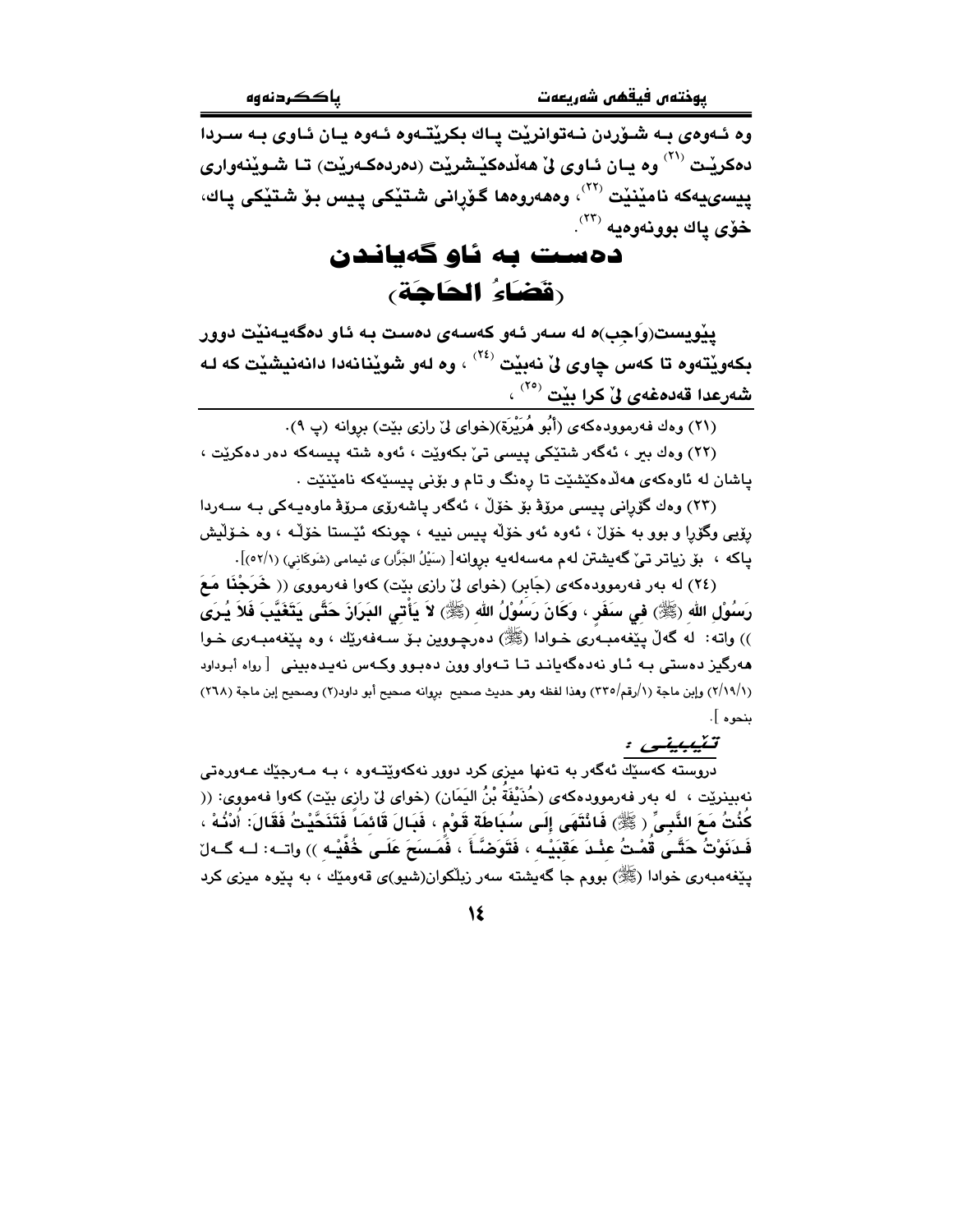، جا منيش سەرم داخست ، ئەويش فەرمووى نزيك بەرەوە ، منيش نزيك بومەوە لێې تا لـه يشتێوه راوهستام ، جا دهست نوێژی گرت و مهسمی له سهر خوففـهکانی کـرد [رواه مسلم (١/٢٢٨/٢٢٨) والترمذي (١٣/١١/١) والبخاري (٢٢٥/٢٢٩/١) وبقية الجماعة ].

وه (إِنْـنُ عُمَـرٍ) (خـواي لِيّ رازِي بِيّـت) دهيفـهرموو: (( أَنَّ النَّسِيَ (ﷺ) كَـانَ إِذَا أَرَادَ الحَاجَةَ لَمْ يَرْفَعْ تُوْبَهُ حَتَّى يَدْنُوَ منَ الأَرْض )) واتـه: ۚ يێفهمبـهري خـوا (ﷺ) نَهڲهر ویستی دەست بـه ئاوگەيانـدنى ببوايـه ، جلـهکانى بـەرز نـەدەكردەوە تـا نزيـك دەبوويـەوە لەزەوى – بۆ ئەوەي عەورەتى نەبىنريّت – [رواە أبوداود (١٤/٣١/١) ، والترمذي (١٤/١١/١) من حديث أنس وهو حديث صحيح بروانه صحيح أبي داود(١١) والسلسلة الصحيحة(١٠٧١) وصحيح الجامع (٤٦٥٢)].

(٢٥) لهوانه فهرموودهكاني (أَبُو هُرَيْرِة) (خواي ليّ رازي بيّت) كـهوا ييّغهمبـهري خـوا (ﷺ) فەرمورى: (( إِتَّقُوا اللاِّعنَـيْن )) واته: خۆ بيارێزن لەر دوانەي كە دەبنە ھۆي نەفرەت (لَغُنَة)لِيٌ كردني خه لُكي ، ووتيان : ئەي يَيْغەمبەرى خوا ئەو دووشته چين كـه دەبنـه هـوَي نهفردت ؟ نُهويش فهرمووى : (( الَّذي يَتَخَلَّى في طَرِيْقِ الذَّاس أَو في ظلَهم )) واتـه: ئـهوهي لـه ريْگاي خهلكيدا دهست بـه ئـاو بگهيـهنيد يـان لـه سـيدويان دا \_ كـه تييدا دادهنیـــشن ویـــشوو دهدهن \_ . [رواه مــسلم (٢٢٦/٢٢٦/١) وأبــوداود (٢٥/٤٧/١)، وفي روايـــة لأبـــى داود (٢٦/٢٨/١) وإبن ماجه (٢٢٨/١١٩/١) وغيرهما ، عـن (مُعَـانُ بـنُ جَبَـل) كـهوا يِيْغهمبـهوى خـوا (ﷺ) فەرمورى : (( إِتَّقُوا المَلاعنَ الثَّلاث ، البَرازُ فى المَوَارد ، وقارعَة الطَّرِيْق ، والظِّلُّ )) واته: خۆتان لەو سێانە بيارێزن كە دەبنە ھۆى نەفرەت (لَعْنَة)لىٰ كردنى خـەلْكى: دەسـت به ئاوگهباندن له شوێنی ئاو هێنانی خهڵکی و له سهر رِێگای خهڵکی و له سێبهر دا ]. وه ړوو له قيبله نهکات وپشيتشى تـىٰ نـهکات <sup>(۲٦)</sup>، وه پێويست(وَاجب)ه خـۆ ياك كردنەوەكـه بـه سـێ بـەرد كـهم تـر نـەبێت ، يـا هەرشـتێك جێگـهى بـەرد بگرنتـهوه ، بهمـهرجێك قهدهغهيـشي لِّ نـهكرابێت ، وه بـه دهسـتي راسـتيش خۆي پاك نەكاتەوە <sup>(۲۷)</sup>،

وه فەرموودەكـەي (جَـابرُ بـنُ عَبْـدالله) (خـواي ليْ رازي بێـت) كـەوا فــەرمووي: (( أَنَّ النَّبِيُّ (ﷺ) نَهَى أَنْ يُبَالَ في المَاء الرَّاكد )) واتـه: بِيّفهمبـهري خـوا (ﷺ) قهدهغـهي كردووه له ميز كردنه ناوى ئاوى رِاوهستاو دا [رواه مسلم (٢٨١/٢٣٥/١) والنسائي (٣٤/١) وإبن ماجه  $\frac{1}{\tau}$ (٣٤٣/١٢٤/١)

وه فەرموودەكەي (حُمَيْد الحُمَيْـرِي) كـەوا فـەرمووی: گەيـشتم بـە يـياوێـك ھـاوەڵێتى پێفەمبەرى خواي (ﷺ) كردبوو وەك چۆن (أَبُو هُرَيْرَة) ھاوەلێتى كردووە ، جاپـێى ووتم: ((

 $\Omega$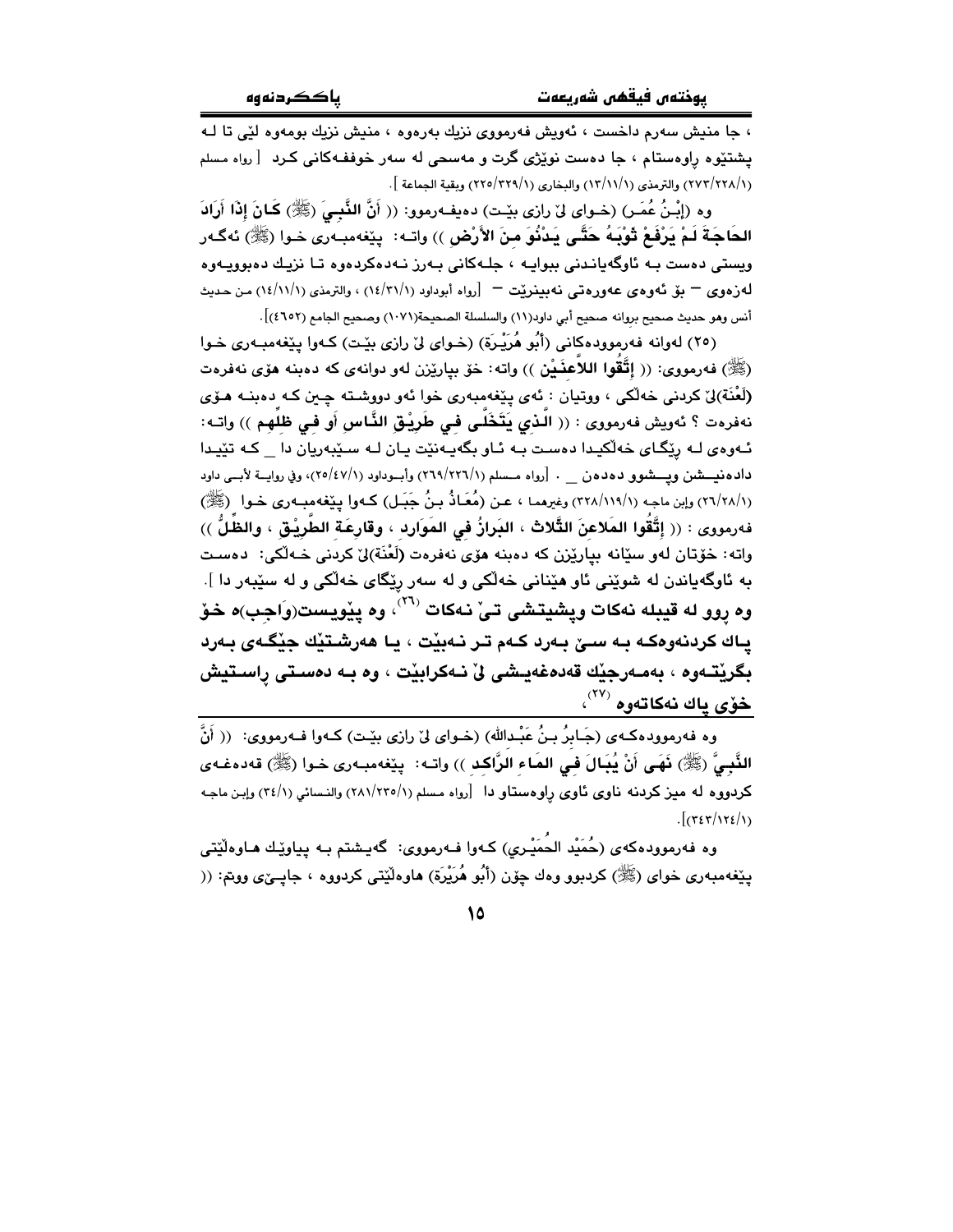يوذتەن فيقفن شەريعەت

نَهَـى رَسُـوْلُ الله (ﷺ) أَنْ يَمْتَـشَطَ أَحَـدُنَا كُـلَّ يَـوْمِ ، أَوْ يَبُـوْلَ فـى مُغْتَـسله )) واتــه: يٽغەمبەرى خوا (ﷺ) قەدەغەي لىّ كردىن كەوا يەكٽِكمان ھـﻪموو رۆژێـك سـﻪر شـانە بكـﻪين یان میـز بکهینــه ئـهو شـوینهى کـه خوّمـانى تیدا دهشـوّرین [رواه أبـوداود (١٨/٢٠/١) والنـسائى (١/ ٢٢٠/١٣٠)) وهو حديث صحيح بروانه صحيح النسائي (٢٣٢)].

(٢٦) لــه بــهر فهرموودهكــهي (أبُــو أيُّــوب الأنْــصَارِي) (خــواي ليّ رازي بيّــت) كــهوا ينِغهمبـــهرى خـــوا (ﷺ) فـــهرمووى: (( إِذَا أَتَيْــتُمُ الغَــائطَ فَــلا تَــسْتَقْبِلُوا القَبْلَــةَ وَلا تَسْتَدْبِرُوهَا وَلَكنْ شَرِّقُوا أَوْ غَرِّيُوا )) واته: ئەگەر چوونە سەر ئاو ئـەوە نـەروو لـە قىبلـە ونهيشتيشي تي بکهن ، بهڵکو روو لـه روّژهـهلات بکـهن يـان لـه روّژ ئـاوا ، جـا (أَبُـو أَيُّـوبِ) دهیفهرموو: کاتێك کـه هاتینـه (شَـام) بینیمـان ئـاو دهسـتهكان روو بـهرهو قیبلـه دروسـت کراوون ، جا ئێمهش لار دهبووینهوه وداوای لیّ بوردنمان له خوای گهوره دهکرد [رواه البخاری (٢٩٤/٤٩٨/١) ومسلم (٢٦٤/٢٢٤/١) وغيرهما].

(٢٧) له بهر فهرموودهکهی (سَلْمَانُ الفَارسی) (خوای لیّ رازی بیّـت) کـهوا پیّیـان ووت: ئٽيوه يٽغهمبەرەكـەتان ھـﻪموو شـتێکي فێـر کـردون تەنانـﻪت پيـسى کـردنيش ؟ ئـﻪويش فـهرمووي: ﴿ ( أَجَلْ ، لَقَدْ نَهَانَـا أَنْ نَـسْتَقْبِلَ القَبْلَـةَ لغَـائطِ أَوْ بَـوْلِ ، أَوْ أَنْ نَـسْتَنْجِيَ بِاليَميْنِ ، أَوْ أَنْ نَسْتَنْجِيَ بِأَقَلِ مِنْ ثَلاَثَـة أَحْجَارٍ ، أَوْ أَنْ نَسْتَنْجِيَ بِرَجِيْع أَوْ بِعَظْمِ )) واته: بەلْيٌ ، بۆ – دەست بە ئاوگەياندن – ييسى بيّت يان ميز قەدەغەي ليٌ كردوين روو لە قيبله بکهين ، يان به دهستي راست خۆ ياك بکهينهوه ، يان به سيّ بـهرد کـهمتر خـۆ يـاك بکەينەوە ، يان بە ياشەرۆ و ئێسك خۆ ياك بکەينەوە ھىجا ئىتر ئەو ياشەرۆو ئېسقانە ھے هه ر شتتیك بنیت هه ر دروست نبییه \_\_\_ [رواه مسلم (۱/۲۲۲/۲۲۳) والترمذی (۱/۱/۱۲) وأبـوداود (۷/۲٤/۱) وغيرهم].

وه هەروەها باشتر وايه بـه ئـاو خـوّى يـاك بكاتـهوه ، لـه بـهر فهرموودهكـهى (أَنَـس) (خواي ليّ رازي بيّت) كهوا فهرمووي : (( كَانَ رَسُوْلُ الله (ﷺ) يَدْخُلُ الخَلاَءَ ، فَأَحْملُ أَذَا وَغُلاَمٌ نَحْوى إِدَاوَةَ مِنْ مَاءٍ وَعَذَرَة ، فَيَسْتَنْجِيَ بِالمَاء )) واتـه: ۖ ييّغهمبـهري خـوا (ﷺ) دهچوو بـۆ سـهر ئـاو ، جـا مـن و منـدالٌيٚكى وهك خـۆم ، كوونهيـهك (إداَوَة) ئـاوو دار(عَذَـزَه) پەكمان بەدەستەوە دەگرت ويۆيمان دەبىرد جائـەو خـۆي بەئاوەكـە يـاك دەكـردەوە)) [رواە البخاري (١٥٢/٢٥٢/١) ومسلم (٢٧١/٢٢٧/١) والنسائي (٤٢/١) وليس عنده ذكر (العنزة)]

 $\mathcal{L}$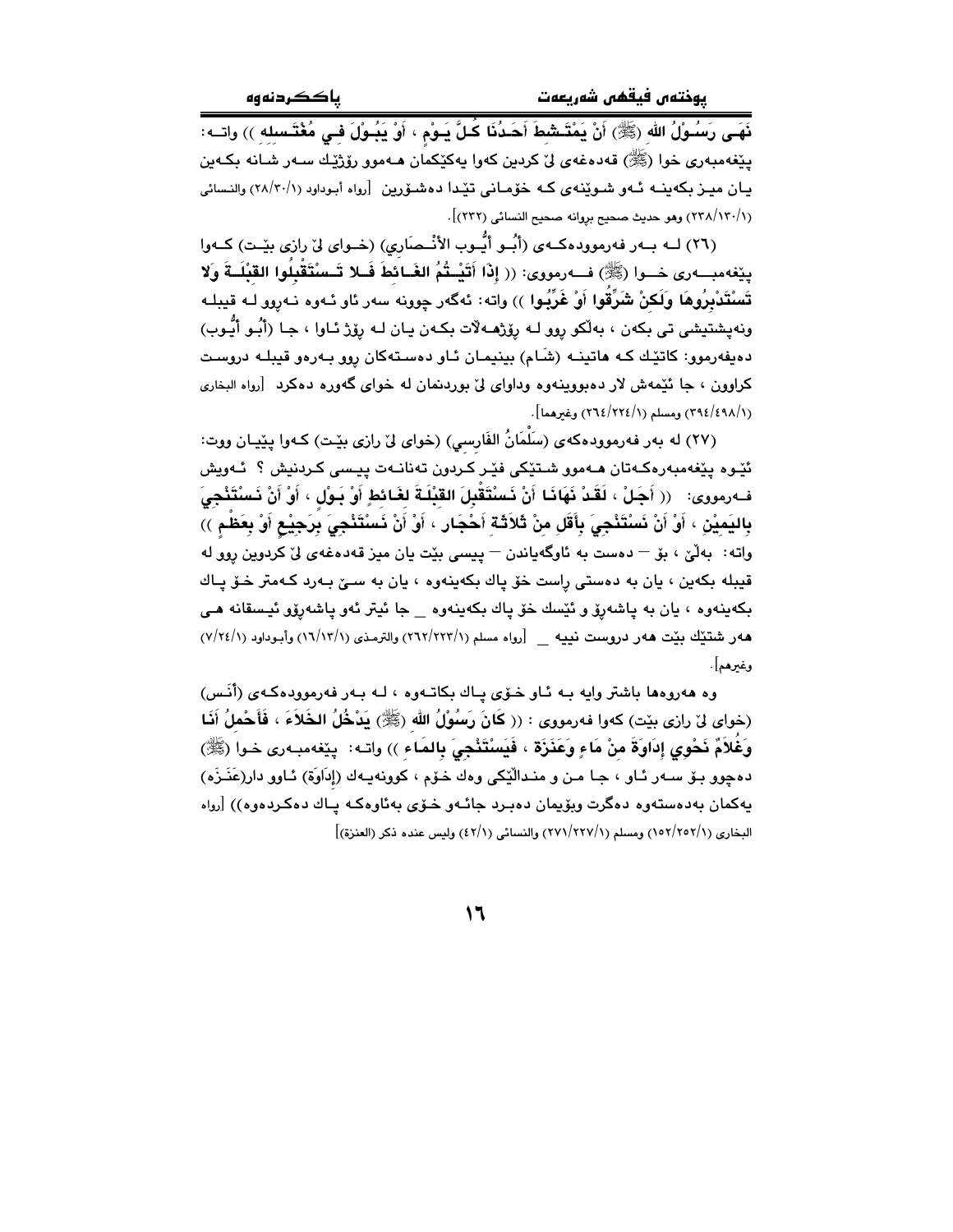باككردنهوه

يوذتەں فيقفس شەريعەت

وه لــه پِيْـشْدا پِــهنا بِكَرِيْتــه خــوا <sup>(۲۸)</sup> وه لــه پاشيــشدا داواى لِّى بــووردنى لِّى ىكەىت<sup>‹›</sup>

وه زهکهریشی به دهستی راستی نهگریت، له بهر فهرموودهکهی (أَبُو قَتَادَة) (خـوای لیْ رازی بيّت) كەوا يـيْغەمبەرى خوا (ﷺ) فەرمووى: (( إِذَا بَالَ أَحَدُكُمْ فَـلا بَمَسَّ ذَكَـرَهُ بِيَمنـه وَلا يَسْتَنْعِ بِيَمنه )) واته: ئەگەر يەكێِكتان میزتان كرد ئـەوه بـا بـه دەسـتى راسـتى زەكـەرى نهگریت وه خویشی به دهستی راست یاك نهكاتـهوه [رواه إبن ماجـه (٢١٠/١١٣/١) وهـذا لفظـه ورواه البخاري (١٥٤/٢٥٤/١) ومسلم(٢٦٧/٢٢٥/١) وغيرهم مطولا ومختصرا].

(٢٨) له بهر فهرموودهکهي (أَنَس) (خواي ليّ رازي بِيّت) کـهوا بِيّغهمبـهري خـوا (ﷺ) مەر كاتێك ويستى بوايە بچوايە بۆ سەر ئاو ديفەرموو: (( اللّهُمَّ إِنِّى أَهُوذُ بِكَ منَ الخَبْثِ والخُدَائث)) واته: ئەي خوابە من يەنات يېْ دەگرم لە نێرينەي جنۆكە ومێنينـﻪكانيان [رواه فه رمووده که ی (عَلی) (خوای لیٌ رازی بیّت) کهوا پیّفهمبـهری خـوا (ﷺ) فـه رمووی: (( **سـثـرُ** مَا بَيْنَ الجِنِّ وَعَوْرَات بَنـَى آدَم إِذَا دَخَلَ أَحَدُهُمُ الخَلاءَ أَنْ يَقُولَ بِسْمِ اللَّه ﴾) واتـه: يەردەي نێوان (جن) و عــەورەتى ئــادەميزاد كاتێك چـووە ئاودەسـتخانەوە ئەوەيـە بلێـت: (بِسْمِ اللهِ) [رواه الترمذي (٦٠٣/٥٩/٢) وإبن ماجـه (١٠٩/١٠٩/١) وهـو حـديث صـحيح بروانـه الإرواء(٥٠) وصـحيح الجامع (٣٦١١)].

(٢٩) له بهر فهرموودهکهي (عَائشَة) (خواي ليّ رازي بيّت) کهوا پيّغهمبـهري خـوا (ﷺ) ئەگـەر دەريـجوايە لــه ئــاو دەسـتخانە دەيفــەرموو: ((غَفْرَانَـكَ)) واتــه: داواي ليّ بوردنـت ليّ دهكهم خوابيه [رواه أبوداود (٢٠/٥٢/١) والترمذي (٧/٧/١) وغيرهما وهو حديث حسن بروانه الإرواء (٥٢) وصحيح أبي داود(٢٢) وصحيح الحامع (٤٧٠٧)].

### چەند تێبينييەك:

(أ) باش وايه له كاتي چوونه ژوررهوه بۆ ئاو دهستخانه به پيٌ ع چهپ بـچێته ژورهوه ، وه له کاتی دهرچوونیشدا به ییٌی راست دهربچیّت ، چونکه له فهرمووده دا هاتووه کـهوا لای راست به کار بهێنرێت بۆ شتی پاك وپیرۆز ، وه لای چەپیش بۆ شتی پـیس و بـێ رێـز ، لهو فهرموودانه فهرموودهكهي (عَائشَة) (خواي ليٌ رازي بيّت) بروانه (پ٤٢) .

(بِ) هەندێك لە زانايان دەلێن دروست نييە شتێك لە گەلّ خۆيدا بباتـه سـەر ئـاو كـەوا نـاوي خـوا يـان نـاوي يێغهمبـهري خـواي (ﷺ) تێدا بێت ، وه بهڵکهشـيان فهرموودهکـهي

 $\mathsf{N}$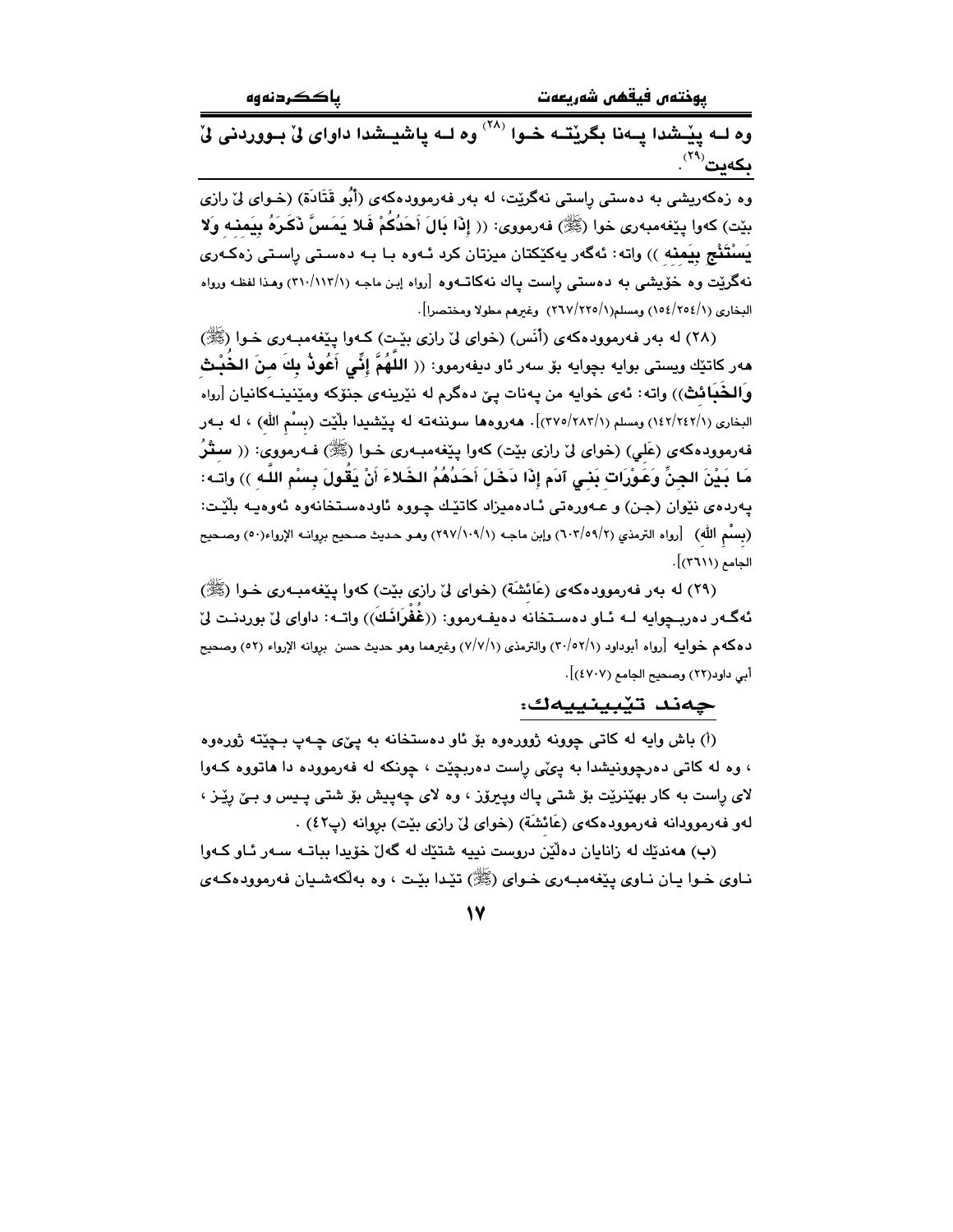(أنَـس)ه (خـواي ليْ رازي بيّـت) كـهوا فـهرمووي :(( أَنَّ النَّبِـيُّ ( ﷺ) لَـبِسَ خَاتَمَـاً نَقَشَهُ مُحَمَّد رَسُوْلُ الله ، فَكَانَ إِذَا دَخَلَ الخَلاَءَ وَضَعَهُ )) واتـه: يێفهمبـهري خـوا ( ﷺ) موستیلهیهکی له یهنجهکانی دهکرد (نَقْش)ی (مُحَمَّد رَسُولُ الله)ی لـه سـهر کردبـوو ، جـا ئهگــهر بــجوابهته ســهر ئــاو دايدهكهنــد [رواه أبـو داود(١/رقـم/١٩) والترمـذي(رقـم/٨٨ ١٧٤٦، ١٧٤٦) وإبـن ماجة(رقم/٣٠٣) والنسائي(رقم/٥٢٢٨)والحاكم وهذا لفظه وقال أبو داود: هذا حديث منكر ، وقال النـسائي: هـذا حـديث غير محفوظ ، وأشار الدار قطني إلى شذوذه ، وصححه الترمذي ، وقال النووي: هـذا مـردود عليـه ، وقـال الحـافظ: إنّـه معلول ، وه بهشي دووهمي فهموودهكه(شيخ ألباني) (تضعيف)ي دهكات له(المشكاة:٣٤٣) و(ضعيف أبـي داود:٤٨) بروانه (ضعيف الجامع رقم:٤٣٩٠) ]. جا (حُكْم)ى(شَرْعى)يش به فه رموودهى (ضَـعيْف) دانامــهزريّت ، جا هەتا ئەگەر فەرموودەكە (صَحيْح)يش بوايە ھەر نەدەبوە بەلگە لـە سـەر ئـەوەى كـەوا حەرامـه شـتێك نـاوى خـوا يـان نـاوى يێغەمبـەرى تێدا ببێت دروسـت نـەبێت ببرێتـه ئـاو دەستخانەوە ، چونكە ئەوە كاتێك واپە ئەگەر ترسى ھەبوو شىتێكى پىس لێى بىدات ، جا ئهگەر ئەو ترسەي نەبوق ، بەۋەي لە گىرفانيدا بوق يان لە شويێنێكى تردا ترسى پيس بـوونى نەبور ئەرە ھېچى تێدا نېيە ئەگەر بېشى باتە ئار دەستخانەرە ، رە ئەمـەيش تايبـەت نېيـە به ئاو دەستخانەوە بەلكو لە ھەر شوي٘نێكى تريشدا ھەر نابێت بهێڵێت شتى پيس لێي بدات

(ج) ميز كردن به پٽوه دروسته ، له بهر فهرموودهكهي (حُذَيْفَةُ بْنُ اليَمَـانِ) (خـواي لِيّ رازي بيّت) كەوا فەمووى: (( كُنُتُ مَعَ النَّبِيِّ ( ﷺ) فَانْتَهَى إِلَى سُبَاطَة قَوْم ، فَبَالَ قَائمَاً فَتَنَحَّيْتُ فَقَالَ: أُدْنُهْ ، فَدَنَوْتُ حَتَّى قُمْتُ عِنْدَ عَقبَيْهِ ، فَتَوَضَّأَ ، فَمَسَحَ عَلَى خُفَيْهِ )) واته: له گەلْ پێغەمبەرى خوادا (ﷺ) بووم جا گەيشتە سەر زېلْكـوان(شـيو)ى قـەومێك ، بـە يێوه ميزي کرد ، جا منيش سەرم داخست ، ئەويش فەرمووى نزيك بـەرەوە ، منـيش نزيـك بومەوه لێی تا له پشتێوه راوهستام ، جا دەست نوێژی گرت و مەسحی له سەر خوففەکانی كرد [رواه مسلم (٢٧٢/٢٢٨/١) والترمذي (١٣/١١/١) والبخاري (٢٢٥/٢٢٩/١) وبقية الجماعة ].

بهلام زۆربەی جار بە دانیشتنەوه میزی کردوه ، لە بەر فەموودەکەی (عَائشَة) (خــوای لِ (رازى بيّـت) كــهوا فــه(مووى: (( مَـنْ حَـدَّتْكُمْ أَنَّ النَّبِـيُّ ( ﷺ) كَـانَ يَبُـوْلُ قَائِمَـاً فَـلاَ تُصَدِّقُوْهُ ، مَا كَانَ يَبُوْلُ إِلاَّ قَاعدَاً )) واته: هەر كەسىيّك بىۆى گێرانـەوە كـەوا پێغەمبـەرى خوا (ﷺ) بـه پێوه میـزی کـردووه بـاوهږی پـێ مهکـهن ، ئـهو میـزی نـهدهکرد مهگـهر بـه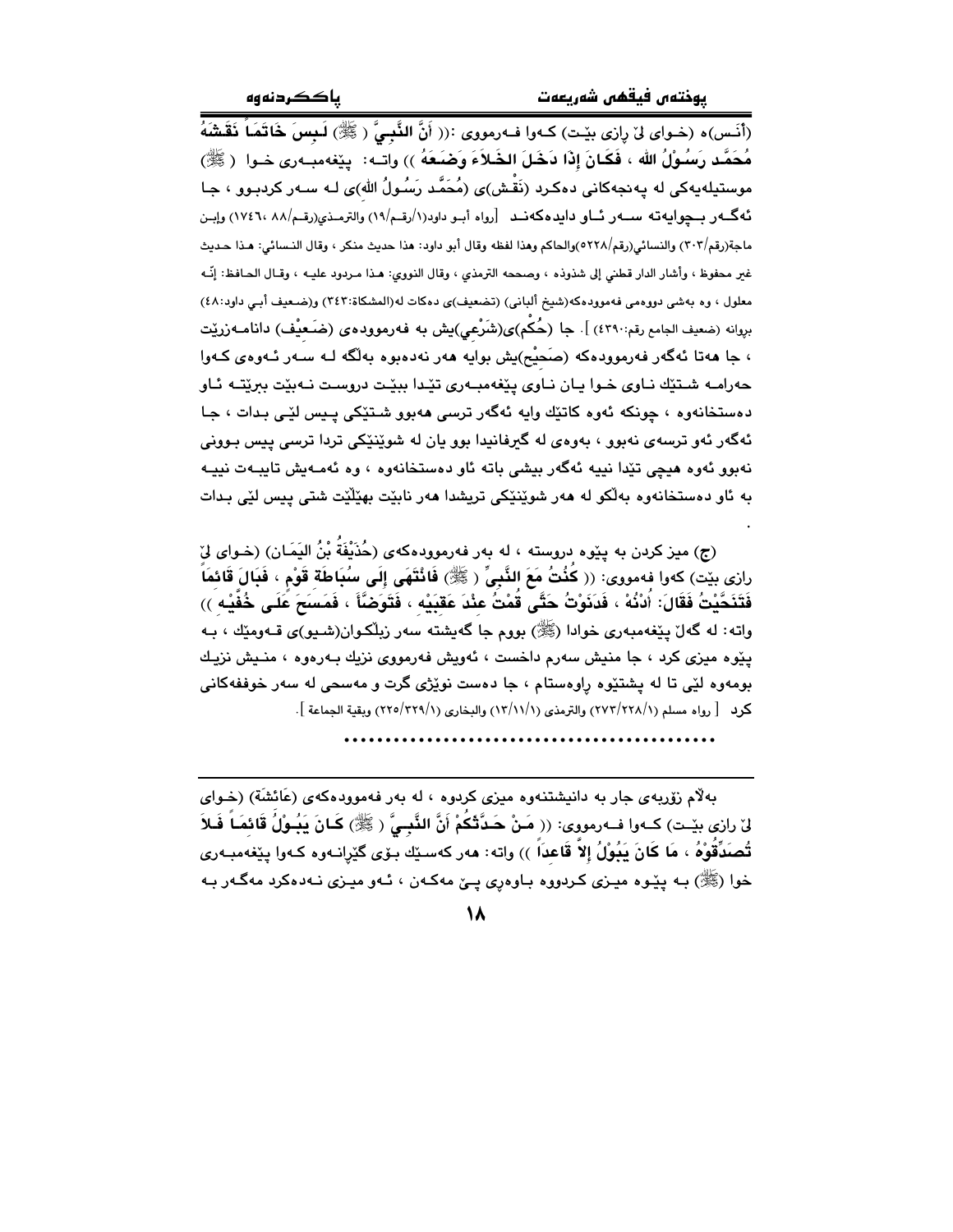دانيـشتنـهوه [رواه الترمـذي (١٢/١٠/١) والنـسائي وهـو حـديث صـحيح بروانـه سلـسلة الاحاديـث الـصحيحة(٢٠١) وصحيح النسائي(٢٩)] . ئهم فهرموودهيـهي (عَائـشَة) هـيـچ دژايهتيـهكي فهرموودهكـهي (حُذَيْفَـة) ناكات ، چونكه (عَائشَة) باسي بينيني خۆي دەكات و (حُذَيْفَة)يش باسي بينينـي خـۆي ، وه له (أُصُول الفقْه)يشدا زانراوه كهوا (المُثْبَتُ مُقَدَّمُ عَلَى النَّافُى عِنْدَ النَّعَارُض لـأَنَّ مَعَـهُ زيَـادَةُ علَّم) واته: له کاتی دژاپهتی کردنی دوو فـهرمووده دا ، ئـهو فهرموودهیـهیان کـه (إثْبَـات)ی شتێك دەكات ، پێش ئەوەيان دەخرێت كە (نَفي) دەكـات ، چـونكە ئـەوەيان كـە(إِثْبَـات)ى دهکات زانياريهکي زياتري ييُنيه . جا فهرموودهکهي (حُذَيْفَة) (مُثْبَت)ه ، وه فهرموودهکهي (عَائشَة)ه (نَافي)يه کەوا بوو فەرموودەکەي (حُذَيْفَة) يـێش دەخرێت کـه(مُثْبَت)ه ، کـەوابوو دروسته ميز کردن به پێوه ، ئهگهر چې تـا بکرێت بـه دانيـشتنهوه باشـتره ، چـونکه وهك دايکه(عَائشَة) دەيگێرێتەوە زۆر جار يێغەمبەرى خوا (ﷺ) بە دانىشتنەوە مىزى کردووە ٠

(٥) جـه ند شـتـێك ههيــه يـێـي دهووتريّـت (سُــذَنُ الفطْـردّ) واتــه: سـوننهتي هــهموو يێغەمبـەران بـووه ، (أَبُـو هُرَيْـرَة) (خـواي ليّ رازي بێت) فـەرمووي يێغەمبـەرى خـوا (ﷺ) فِّ رمووى: ((خَمْسُ منَ الفَطْرَة ، الإِسْتَحْدَادُ وَالخَتَّانِ وَقَصِّ الشَّارِبِ وَنَتْفُ الإِبط وَتَقْلِيْمُ الأَظَافِرِ )) واته: پێنچ شت له (فطْرَة)ن <sup>ـــ</sup> لـه سـوننهتی پێغهمبهرانـه <sup>ـــ</sup> : تاشـينی مووی عهورهت (پاش ویێش) و خهتهنـه کـردن (کـورو کـچ) وبـهر سمـێڵ (شـوارب) گـرتن و هه لکه ندنی مووی بن بالٌ ، نبینوْك كردن [رواه البخاری (٥٨٨٩/٣٢٤/١٠) ومسلم (١/٢٢١/١٧) وغیرهم].

وه ههروهها له فهرموودهکهی (عَائشَة) (خـوای لیّ رازی بیّـت) کـهوا پیّغهمبـهری خـوا (ﷺ) فەرمورى: ((عَشْرٌ منَ الفطْرَة ، قَصُّ الشَّارب وإعْفَاءُ اللَّحْيَة والسِّواكُ وإسْتَذْشَاقُ المَاء وَقَصُّ الأَظَافر وَغَسْلُ البَـرَاجِم وَنَتْـفُ الإِبـط وَحَلْـقُ العَانَـة وإِنْتقَاصُ المَـاْء – يَعْني الإسْتَنْجَاء – )) واته: ده(١٠) شت لـه (فطْرَة)ن : بـهر گرتنـي سمـێلْ (شـوارب) ، هێشتنهوهي ريش ، وسيواك كردن ، وئاوههلادنه لـووت ، نينـۆك گـرتن ، شـۆردنى گرێـى پەنجەكان ، وھەلكەندنى مووى بن بالْ ، وتاشينى مووى عەورەت وخۆ ياك كردنەوە لـە ميـز وييـــسى ، (مُـــصْعَب) – يەكێكـــه لەوانــــەي فەرموودەكـــه دەگێرێتــــەوە – فـــەرمووى: وە ده(١٠)بهمم له باد جووه ، ئهگهر (( المَضْمَضَة )) واتـه: ئهگـهر ئـاو ههلّالنـه دهم نـهبيّت [رواه مسلم (٢٦٦/٢٢٣/١) وإبوداود (١/ ٧٩/ ٥٩) وغيرهما] .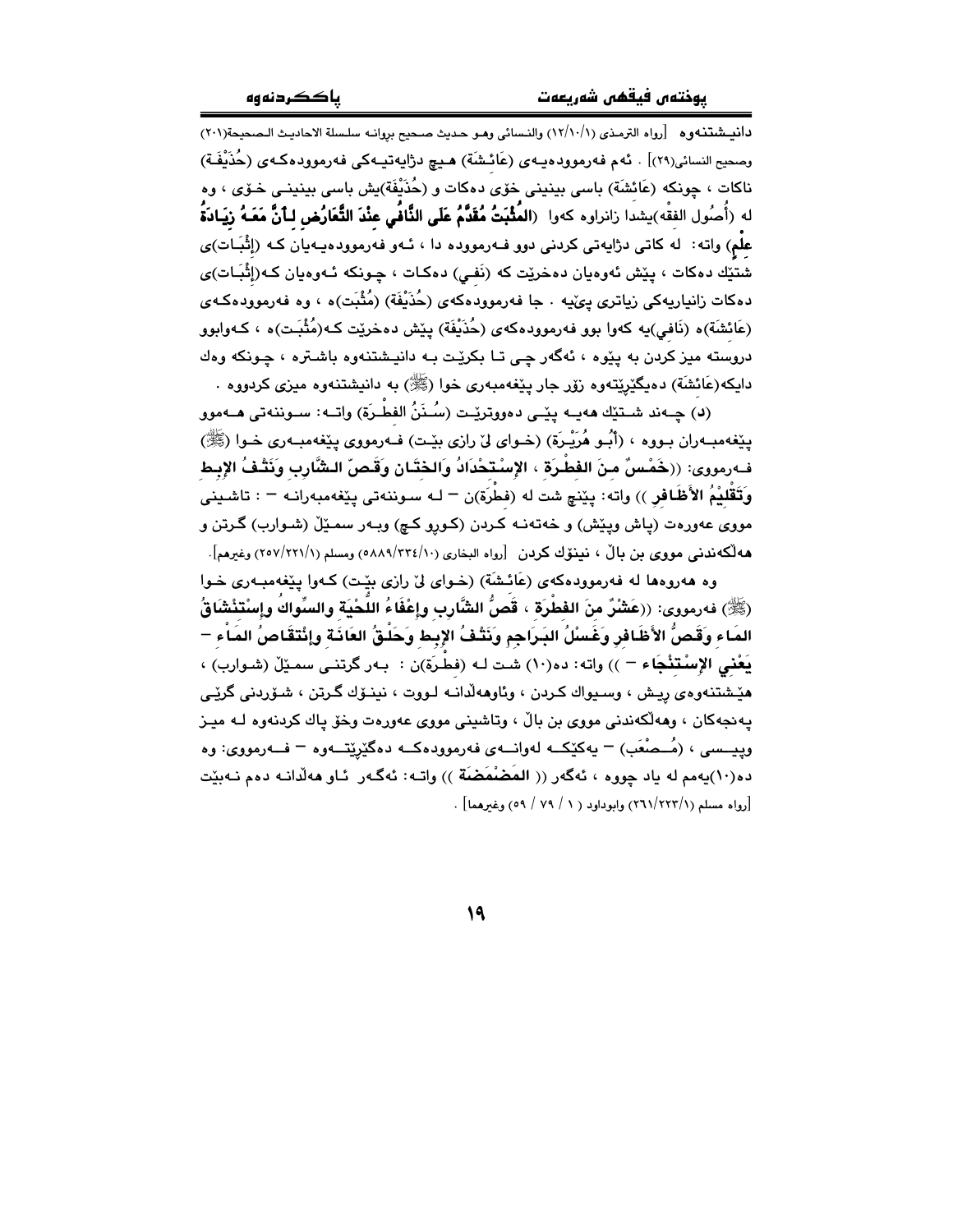# دەست نوتژ **(الوُضُوء)** يايهكانى (٣٠) دهست نويز (أرْكَانُ الوُضُوءِ)

نیەتی دەست نوێژ گرتن <sup>(۳۱)</sup> وشۆردنی پوومەت (دەم وچاو) وشۆردنی هــهردوو دهسـت لهگــهڵ ئهنيــشكهكان دا وهمهســح كردنــى ســهر و شــۆردنى هەردووپێ لەگەڵ قاپەرەقەكان دا وبەجێ هێنانی ئەم پايانە بەريز.<sup>(۳۲</sup>

(۳۰) مەبەستمان بە يايە لە ھەر يەرستنێكدا ، ئەوەپ ككە لـەناوى يەرسىتنەكەدايەو بەنەكردنى ئەو يەرستنەي يېْ بەتالْ دەبێتەوە، بۆ نموونـە وەك (رُكُـوع) بـردن يـا (سُـجُود) بـردن لـه نوێـِژدا پايهيـه (رُکّـن)ه ، لـه نـاوي نوێژهکهدايـه ويـه نـهکردني نوێژهکـه بـهتاڵ دەبێتەوە…

(٣١) له فهرموودهي خواي گهوره له سورهتي (المائدة الآية: ٦) ﴿ يَاأَيُّهَا الَّذِيْنَ آمَنُـــوا إِذَا قَمْتُمْ إِلَى الصَّلَاة فَاغْسلُوا…﴾ واته: ئهي ئهوانهي كه باوهرتان هێناوه ئهڰُهر ويستتان بُوق بِقِ نَوِيْرٌ مَه لَسْنِ نُهُوه… ، وه هه روهما له بهر فه رموودهكه ي (عُمَرُ بنُ الخَطَّابِ) (خـواي لِيّ رازي بيّت) كـ٥وا يـيّغ٥مبـ٥ري خـوا (ﷺ) فـ٥رمووي: (( إنَّمَا الأَعْمَالُ بِالنِّيِّات ...))واتـ٥: بهراستمي كردهوهكان ههموو بهنييهته... [رواه البخاري (١/٩/١) ومسلم (١٥١٥/٢/١٥١٥) وغيرهما].

تنَّيْبِينِسِي: شـوێني نيــهت تــهنها دلّــه ، وه ووتنــي بــه دهم داهێنــراوه (بدْعَــه)يــه ، يێغەمبەرى خوا خۆى بە دەم نـەيوتوە ، وە فەرمانيـشى يـێ نـەكردوە ، ونەيـشيكردوە بـە سوننهتيش بـۆ ئوممەتەكـەي ، وه ھـاوەلأن و شـوێن كـەوتوان وشـوێن كـەوتوانى ئـەوانىش

۲.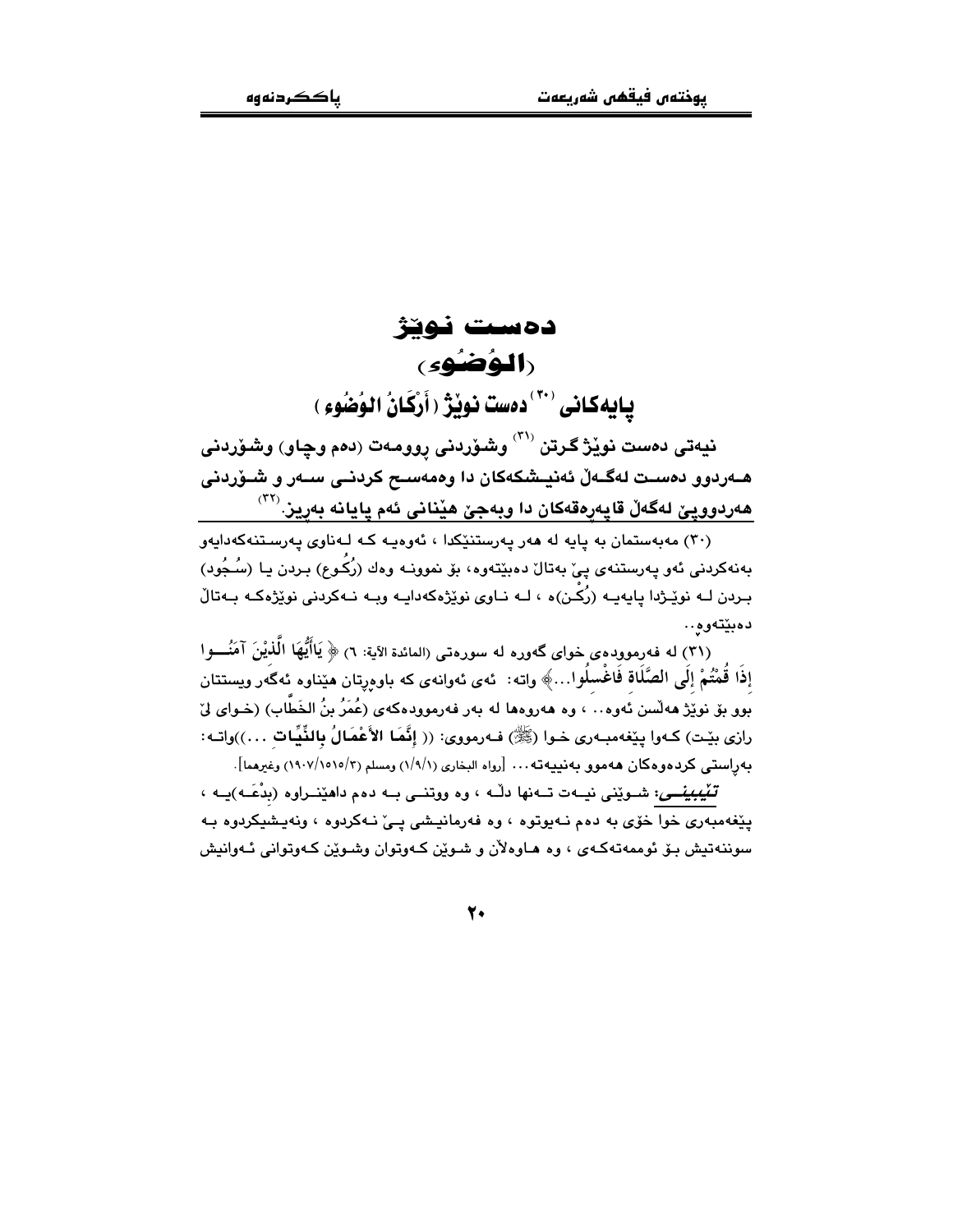.<br>هیچیان به دهم نیهتیان نههێناوه ، بهڵکو ئهمه تهنها رای کهسـانێکه لـهم دوایـهدا ، وه رای کهس نابێته شهرع ، وه باشترین رێباز رێبازی یێغهمبهری خوایه (ﷺ) .

(٣٢) له بهر فهرموودهى خواي گەوەر له سورەتى (المائدة الآيـة: ٦) ﴿ يَاأَيُّهَا الِّـــــــــٰوْيَنَ آمَنُوا إِذَا قَمْتُمْ إِلَى الصَّلَاة فَاغْسِلُوا وُجُوهَكُمْ وَأَيْدِيَكُمْ إِلَــي الْمَرَافَــقِ وَأَمْــسَحُوا برُؤُوسَكُمْ وَأَرْجُّلَكُمْ إِلَى اَلكَعْبَيْنَ ﴾.. واته: ئەي ئەوانـەيَ كـه باوەرتـَان مَيٚنـاوە ئەگـەر مەستان بۆ نوێژ ئەوە روومەتتان و مەردوو دەستتان لە گەلّ ئەنپشكەكانتاندا بىشۆن ، وە سەرتان مەسىم بكەن ، وە ھەردوو يێتان لە گەلْ قايەرەقەكانتان دا بشۆن .

جەند تٽيبينييەك :

الوَضُوء) له پايهکانې دهست نوێژ نيپـه ، بـهلکو سـوننـهتـه ، وه بهلگهشـيان فـهرموودهکـهي (مقْدَامُ بِنُ مَعْدِ يَكْرُب)ه (خـواي ليّ رازي بِيّـت) كـهوا فـهرمووي: (( أُنّـيَ رَسُوْلُ الله (ﷺ) بِوَضُوْءٍ ، فَتَوَضَّأَ فَفَسَلَ كَفَّيْه ثَلاَثًا ، وَغَسَلَ وَجْهَهُ ثَلاَثَـا ً ، ثُمَّ غَسَلَ ذراعَيْـه ثَلاَثَـا ً ، ثُمَّ تَمَصْمَصَ وَاسْتَنْشَقَ ثَلاَثَاً ، ثُمَّ مَسَحَ بِرَأْسه وَأَدْنَيْه ظَاهِرَهُمَا وَبَاطنَهُمَا ﴾) واتـه: ئاوي دهست نويٽريان بـٽي پيٽغهمبـهري خـوا (ﷺ)هێنـا ، جـا ئـهويش دهسـت نويٽري گـرت و دهستي سيٰ جار شۆرد و روومهتيشي سيٰ جار شۆرد ، پاشان بالّي سيٰ جار شۆرد ، پاشان .<br>ئاوي هەلدايە دەم ولووتيدا سىّ جار ، ياشان مەسـحى سـەر وھـەردوو گـوێي كـرد ، نـاوەوە وبـ٥درهو.هي [رواه أبو داود (١٢١/٢١١/١) وهو حديث صحيح بروانه صحيح أبي داود (١١٢)].

*منیش دهڵیم:* خـرّی بـهریز کردنـی ئایهتهکـه بـهو شـێوهیه کـهوا مهسـحی سـهری خستووهته نێوان شۆردنى دەست و يێوە خۆى بـۆ خـۆى بەلگەيـەكى ئاشـكرايە لـە سـەر ئەوەي بەريز كردنى ياپەكانى دەست نوێژ (رُكْن)ە ، ئەگينا ئەوە چى سوودێكى ھەپـە ؟! و (ثُمَّ)يش له زمانی عهربدا بۆ (تَرْتيْب)ه . وه فهرموودهکـهی (مقْـدَاد) هـيچ بهلگهيـهکی تێدا نییه کهوا پایهکانی دهست نوێژ بهڕیز نهکرابێت ، بهڵکو تهنها ئاو ههڵدانه دهم ولـووتی تێدا دواخراوه ، ئەويش لە يێويستيەكان(وَاجِبَات)ى دەست نوێژە ، نەك لە ياپەكانى ، چونكە لە ئايەتەكــەدا بــاس نــەكراوە ، وە ھەرشــتێكيش لــە ئايەتەكــەدا بــاس نــەكرابێت يــان يێويسته(وَاجب)ه ، ئەگەر يێغەمبەرى خوا (ﷺ) فـﻪرمانى يـێ كردېێت ، وه يـان سـوننەتە ئەگەر فەرمانى يېّ نەكردېيّت و تەنھا كارى يېّ كردېيّت .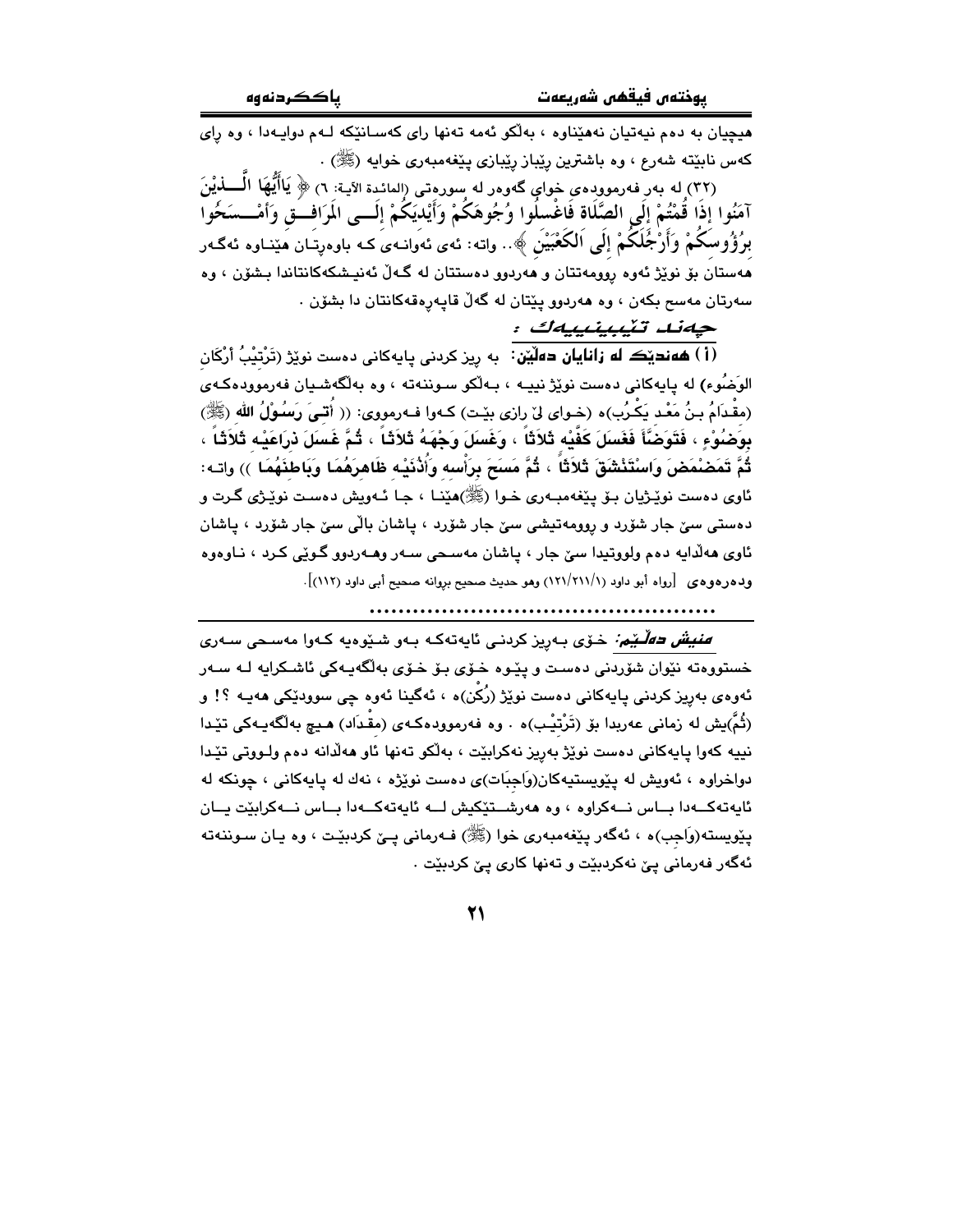يوذتەں فيقھى شەريعەت

.<br>(ب) مەسح ڪردنى سەر دەبيٽت ھەموو سـەر بگـريٽــەوە نـەڪ ھەنـديٽڪى › وهك هەنىدىك لـــه زانايــان دەلْـيْن ، چــونكه ئايـەتــەكــه بــه گــشتــى دەڧــەرمـىّ : ﴿ وَامْـــــسَحُوا برُؤُوسكُمْ ﴾ وه له فەرموودەكەي(عَبْدُالله بْنُ زَيْد) (خواي لِيْ رازِي بِيْت) ھاتوە (( أَنَّ رَسُوْلَ الله (ﷺ) مَستَحَ رَأْسَهُ بِيَدَيْهِ ، فَأَقْبَلَ بِهِمَا وَأَدْبَرَ ، بَدَأَ بِمُقَدَّم رَأْسِه ذُمَّ ذَهَبَ بهمَا إِلَي قَفَاهُ ثُمَّ رَدَّهُمَا إِلَى المَكَانِ الَّذِي بَدَأَ مِنْهُ ﴾) واته: يێغهمبهري خـوا (ﷺ) مهسـح كـردووه به ههردوو دهستی ، جا له پێشی سهریهوه دهستی یـی کـردووه تـا پـشتی سـهر ، پاشـان هەردوو دەستى گێراوەتەوە بۆ ئەو شوێنەى كە لێيەوە دەستى پىٚ كرد [<sub>رواە الج</sub>ماعة]. جـا ئهگەر بِلّذين: لـه فەرموودەكـەي (مُغيْـرَةُ بـنُ شُـعْبَة)دا هـاتووه (( أَنَّـهُ (ﷺ) قَوَضَّـأَ فَمَسَحَ بِذَاصِيَتَه وَعَلَى العَمَامَة )) واته: يێغهمبهري خوا (ﷺ) مهسمي يێشي سـهري (النَّاصـيّة) كردوه له گەلٌ مێزەرەكەيدا [رواه الترمذى]. ؟

*منيش دەلّيّم :* ئەو فەرموودەپە پەلگەنە لـه سـەر ئـەوەي كـەو! دروستە لـه جنياتي .<br>ههموو سهر ئهگەر يەكىّ مێزەرى له سەردا بـوو ، كـەوا مەسـحى يێـشى سـەر و مێزەرەكـه بکات ، ئيتر يێويست بەوە ناکات مێزەرەکە لا بدات ، وە ھيچ نابێتە بەلگە کەوا دروستە بە تەنھا مەسمى يێشى سەر بكات ! جا ئەگەر وا بوايە وەك ھەندێك لە زانايان دەلٽن ، ئـەوە دەمانتوانى بلُٽِين: دروسته هـهر مەسحيـشى لـه سـهر نـهكات ، چـونكه لـه فەرموودەكـهى (عَمْرُو بنُ أُمَيَّة الضُمَرِي)دا (خـواي ليّ رازي بيّـت) هـاتووه كـهوا بـاوكي فـهرمووي: (( رَأَيْـتُ النَّبِيُّ (ﷺ) يَمْسَحُ عَلَى عَمَامَتَه وَخُفَّيْه )) واته: يێغهمبهري خوام (ﷺ) بيني مهسحي لـه سهر مێزەرەكەي و ھـﻪردوو خوففەكـﻪي كـرد [رواه البخارى وأحمد وإبن ماجـة ، ولـﻪ فەرموودەكـﻪي .<br>(بيلال)يش دا (رواه الجماعة إلا البخاري وأبوداود) وه فەرموودەكـەي (سـلمان) و (ثوبـان) (رواه أحمـد) بروانــه (نيـل الأوطار) (١٩٤/١-١٩٦)]. دهبينين تەنها مەسجى له سەر مێزەرەكەي كرد ، بەللّام خۆي وا نييه ، جونکه ئەو فەرموودانە تەنھا بەلگەن لە سەر ئەوەي ئەگەر كەسىيّك ميّزەر لـە سـەريدا بـوو ئـهوه دهتوانٽِـت بـه تـهنها مهسـح لـه سـهر مێزهرهکـهى بکـات ، پـان لـه سـهر پێـشى سـهري(النَّاصـيَة) و مێزەرەكـهى يێكـهوه ، وه ئەگـهر مێزەريـشى لـه سـهردا نـهبوو ئـهوه مەسچى ھەموق سەرى دەكات .

(ج) له گە<mark>لْ مەسحى سەردا دەبيٽت مەسحى ھەردوو گــوى بکريٽت</mark> ، چـونكە يێغەمبەرى خوا (ﷺ) دەفەرمىّ: (( الأَنْنَان مِنَ الرَّأْسِ )) واتە: ھەردوو گوي <sup>—</sup> بەشێكە <sup>—</sup> له سهو . [رواه إبن ماجة (٤٤٣/١٥٢/١) بروانه صحيح إبن ماجه (٣٥٧)].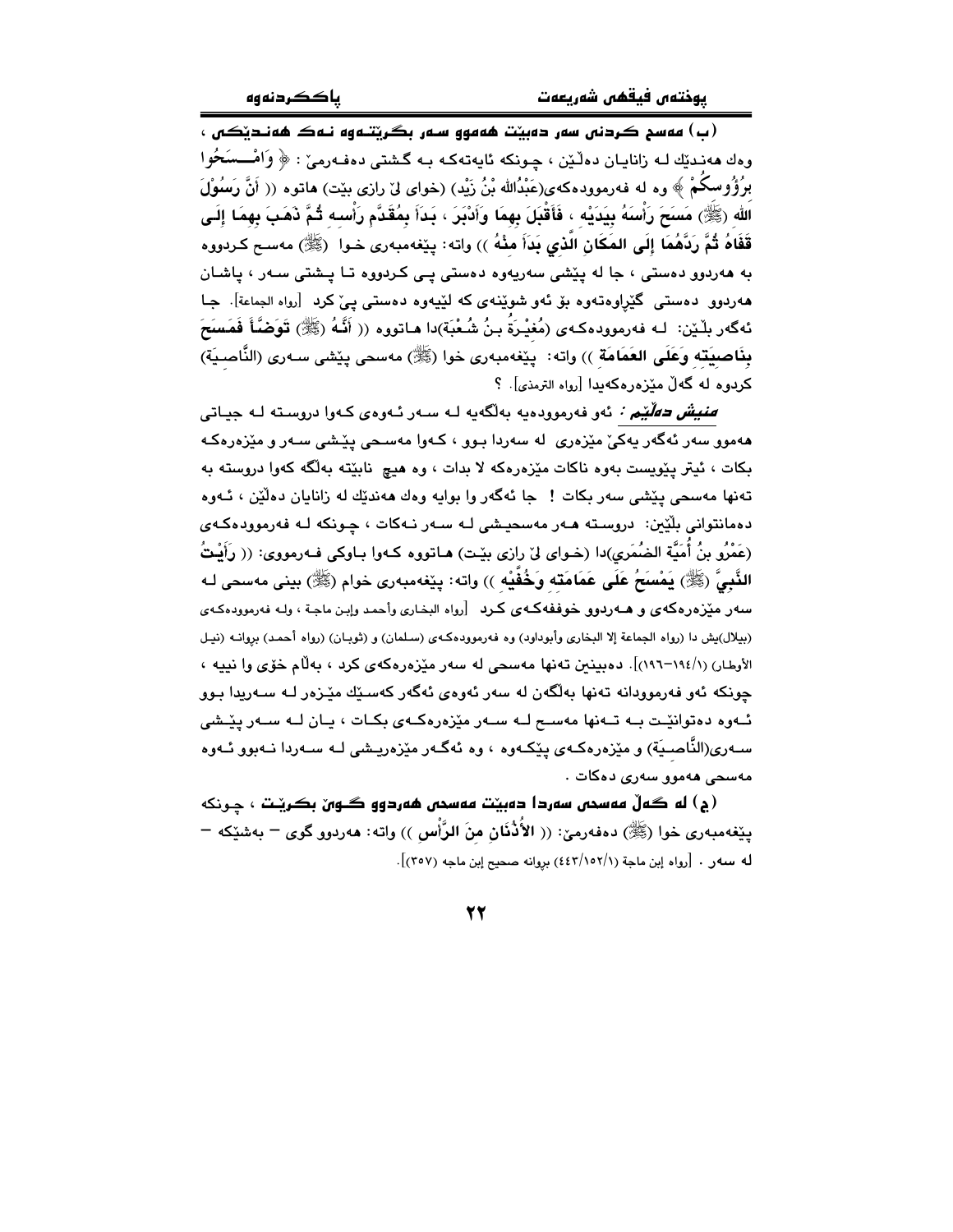باككردنهوه

# ييْويستيەكانى (\*\*) دەست نوپژ ( وَاجبَاتْ الوُضُوءِ )

دهست يـێ کـردن بـه نـاوی خـوا <sup>(۳٤)</sup> ، و شـۆردنى هـەردوو لـهڀ يـێش ئـهوهي بيكاتـه ئـاوي دەسـت نوێژكـهدا ، ئەگـهر لـه خـهو هەسـتا<sup>(۳۵)</sup> ، وه ئـاو هەلّدانيە دەم وليووت و دەركردنيەوەي (٣٦)، وه دەست خستنه نياو پەنچەكانى دەست ويێى′

(۳۳) پێویستپهکان(وَاجبَات)ی هـهموو پهرسـتن(عبـادة)ێك ئهوهیـه بـه نـهکردنی بـه قەستەوە تاونبار دەبيت ، بەلاّم پەرستنەكە بەتالْ نابێتەوە – بۆ نموونە: وەكو (تَحيَّات )ى بهکەمی نوێژه سێ رکاتی وچوار رکاتێکان که بهکێکه له بێویستبهکانی نوێـژ ، ئەگـەر بـه قەستەوە نەخوێنرێت ئـەوە نوێژەكـەى يـێ بـەتاڵ نابێتـەوە ، بـەلاّم تاوانبـار دەبێت ، وە ئهگەر له يادى چوق ، ئەوە تاوانباريش نابێت وە تەنھا دوو سوجدەي سەھوى بۆ دەبـات لـه خوێندني (تَحْيات)ي كۆتايى و يێش (سَلاَم) دانەوە ٠

(٣٤) له بهر فهرموودهکهي (أَبُو هُرَيْرَة) (خـواي ليّ رازي بێت) کـهوا پێفهمبـهري خـوا (ﷺ) فەرمورى: (( لا صَلاَةَ لمَنْ لَا وُصْنُوءَ لَهُ وَلَا وُصْنُوءَ لمَنْ لَمْ يَذْكُر إِسْمَ اللَّه تَعَالَى عَلَيْه )) واته: نوێژي نيپه کهسێك ئهگـهر دهسـت نوێـژي نـهبێت وه دهسـت نوێژيـشي نيپـه كهسنيك ناوى خواى له سهر نهبات [رواه أبو داود (١/١٧٤/١) وإبن ماجة (١/١٤٠/١٤) وهـو حديث حسن بروانه (صحيح إبن ماجه: ٣٢٠) للألباني].

(٣٥) له بهر فهموودهکهي (أَبُو هُرَيْرَة) (خواي ليٌ رازي بيِّت) کهوا يێغهمبهري خوا (ﷺ) فەرمورى: ((إِذَا إِسْتَيْقَظَ أَحَدُكُمْ منْ نَوْمه فَلَا يَغْمسَنَّ يَدَهُ في الإِنَاء حَتَّى يَغْسلَهُ ثَلَاثًاً، فَإِنَّهُ لا يَدْرِي أَيْنَ بِاتَتْ يَدَهُ )) واته: ئەگەر يەكێكتان لە خەو ھەستا ئـەوە دەست نهکاتـه قايـهکـهدا تـا سـێجار دهيـشوات چـونکه نازانێـت شـهو دهسـتى لـه کوێـدا بـووه − مەبەستى يێغەمبەرى خوا (ﷺ) ئەوەبە كەوا لەوانەيـە دەسـتى لـە زەكـەرى يـان لـە كـۆمى دابيِّت ويبيس بووبيِّت — [متفق عليه واللفظ لمسلم بروانه (شرح صحيح مسلم ١٧٨/٣) للنووي].

(٣٦) له بهر فهرموودهكهي (أَبُوهُرَيْرَة) (خواي ليّ رازي بيّت) كـهوا ييّفهمبـهري خـوا (ﷺ) فـه(مووى: (( إِذَا تَوَضَـأَ أَحَدُكُمْ فَلْيَجْعَلْ فِي أَنْفِهِ مَاءً ، ثُمَّ لِيَنْتَثِرْ ….)) واتـه: ئەگەر يەكێكتان دەست نوێژى گرت ئەوە ئاو بكاتە لووتى و پاشان دەرى بكاتـەوە… [رواە أبو داود (١/٢٢٤/١٤) والنسائي (٦٦/١) وعند البخاري (١/٢٦٢/١٦٣) و مسلم (١/٢١٢/٢١٢) بنحوه].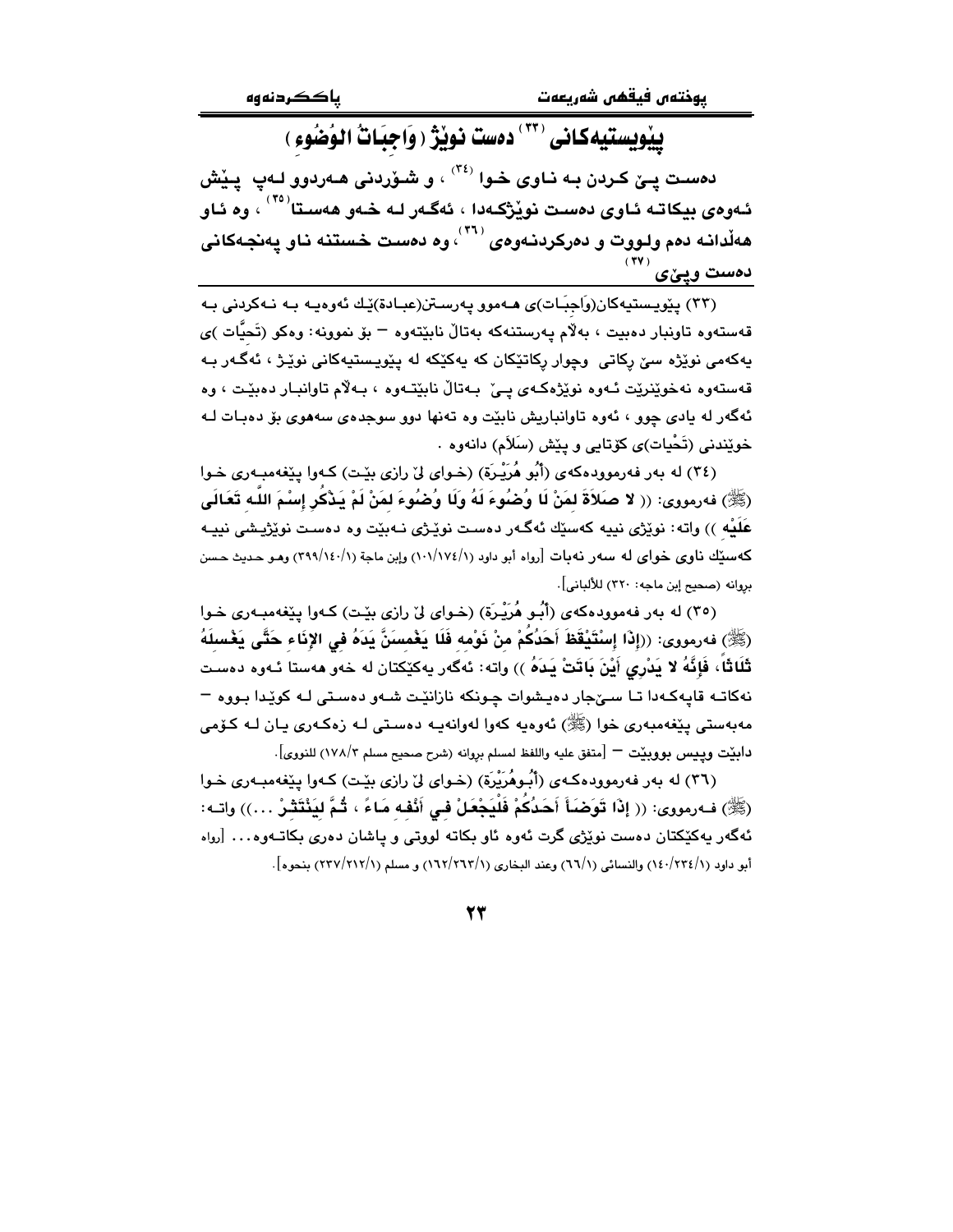وه له بهر فهرموودهکهي (لَقيْطُ بنُ صَبْرَة) (خواي ليٌ رازي بيّت) کهوا پيّغهمبهري خـوا (ﷺ) فەرمورى: ((أَسْبِغِ الوُصْبُوْءَ، وَخَلِّلْ بَـيْنَ الأَصَابِعِ ، وَيَالغُ في الإِسْتَذْشَاقِ إِلَـا أَنْ تَكُونَ صَائمَاً )) واته: دەست نوێِژ بـه جـوانی بگـره و پـهنجهبخـهره نێـو پـهنجهكانـهوه و زیادهردوی له ناو ههالدانه لووتدا بکه مهگهر بـه رۆژوو ببیـت [رواه أبـو داود (١٤٢/٢٣٦/١) وغیرهـم وفى روايه أخرى لابى داود (( إِ**ذَا تَوَضَأَتَ فَمَضْمضْ**)) وإنّه: ئەگەر دەست نوێ<del>ژ</del>ت گرت ئەوە ئاو له دهمت ههالّده وهو حديث صحيح بروانه صحيح ابي داود (١٢٩،١٣١)].

(٣٧) له بهر فهرموودهكهي (لَقيْطُ بنُ صَبْرِة) (خواي ليّ رازي بيّت) بروانه (پ ٣٦).

وه دهست خستنه ناو ریش<sup>(۳۸)</sup> . سوننه تهكانى دەست نوپژ ( سُنَنُ الوُضُوءِ ) شـۆردنى ھـەردوو لـەپ بـۆ ھـەموو دەسـت نوێـژێك <sup>(٣٩)</sup> سـيواك كـردن <sup>(٤٠)</sup> وسىجار سێجار بۆ ھەموو ئەندامێك <sup>(٤١)</sup> (٣٨) له بهر فهرموودهكهي (أَنَسُ بنُ مَالكِ) (خـواي ليّ رازي بيّـت) كـهوا فـهرمووي: (( أَنَّ رَسُوْلَ الله (ﷺ) كَانَ إِذَا تَوَضَّأَ أَخَذَ كَفًّا منْ مَاءِ فَأَدْخَلَهُ تَحْتَ حَذَكِه فَخَلْلَ بِه لحْيَتَهُ ، وَقَالَ: هَكَذَا أَمَرَنى رَبِّي عَزَّ وَجَلَّ )) واته: يێغهمبهري خوا (ﷺ) ئهگـهر دهسـت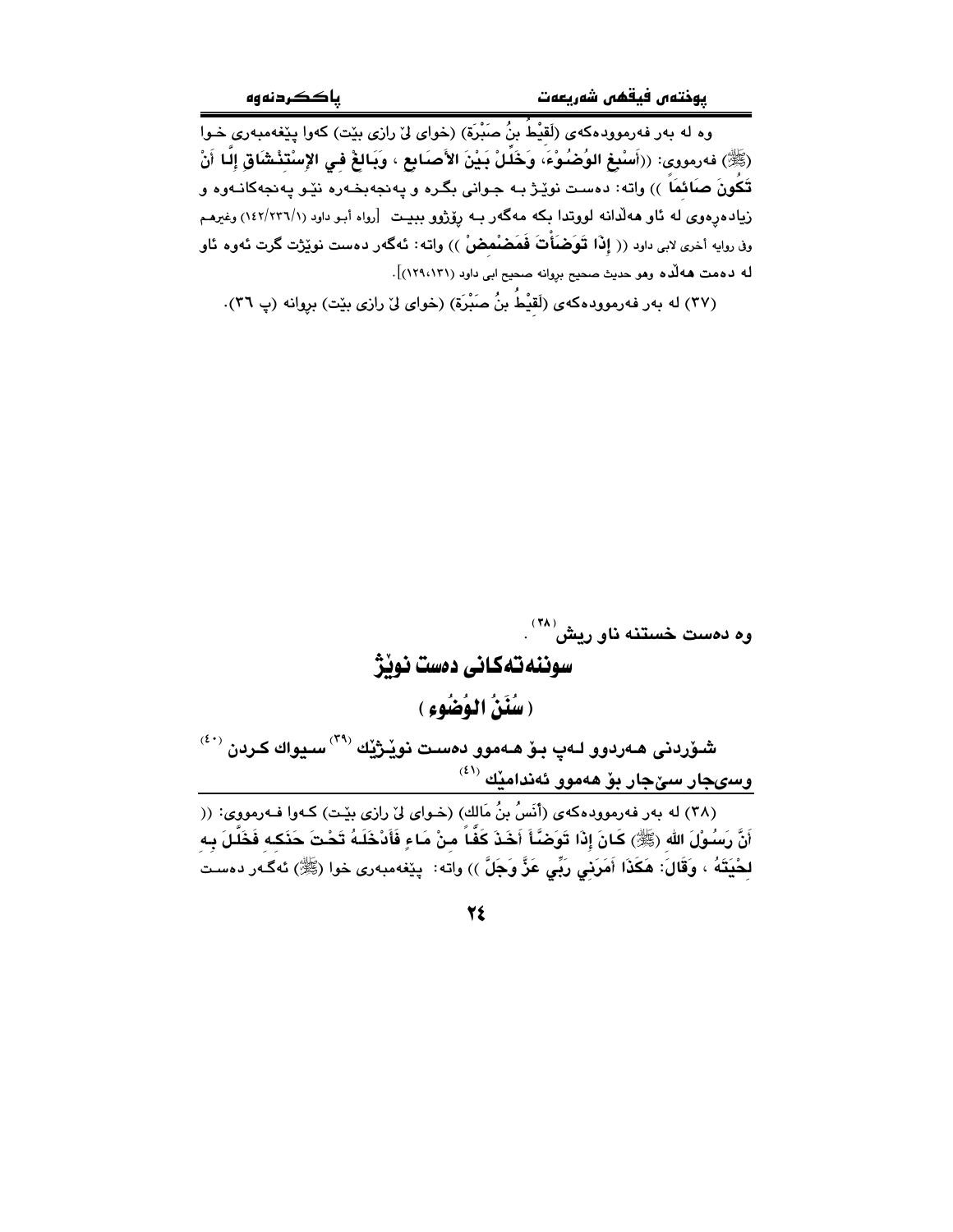يوذتەن فيقفس شەربعەت

نوێژي بگرتايه ، گوێِلێك ئاوي هەڵدەگرت ودەپخستە ژێِر چەناكەي ، جـا نـاوي ريشي يـێ تەردەكرد وە دەيفەرموو: ئــا بــەم شــێوەيە پــەروەردگارم فــەرمانى پــێ كـردوم [رواە أبـوداود (١/ ١٤٥/٢٤٣) والبيهقي (٥٤/١) وهو حديث صحيح بروانه الإرواء (٩٢)].

(۳۹) له پهر فهرموودهکهي ئېمپامې (عُثْمَان) (خوای ليّ رازي پيّت) کېوا داواي کرد ئاوي دهست نويْژي بۆ بێنن ، جا له قايەكە ئـاوي كـرده سـەر ھـەردوو دەسـتيدا و سـێجار شۆردى ، ياشان دەستى راستى كردە ئاوى دەست نوپژەكەدا ، ياشان ئاوى ھەلْداوە دەم ولووتيـدا و دهري كـردهوه ، پاشـان ســـيٌجار دهم وچـاوي شــۆرد وهـــهردوو باليــشي تــا ئەنىشكەكانى ، ياشان مەسمى سەرى كرد ، ياشان ھـەر يايـەكى سـےٌجار شـۆرد ، ياشـان فهرمووي: پێغهمبهري خوام (ﷺ) بينـي بـهم شـێوهيه وهك دهست نوێژهكـهي مـن دهست نويْژِي گرت و فهمووي: (( مَنْ تَوَضَـأَ نَحْوَ وَضُوئي هَذَا ، ثُمَّ صَلَّى رَكْعَتَـيْنِ لاَ يُحَدِّثُ فَيْهِمَا ذَفْسَهُ غَفَرَ اللَّهُ لَهُ مَا تَقَرَّمَ منْ ذَنْبِه ﴾) واته: ههر كهسێك وهك ئهم دهست نوێـژهى من بگريّت ، پاشان دوو رکات نويّژ بکات قسه له گهلٌ خۆيدا نهکات ئـهوه خـواي گـهوره لـه تاوانه كاني بيُشووي خوْش دهبيِّت [رواه البخاري (١/٢٦٦/١) ومسلم (٢/٢٦٦/١)].

(٤٠) له بـهر فهرموودهكـهي (أُبُـوهُرَيْرة) (خـواي ليّ رازي بيّـت) كـهوا يـيّغهمبـهري خـوا (ﷺ) فەرمورى: (( لَوْ لا أَنْ أَشُقَّ عَلَى أُمَّتَى لَأَمَرْتُهُمْ بِالسِّوَاك مَعَ كُلِّ وُصْبُوْءِ )) واته: له بەر ئەوە نەبێت كەوا لە سەر ئوممەتەكەم نارەھـەت دەبێت ، ئـەوە ڧـەرمانم يـێ دەكـردن بهسیواك كردن له گەلٌ هەموو دەست نوێژێك دا [رواه الإمام أحمد (١//٢٩٤) وبروانه صحیح جامع الصغير (٥٣١٦)].

(٤١) لــه بــهر فهرموودهكـهـي (أنّـس) (خــواي ليّ رازي بيّـت) كــهوا ئيمــامي (عُثْمَــان) فهرمووى: (( أَلاَ أُرِيْكُمْ وُصْبُوْءَ رَسُوْلِ الله ۚ (ﷺ) ؟ ثُمَّ تَوَصَّنَّا ثَلاَثَا ثَلاَثَاً )) واتـه: ئايـا پيشانتان بدهم پێغەمبەرى خوا (ﷺ) چۆن دەست نوێژى دەگرت ، پاشان سـێجار سـێجار دهست نوێژی گرت [رواه مسلم (٢٠٧/٢٠٧/١)].

وه بـۆ مەسـح كردنـي سـەريش مــەر سـوننەتە سـێجار سـێجار بكرێـت ، لــە بــەر فهرموودهكهى (عُثْمَان) (خواى ليْ رازى بيِّت) كهوا (( أَنَّهُ تَوَضَّأَ فَمَسَحَ رَأْسَهُ ثَلاَثَنَا وَقَالَ: رَأَبْتُ رَسُوْلَ الله (ﷺ) تَوَضَّأَ هَكَذَا )) واتـه: دهست نوي٘ـژي گـرت ، جـا مهسـحي سـهري سے جار کرد وہ فــهرمووی: بينـيم بيٽغهمبـهري خـوا بـهم شــێوميه دهسـت نوێـِژي گـرت [رواه أبوداود (١ /٧٩/١٠) وهو حديث صحيح بروانه صحيح أبي داود (١٠١)].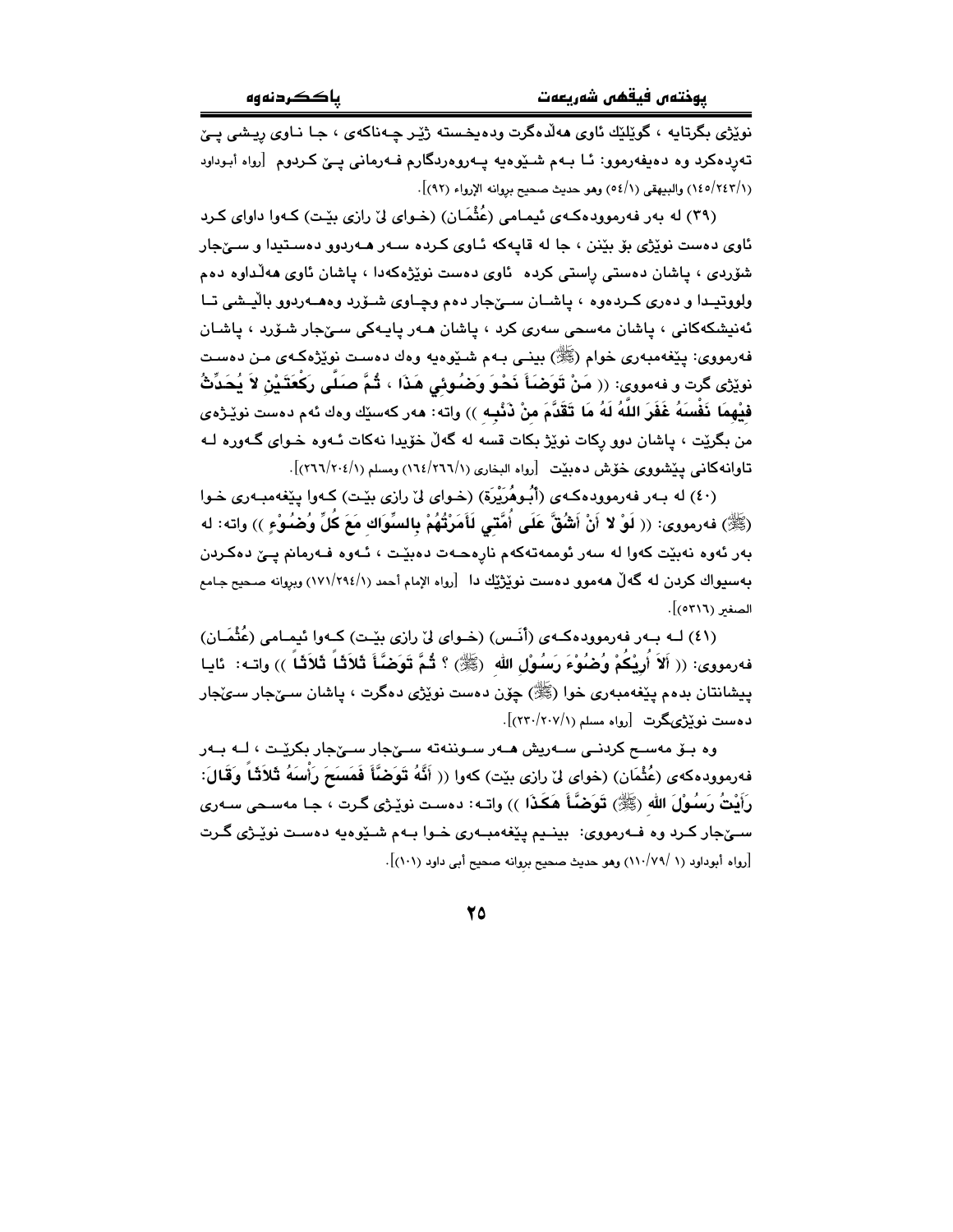يوذتەن فيقفن شەريعەت

باككردنهوه

وه پــێش خــستنى لاى راسـت (<sup>٤٢)</sup>، وه كۆكرىنــهوەى ئــاو هەڵدانــه دەم ولووت به يهك گويْل <sup>(٤٢)</sup>، وه شوْردني دهم وڃاوو ودهست ويئ لـه سنووري خوّي زياتر<sup>(٤٤)</sup>، وه خوێندني دوعاي دواي دهست نوێژ <sup>(٤٥)</sup>، وه کردني دوو ركات نو<u>ێژی</u> دهست نوێژ<sup>(٤٦)</sup>.

(٤٢) له به ر فه رمووده كه ي (عَائشَة) (خواي لي رازي بيّت) كه وا فه رمووي: ((كَانَ النَّبِـيُّ(ﷺ) يُعْجِبُـهُ التَّـيَمُّنُ فـى تَنَعُّــه وتَرَجُّــه وَطَهُـوْره وَفـى شَـأْنه كُلِّـه )) واتــه: پێغهمبهری خوا (ﷺ) پێش خستنی لای راستی پێ خۆش بووه له پێڵاو له پێ کردنـدا ، وه له سهر شانه کردندا ، وه له غوسلو دهست نویِّژ گرتنـدا ، وه لـه هـهموو کارهکـانی تریـدا [رواه البخاري (١/٢٦٩/١٦) ومسلم (١/٢٢٦/١)].

(٤٣) له بهر فهرموودهكهى (عَبْدُالله بن زَيْد بْن عَاصمِ الأَنْصَارِي) (خواى ليّ رازى بيّـت) کهوا پێیان ووت: دهست نوێژمان بۆ بگره وهکو دهست نوێژی پێفهمبهری خـوا (ﷺ) (( .. فَمَصْمَصَ وَاسْتَنْشَقَ منْ كَفٍّ وَاحدَةٍ ، فَفَعَلَ ذَلكَ ثَلاَثَاً …)) واته: .. جا به يـهك گوێـل ئــاو ئــاوى هەلّدايــه دەم و لــووتى ، وه ســێ جــاريش دووبــارەى كــردەوه ... [رواه مـسلم  $\frac{1}{\sqrt{2}}$ 

(٤٤) لــه بــهر فهرموودهكـهى (نُعَـيْمُ بـنُ عَبْداللَّــه المُجْمـر)(خــواى ليّ رِازى بيّـت)كــهوا فـهرمووي: ((أَبُـو هُرَيْـرَة)هم بينـي (خـواي ليّ رازي بيّـت) دهسـت نويّـرْي دهگـرت.... جـا فهرمووى: يێغهمبهر (ﷺ) فهرمووى: (( أَنْتُمُ الغُنُّ المُحَجَلُونَ يَوْمَ القِيَامَة ، مِنْ إِسْبَاعْ الوُصْلُوء ، فَمَن إسْتَطَاعَ مِنْكُمْ فَيُطِلْ غُرَّتَهُ وَتَحْجِيْلَهُ ﴾) واته: ئێوه وهكو ئهسـيي توێـلْ سيي له رۆژې دواييدا به شوينهواري دهست نويژهکانتاندا دهناسرينهوه ، جا ههر پـهکێکتان چەندێك پێی دەكرێت زیاتری لیٌ بشوات ، با بیشوات ۚ [رواه البخاري (١/١٣٦/٢٣٥) ومسلم (١/٢١٦)].

(٤٥) له بهر فهرموودهکهي (عُمَرُ بنُ الخَطَّابِ) (خواي ليِّ رازي بيِّت) کـهوا بييِّغهمبـهري خوا (ﷺ) فەرمووى: ((مَا مِنْكُمْ منْ أَحَدٍ يَتَوَضَّأُ فَيُسْبِغُ الوُصْنُوءَ ثُمَّ يَقُولُ: أَشْهَدُ أَنْ لاإِلَهَ إِلَّا اللَّهُ وَحْدَهُ لاشْرَبْكَ لَهُ وَاَشْهَدُ أَنَّ مُحَمَّداً عَبْدُهُ وَرَسُولَهُ ، إلَّا فَتحَتْ لَـهُ أَبْـوَابُ الجَنَّة الثَّمَانِيَة يَدْخُلُ منْ أَيُّهَا شَاءَ )) واته: هەر يەكێك له ئێوه دەست نوێِرْ بگرێِت بـه رِيّك وبِيْكي بِاشان بِلّيّ ( أَشْهَدُ أَنْ لاإِلَهَ إِلَّا اللهُ وَحْدَهُ لاشَرِيْكَ لَهُ وَأَشْهَدُ أَنَّ مُحَمَّدَاً عَبْدُهُ وَرَسُولُهُ ) ئەوە ھەر ھەشت دەرگاكانى بەھەشتى بىۆ دەكريتتەوە لـە كاميانـەوە دەپـەويّت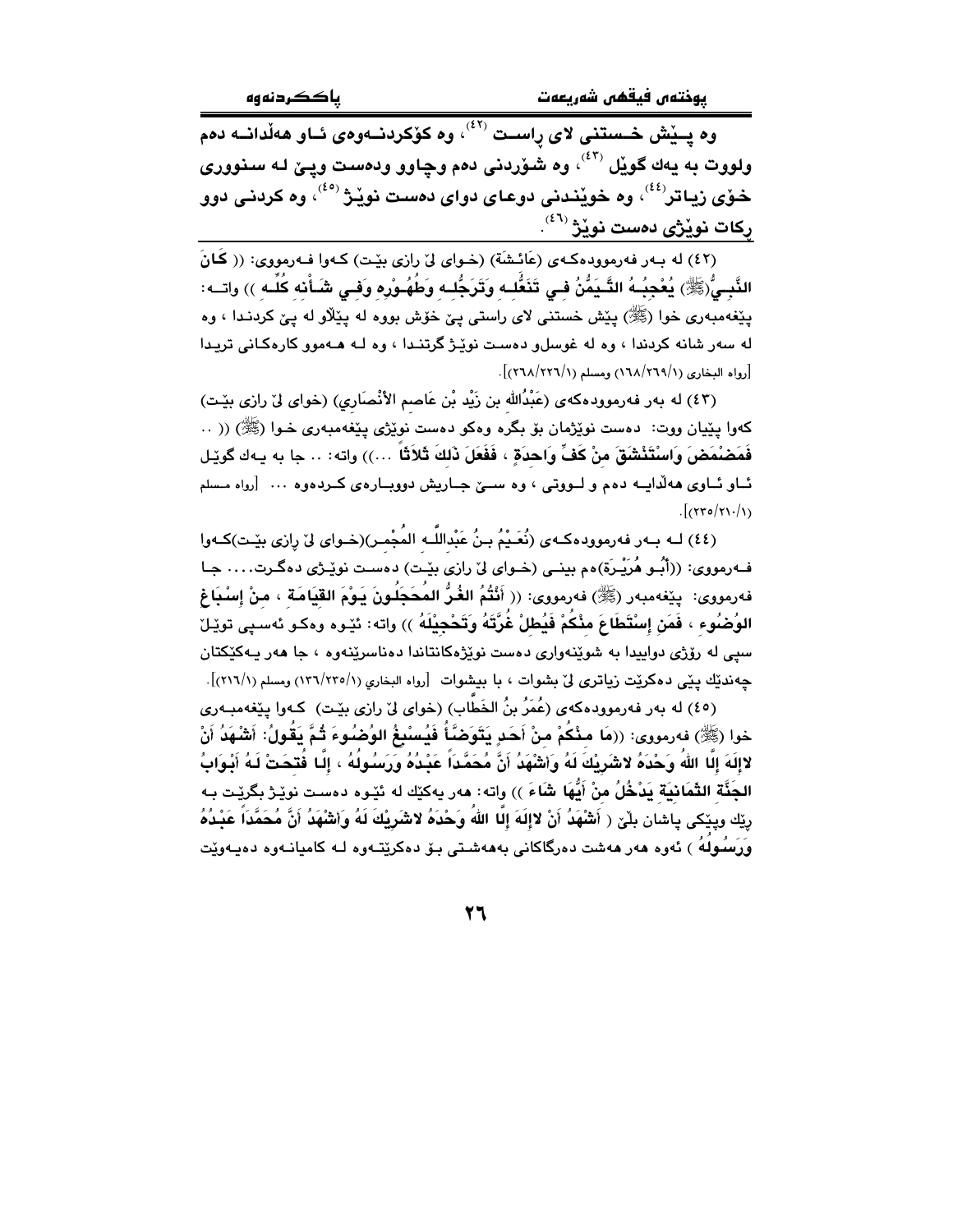لـه چيّنته ژووهوه [رواه مسلم (٢٢٤/٢٠٩/١) وفي رواية الترمـذى (بروانـه صـحيح الترمـذى / ٤٨) زيـادة (( اللَّهُمَّ اجْعَلْني منَ التَّوَّابِيْنَ وَاجْعَلْني منَ الم<sup>َ</sup>تَطَهِّرِيْن ﴾)].

وه فهرموودهكهي (أُبُوسَعيْد الخَدْرِي) (خواي ليّ رازي بيّت) كهوا يـێغهمبهري خوا (ﷺ) فهرمووى: (( مَنْ تَوَضَأَ فَقَالَ : سُبْحَانَكَ اللَّهُمَّ وبِحَمْدِكَ ، أَشْهَدُ أَنْ لا إِلَـهَ إِلَّا أَنْت أَسْتَغْفَرُكَ وَٱتُّوبُ إِلَيْكَ ، كُتَبَ لَهُ في رقِّ ، ثُمَّ طُبِعَ بِطَابِعٍ ، فَلاَ يُكْسَرِ إِلَى يَوْم القيَامَة )) واته: هەر كەسىيّك دەست نويْـِرْ بگريْـت ، ياشـان بلّيْـت: (( سُـبْحَانَكَ اللّهُمَّ وَبِحَمْدِكَ ، أَشْـهَدُ أَنْ لاإلَــهَ إِلَّــا أَنْـتَ ، أَسْـتَغْفِرُكَ وَأَتُــوبُ إِلَيْـكَ )) ئــهوه لــه لاپهرِهيــهك دا بــوّى دەنوسىرێتەوە پاشـان مـۆرى لىٰ دەدرێت بـەمۆرێك ناشـكێت تـا رۆژى قيامـەت [(رواه الحـاكم (٥٦٤/١) وهو صحيح بروانه صحيح الترغيب والترهيب (٢٢٠)].

(٤٦) له بهر فهرموودهكهي (عُثْمَانُ بنُ عَفَّانِ) (خواي ليِّ رازي بيّت) بروانه (پ ٣٩).

دوو تٽيبيني:

...<br>(i) سـيواک کــردن لــه هــههوو کاتيٽڪــدا ســوننهته ، بــهلٌم لــه چــهند دالەتىٽكدا زياتر سوننەتە :

يهكمو: له گەلّ هەمور دەست نويێێکدا: له بەر فەرموردەكەي (أُبُوهُرَيْرَة) بروانه (پ ٤٠). دووهم: له گەلّ مەمور نوێژێکدا: له بەر فەرموردەکەي (أَبُـوهُرَيْرة) (خـواي ليّ رازى بێت) كەوا يێغەمبەرى خوا (ﷺ) فەرمورى: (( لَوْ لا أَنْ أَشُقَّ عَلَى أَمَّتَى لَأَمَرْتُهُمْ بِالسِّوَاك عَنْدَ كُلِّ صَلاقٍ )) واته: له بهر ئهوه نهبيّت لـه سـهر ئوممهتهكـهم نارهـحـهت دهبيّـت ئەوە فەرمانم يـيّ دەكـردن بـه سـيواك كـردن لـه گـهڵ ھــهموو نوێژێكدا [(رواه البخارى (٨ /٨٧/٢٧٤/٢) ومسلم (٢٥٢/٢٢٠/١) وغيرهما إلا أن عند مسلم (( عَثْمَدَ كَلِّ صَلاَقٍ )) واتـه: لـه کاتي ههموو نوێژێکدا ].

**ستن بهم: له کاتی قورئان خویّندن دا:** له بهر فهرموودهکهی (عَلـی) (خـوای لیّ رازی بیّـت) كهوا فهمووى: فهرمانمان پي كراوه به سيواك كردن ، وه فــهرمووى: (( إنَّ العَبْـدَ إذَا قَامَ يُصنِّي أَتَاهُ مَلَكٌ فَقَامَ خَلْفَهُ يَسْتَمعُ القُرْآنَ وَيَدْنُوا ، فَلاَ يَرْالُ يَسْتَمعُ وَيَدْنُوا ، حَتَّى يَصْبَعَ فَاهُ عَلَى فَيْه ، فَلا يَقْرَأُ آيَـةً إلاّ كَانَتْ فـى جَـوْف المَلَك )) واتـه: ك راستيدا بەندە ئەگەر ھەستا نوێژ بكات ، فريشتەيەك دێت لـه پـشتيەوە دەوسـتێت گـویٌ لـه قورئـان دهگرێـِت ونزیـِك دهبێتـهوه ، بـه بـهردهوامی گـویؒ دهگرێـِت و نزیـِك دهبێتەوه ، تا دەم دەخاتە سەردەمى ، جا ھەر ئايەتێك دەخوێنێت دەچێتە قـورگى

**YV**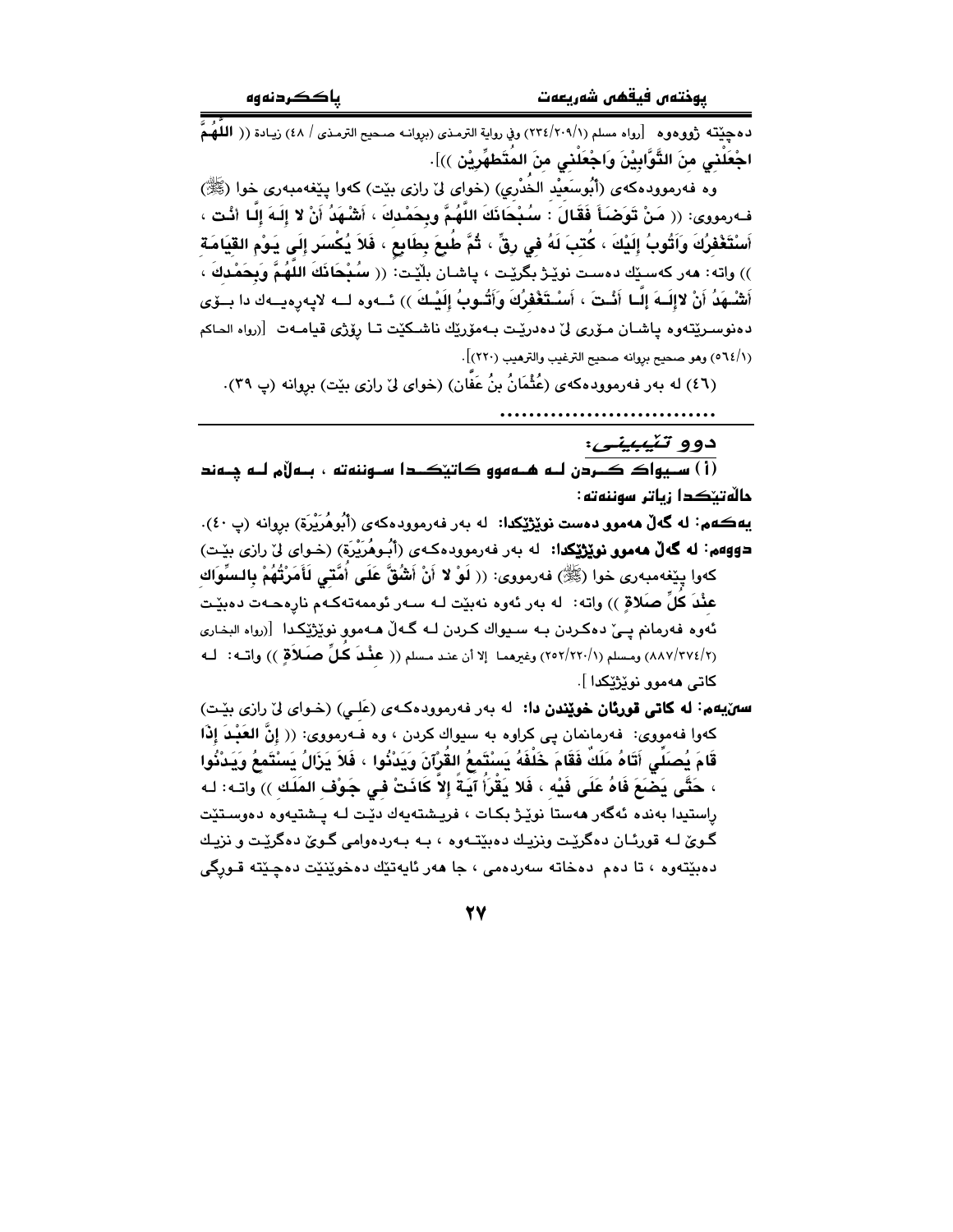.<br>فريشتهكهوه [رواه البيهقي (٢٨/١) وهو حديث صحيح لغيره بروانه سلسلة الأحاديث الـصحيحة (١٢١٢) للألباني].

**يوارهم: كاتيّك ديّته ژوورهوه بوّ مال:** له بهر فهرموودهكهى (المقْدَامُ بنُ شُرَيْح عـنْ أبيْـه) (خـواي ليْ رازي بيْـت) ۖ فـهرمووي : (( سَـأَلْتُ عَائـشَةَ قُلْـتُ: بِـأَيِّ شَـيْءٍ كَـانَ يَبْـدَأُ النَّبِيّ (ﷺ) إِذَا دَخَلَ بَيْتَهُ ؟ قَالَتْ: بِالسِّوَاكِ )) واته: پرسـيارم لـه (عَائـشَة) كـردو وونتم : پێغەمبەرى خوا (ﷺ) كاتێك دەگەراپەوە ماڵەوە بە چى دەسىتى پىێ دەكىرد ؟ فه رمووي: به سبيواك كردن [رواه مسلم (٢٥٢/٢٢٠/١) وأبوداود (٥٨/٨٦/١) مع العون وغيرهما].

ي**يننجهم: كاتيّك شەوان له خەو ھەلدەسىيت:** له بەر فەرموودەكەي (حُذَيْفَة) (خـواي ليّ رازي بيِّـت) كــهوا فــهرمووى: (( كَـانَ رَسُــوْلُ الله (ﷺ) إِذَا قَـامَ ليَتَهَجَّـدَ يَـشُوْصُ فَـاهُ بِالسِّوَاك )) واته: پێغەمبەرى خوا (ﷺ) ئەگەر ھەلبسايە بۆ شەو نوێژى دەمى يـاك دهكردهوره به سيواك [رواه البخاري (٢٤٥/٣٥٦/١) ومسلم (٢٤٥/٢٢٠/١) وهذا لفظه وغيرهما].

(ب) هیـْـشتنهوهس رِیــش و بهردانــهوهس پیویــست(واَحِـب)ه ، وه تاشینیــشی حِهرامــه ، چِــوِنکهِ گــۆِرِانى خــهالقى خوايــه ، وه لــه کردهوهکــانى شــهيتانه کــه دهڵــێ: ﴿ وَلَآمُرَنَّهُمْ فَلَيُغَيُّرُنَّ خَلْسَقَ الله ﴾ (النساء الآية: ١١٩) وإتـه: وه فـهرمانيان يــيٌ دهكـهم كـهوا بەدىھێنراوەكانى خوا بگۆرن .

وه تاشينيــــشي لاســــايي كردنـــــەوهي ئافرەتـــــه ، كــــه يێغەمبــــەرى خــــوا (ﷺ) نهفەرەت(لَعْنَة)ى لِنّ كردووه (( لَعَنَ رَسُولُ الله (ﷺ) المُتَشَبِّهيْنَ منَ الرُّجَال بِالذِّسَاء )) [رواه البخارى (٢٢٢/١٠/٥٨٨٥) والترمذي (٢٩٢٥/١٩٤/٤) ، وه پێغهمبهوري خوا (ﷺ) فه<code>o</code>رمان(أَمْر)ى به هێشتنهوهي کردوه ، وه فهرمانيش بۆ (وَاجِبِ)ه وهك زانراوه ، لهوانـه فهرموودهکـهي (إِبْنُ عُمَر)ه (خوايان ليّ رازي بيّت) كهوا ينفهمبهري خوا (ﷺ) فهرمووي : (( خَالفُوا المُشْرِكَيْنَ وَفَرُوا اللَّحَى وَاحْفُوا الشُّوَارِبِ )) واتـه: جيـاوازي و يێـڃهوانهي (مُـشْرك(ه كـان بكـهن ، ريـش بهێڵێنــهوه و فراوانــي بكــهن ، وه سمــێڵ(شــوارب)پــش كــورت بكهنــهوه [رواه البخـاري (٥٨٩٢/٢٩٤/١٠) ومسلم (٢٢٢/٢١/٢٥٩)].

### ئەوەي دەست نوٽژ بەتان دەكاتەوە

(مُبْطَلاتٌ الوُضُوءِ )

هـهر شـتێك لـه پـاش وپێـشهوه دهربـچێت <sup>(٤٧)</sup> وخـهوتن <sup>(٤٨)</sup> وخـواردنى گۆشتى ووشتر <sup>(٤٩)</sup> ودەست دانە پێش(ذَكَر)ەوە بە ئارەزوو<sup>(٥٠)</sup>.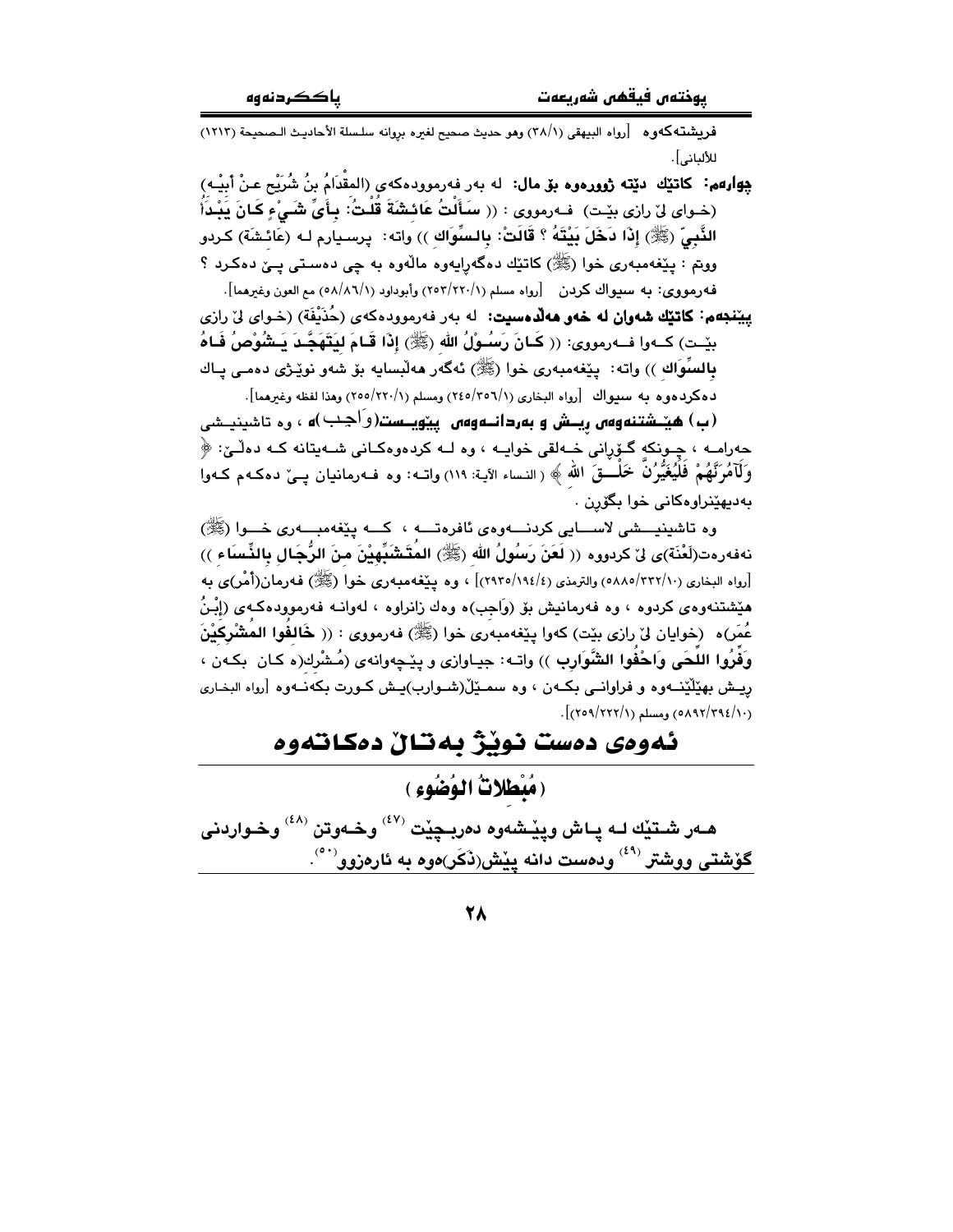(٤٧) ئيتر ئەو شتە ميز بيّت يان ھەرشتيكى تر بيّت ، لـه بـهر فـهرموودەي خـواي گەورە لە سورەتى (المائدە: ٦٠) دا ﴿ أَوْ جَاءَ أَحَلُّ مِنْكُمْ منْ الْغَـــائط ﴾ واتــه: يـان ئەگــەر يەكێكتان لە ئاودەستخانەوە ھاتنەوە .

وه له بهر فهرموودهکهي (أَبُوهُرَيْرة) (خواي ليّ رازي بيّت) کهوا بيّفهمبهري خـوا (ﷺ) فه٫مووى: (( لا تُقْبَلُ صَلاةُ مَنْ أَحْدَثَ حَتَّى يَتَوَضَعَأَ )) واته: خواى گهوره نوێژ له يهكێك وهرناگرێت ئەگەر تووشى (حَدَث) بێت تا دەست نوێژ نەگرێتەوە ، پيـاوێکى (حَـضْرَمَوت) ى ووتى: ئەي (أَبُوهُرَيْرُة) (حَدَث) چىيە ؟ ئەويش فـەرمووى: (( فَساءٌ أَوْ ضُراطٌ )) واتـه: تسه يان تره . [رواه البخاري (٢٣٥/٢٣٤/١) وأحمد (٣٥٢/٧٥/٢) وأصل الحديث عند غيرهم بدون الزيادة] .

وه فه رموودهکهی (عَلیٍ) (خوای لیٌ رازی بیّت) بروانه (پ ۱۱) وه لـه (إِبْـنُ عَبَّـاس)هوه فهرمووى: (( المَنْى وَالوَدى وَالمَدْى ، أَمَّا المَنْى فَهُوَ الَّذى منْهُ الغُسْل ، وَأَمَّا الـوَدى وَالمَذِي فَقَالَ: إِغْسِلْ ذَكَرِكَ أَوْ مَذَاكِيْرِكَ وَتَوَضَّأْ وُصْنُوْءَكَ للبصَّلاَة )) واتـه: ۚ مـهنى وياش ميزو ومەزى ، مەنى ، ئەوە دەبێت غوسلى لىْ بكرێت بەلام ياش ميزو مەزى ، ئـەوە: زهکەرت بشۆ ودەست نوێژ بگرەوە وەك چۆن بىۆ نوێـژ دەيگرێـت)) [رواه البيهقى (١١٥/١) ومـو حديث صحيح بروانه صحيح ابوداود (١٩٠)].

(٤٨) خەوتنىيك كە بە راستى پى بووترىيت خەوتن بەوەي ھۆشى لاي خۆي نەمىيىنىت، له بهر ئهو ههموو فهرموودانهي كـه لـهو بـارهوه هـاتوون ، لـه وانـه فهرمووودهكـهي (عَلـى) (خواي ليْ رازي بيّت) كهوا ييْغهمبهري خوا (ﷺ) فهرمووي: (( العَيْنُ وكَاءُ السَّه ، فَمَنْ نَـامَ فَلَيَتَوَضَأَ )) واته: چاو پەتى بەستنى كۆمە ، جا ھەر كەسێك خەوت ، ئەوە با دەست نوێـژ بگرێتــهوه – چــونکه دهســت نوێــژی شـــکاوه – [رواه أبــو داود (٢٠٠/٢٤٧/١) مــع العــون وإبــن ماجه(١/رقم/٤٧٧) وهو حديث حسن بروانه الإرواء (١١٣) وصحيح أبي داود (١٩٨) وصحيح إبن ماجه (٣٨٦)] .

جا ئەگەر خەوتن دەست نوێژ بشكێنێت ، ئەوە لە ھۆش چوون ونەمانى عەقلْ يێشتر دەيشكىنێت چونكە مرۆۋ زياتر بى ئاگا دەكات .

(٤٩) له بهر فهرموودهکهي (البَرَّاءُ بنُ عَازب) (خـواي ليّ رازي بێت) پێغهمبـهري خـوا (ﷺ) فـ4رمووى: (( تَوَضَّـُّوا منْ لَحُـوم الإبـل ، وَلا تَوَضَّـُّوا منْ لَحُـوم الغَـنَم ))واتــه: دەست نوێـِژ لــه گۆشـتـى ووشــتر بگرنــهوه بــهڵام لــه گۆشـتـى مــهر مەيگرنــهوه [رواه أبـوداود (١/١٥/١/١٥) مع العون والترمذي (١/٥٤/١) وإبن ماجه (١/١٦٦/١) وهـو حديث صـحيح بروانـه الإرواء(١٥٢/١) وصحيح أبي داود(١٧٧) وصحيح إبن ماجه (٤٠١)].

(٥٠) لـه بـارهي دهسـت دانــه زهكـهرهوه دوو فــهرموودهي (صَـحيْح)مـان ههيـه لــه رووكهش(ظَاهر)دا دژ به بهكن ، ئەويش فەرموودەكەي (بُسْرَة بِنْتُ صَفوَان)ە (خــواي ليٌ رازي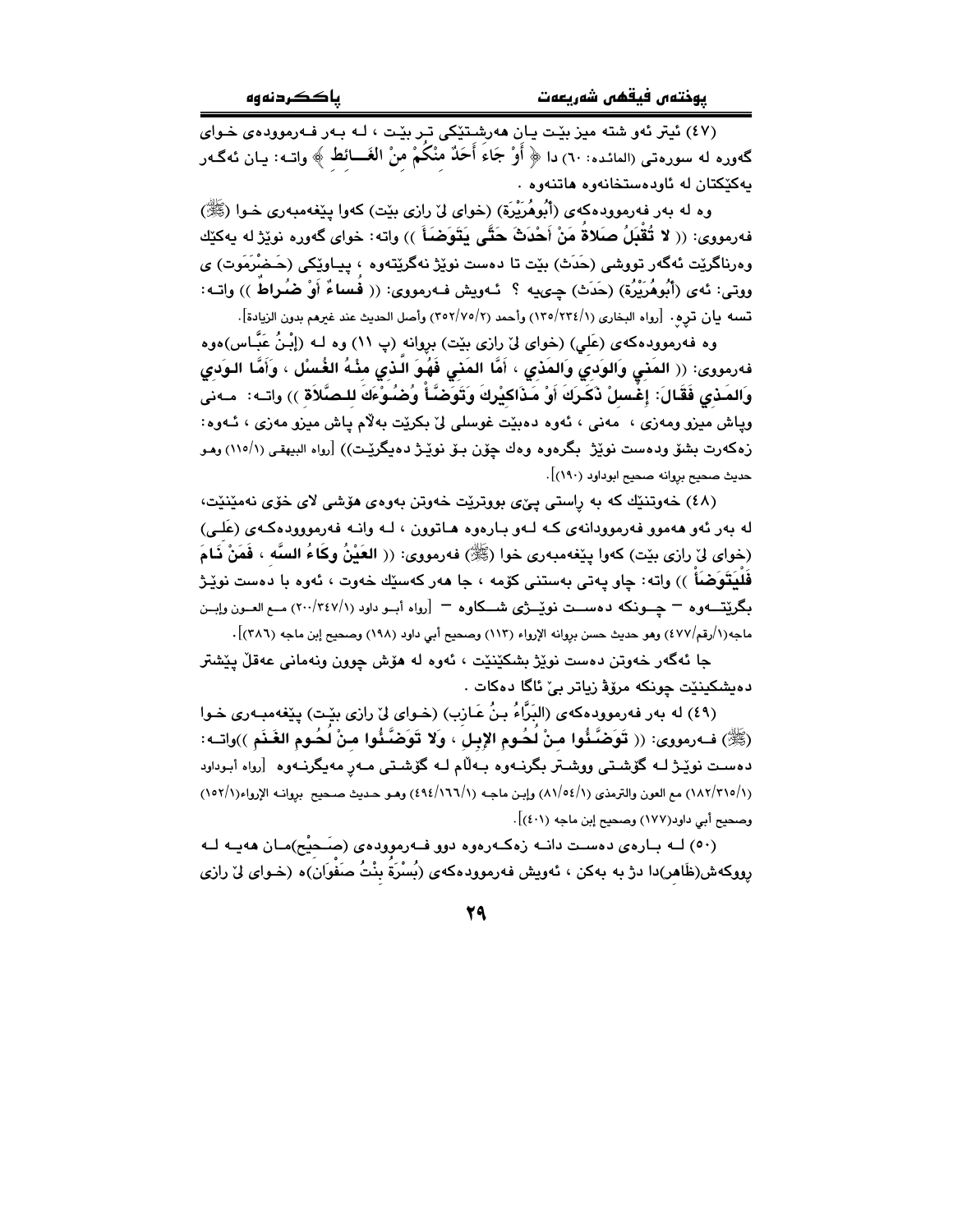يوذتەن فيقھن شەربعەت

باككردنهوه

بِيّت) كـهوا ينفهمبـهري خـوا (ﷺ) فـهرمووي: (( مَنْ مَسَّ ذَكَرَهُ فَلْيَتَوَضَّأ ))واتـه: هـهر کهسێك دهستی دا به زهکهريهوه با دهست نوێـِژ بگرێتـهوه [رواه ابـوداود (١٧٩/٢٠٧/١) مـع العـون وإبن ماجه (٤٧٩/١٦١/١) والنسائي (١٠٠/١) والترمذي (٨٢/٥٥/١) وهو حديث صحيح بروانه الإرواء(١١٦) وصحيح أبي داود(١٧٤) وصحيح إبن ماجه (٣٨٨)].

وه فهرموودهکهی (طَلقٌ بنُ عَلی) (خوای ليّ رازی بێت) کهوا پياوێك پرسـياری کـرد لـه يێغەمبەرى خوا (ﷺ) لە بارەي يێاوێك دەست لـە زەكـەرى بـدات ئايـە دەست نوێـژى لـە سەرە ؟ ئەويش فەرمووى: (( لَيْسَ فَيْه وُصْنُوء ، إِنَّمَا هُوَ مِنْكَ )) واتـه: نـهء ، دەسـت نوێژی له سهر نییه ، له راِستیدا ئهوه بهشێکه له خوّت [رواه أبوداود (١٨٠/٢١٢/١) مع العون وإبن ماجه (١/٦٢//١٦٢) وهذا لفظـه والنـسائي (١٠١/١) والترمـذي (٥/٥/٥/١)وهـو حـديث صـحيح بروانـه المـشكاة(٣٢٠) وصحيح أبي داود(١٧٥) صحيح ابن ماجه (٣٩٢)].

جا ئهم دوو فهرموودهيه له (ظَاهر)دا دژ به يهكن وهك باسمان كرد ، بهلام له راستيدا وا نبیـه ، چـونکه فهرموودهکـهی (طَلـق) ئاماژهیـهکی جـوانی تێدایـه ئـهویش ئهوهیـه کـه دەفەرمێ: (( إِنَّمَا هُوَ مِنْكَ )) واتە: له راستيدا ئەوە بەشىێكە لـه خـۆت . ئەمـە ئاماژەيـە کەوا ئەو دەست يێوەدانە کە دەست نوێـژ ناشـکێنێت دەسـت يێوەدانێکـە بـە ئـارەزووەوە نەبێت ، چونكه لەو حالّەتەدا دەتوانى تەشبىھى بكەيتە ھەر ئەندامێكى تىرى لاشـەوە ، بـە يێڇەوانەي ئەوەوە ئەگەر بە ئارەزوو(شَهْوَة)ەوە دەستى يێوە بـدرێت ، ئـەوە دەست نوێـژ دهشکێنێت ، چونکه لهو کاتهدا وهکو ئهندامهکانی تری لاشه نییـه ، بـهم شـێوهیه هــهردوو فەرموودەكە كۆرجَمْم) دەكرێتـەوە ، ئەمـەش ھەلىبـژاردرن وراي (شَـيْخُ الإِسْـلام إِبْـنُ تَيْميُّـه) يه . . . [بروانه تمام المنة في التعليق على فقه السنة للألباني (ل ١٠٣)].

چەند تێبينييەك :

راً) همنديک له زانايان دملينن: له يهکدانی پيستی پياو و ئافرهتی بيکانه (نا مـهحرهم) دهسـت نوێــژ دهشــکێنێت ، بهڵگهشــیان فهرموودهکــهى خــواى گهورهیــه لــه سـورهتي(المائـدة : ٦) ﴿...وَإِنْ كُنْتُمْ جُنُبَاً فَاطْهَرُوا وَإِنْ كُنْتُمْ مَرْضَى أَوْ عَلَى سَفَر أَوْ جَاءَ أَحَدُ مِنْكُمْ منَ الغَائط أَوْ لامَسْتُمُ النِّسَاءَ فَلَمْ تَجِدُوا مَاءً فَتَيَمَّمُوا...﴾ دهلـێن: (لأمَّسَ) ك (حَقَيْقَة)دا به واتاى دەست يێوەدان دێت ...

*مُفيش دَللَيْم:* له (أَصْل)دا هيچ شتنيك دەست نوێژ ناشكێنێت ، مەگەر بە بەلگە( إلا بدَلَیْل) ، جا ئەو ئایەتەی سورەتى(المائدة : ٦)پش زانایان لـــه بارەپـــەوە دەڵـێن: (لَمْـس) بــه

٣.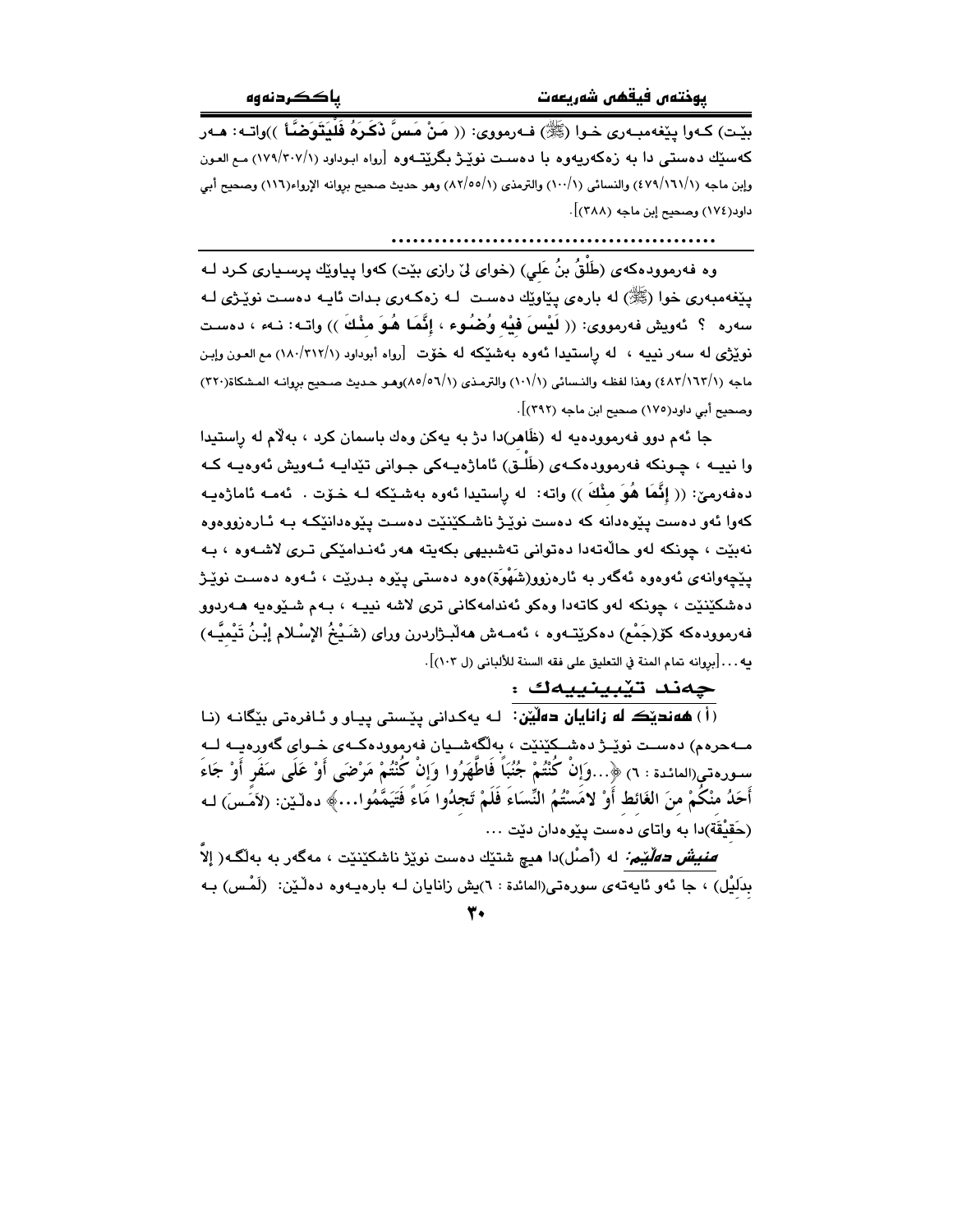واتای (جمَاع)کردنیش هاتوه له ئایـهت و فـهرمووده دا ، وه لێرهیـشدا بـهو واتایـه هـاتوه ، وهك ئيمـامي (عَلـى) و (تَرْجُمَـانُ القُـرْآن إِبْـنُ عَبَّـاس) وا تـهفـسيريان كـردوه ، وه(أُسْـلُوب)ى ئايەتەكەش ئەوە دەگەيەنێت ، چونكە لە يێشى ئايەتەكەدا خواي گەورە باسى (طَهَـارَة) بـە ئاو دهکات بۆ کەسێك دەست نوێژى شکا بێت ، کـه (حَدَثُ الأَصْـغَر)ە ، وەك دەڧـەرمێ: ﴿ يَاأَيُّهَا الَّذيْنَ آمَنُوا إذَا قُمْتُمْ إِلَى الصَّلَاة فَاغْسلُوا وُجُوهَكُمْ وَأَيْديْكُمْ إِلَى المَرَافق وَامْسَحُوا برُوُُوسكُمْ وَأَرْجُلَكُمْ إِلَى الكُعْبَيْنِ﴾ وه باسي (طَهَارَة) به ناويش دهكات بۆ كەسێك لەشـەي گران بيّت كه( حَدَثُ الأُكْبَر )ه ، وهك له ياش ئەوه دەفەرمى، ﴿ وَإِنْ كُنْتُمْ جُنُبَاً فَــاطَّهَرُوا ﴾ ، ياشان ئەگەر كەسىيك تواناي( طَهَارَة ) بە ئاوى

نهبوو ، له بهر نهخۆشى يان له بهر سەفەر ﴿ وَإِنْ كُنْتُمْ مَرْضَى أَوْ عَلَى سَـــفَرِ﴾ ئــهوه بـۆ (حَدَثُ الأَصْغَرِ) كه گەرانەوەيە لە سەر ئاو كردنَ ﴿ أَوْ جَاءَ أَحَدٌ منْكُمْ من الْغَائُطُ ﴾ وە بـۆ (حَدَثُ الأَكْبَر)يش كه (جمَاع)كردنـه لـه گـهالْ ئافرەتـدا ﴿ أَوْ لَامَــَـسْتُمُ اَلْنَّــسَاءَ ﴾ ، ئـهوه تهيمموميان بۆ بكەن بە خۆلّ ، بۆ(حَدَثُ الأَصْغَر) و (حَدَثُ الأَكْبَـر)يش ، ئەگـەر ئـاو دەسـت نهكەوت ﴿ فَإِنْ لَمْ تَجِدُوا مَاءً فَتَيَمَّمُوا صَعِيْدَاً طَيِّبًا فَامْسَحُوا بوُجُوهكُمْ وَأَيْديْكُمْ منْهُ مَــا يُويْلُهُ اللَّهَ لَيَجْعَلَ عَلَيْكُمْ فِي الدِّيْنِ منْ حَرَجَ..﴾ (سورة المائدة :٦).

كهواً بوو هــهـر وهك چـۆن ﴿ أَوْ جَاء أَحَلْهُ منْكُمْ مــــنَ الغَـــائط ﴾ بـهرانبــهرى دهسـت نويْژەكەيە ، كە ھەردوكيان(حَدَثُ الأصْغَر)ن ، بـه ھـەمان شىيوە ﴿ أَوْ ۖ لَامَسْتُمُ النِّـــسَاءَ ﴾ بەرانب ﴿ وَإِنْ كُنْتُمْ جُنُبَاً ﴾ه ، كـه هــه(دووكيان (حَـدَثُ الأكْبَـر)ن ، بــهلام ئهگـهر بلّينيـت (لأمَـسَ) لێرهدا به واتا دهست پێوه دانه ، ئەوه ئەو سووده نامێنێت کـه لـه ئاپەتەکـه وەردەگیرێـت کەوا خۆلّ جِيْگەى ئـاو دەگريتـەوە بـۆ(حَـدَثُ الأَكْبَـر) ، وەك چـۆن جِيْگـەى دەگريتـەوە بـۆ (حَدَثُ الأصْغَر) ، وه لهو كاتهشدا كۆتايى ئايەتەكە (مُخَالف)ەي يێشەكەي دەكات .

ئهمه جگه لهو فهرموودانهيش که ئهم (أصْل)ه به هێز دهکهن ، لهوانـه فهرموودهکـهی (عَائشَة) (خواي ليْ رازي بيّت) كهوا فهرمووي:(( أَنَّ رَسُوْلَ الله (ﷺ) قَبْلَ بَعْضَ نِساَئه ثُمَّ خَبرَجَ إِلَـى الـصَّلاَة ولَـمْ يَتَوَضَّـأ )) واتــه: يێفهمبــهري خــوا (ﷺ) ماجــي ههنــدێك لــه .<br>خێزانهکانی کرد ، پاشان دهرچوو بـۆ نوێـژ و دهسـت نوێژپـشی نهگرتـهوه [رواه الإمـام احمـد وأبوداود والترمذي والنسائي وإبن ماجة وهو حديث صحيح صححه الألباني في المشكاة(٣٢٣) وصحيح أبـي داود (١٧١)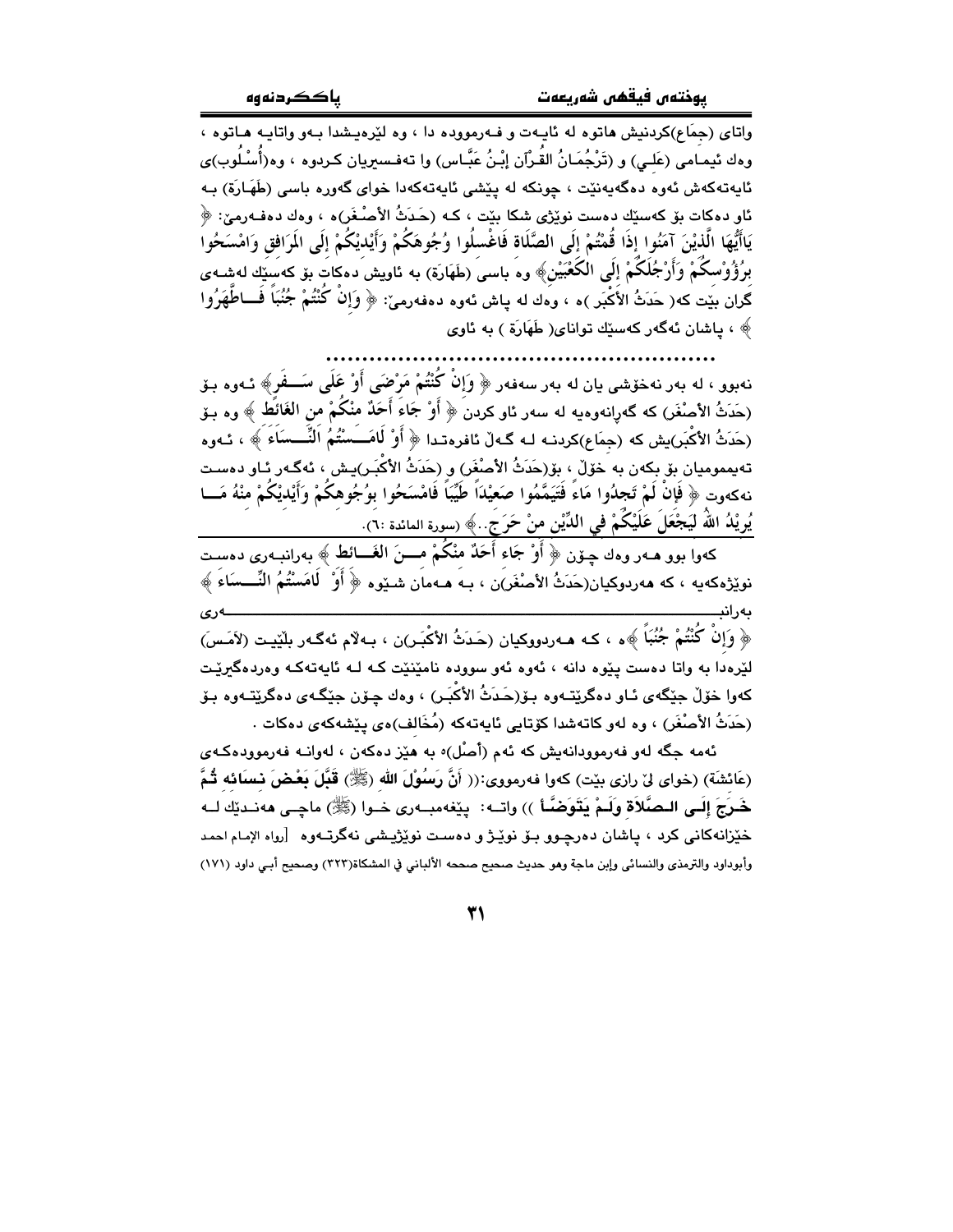وصحيح إبن ماجـة (٤٠٦) وصـحيح الترمـذي (٦٥)]. ئــهم فـهرموودهيــه ئـهگــهر چــي هـهـنـدێك لــه زانايــان بـه(ضَعيْف)يـان زانيـوه ، بـهلاّم لـه راسـتيدا رێگاكـانى يـهكترى بـه هێـز دهكـهن ، وه لـهو زانايانەي كۆن كە ئەم فەرموودەيەيان بە(صَحيْح) داناوە ، (إِبْنُ عَبْد البَـرّ) كـه فەرموويـەتى: وروى هذا الحديث أيضا من طريق معبد بن نباتة ، وقال الشافعي : إنْ ثَبَتَ حَديثُ مَعْبَدُ بنُ نَبَاتَةَ في القُبْلَة لَمْ أَرَ فيهَا وَلا في اللَّمْس وُضُوءَ اً ، وه برِوانه(بدَايَةُ المُجْتَهد وَنهَايَـةُ المُقْتَـصد لإِبْن رُشْد)(٢٧/١) و(نَيْلُ الأَوْطَار للإمام الشَّوْكانى)(٢٣٠/١/١) كه باسى ئهم مهسهلهيه به جوانی دهکهن ، وه له بارهی ئهم فهرموودهیهوه( الشَّوکَانی ) دهفهرمیٌ: صَـحَّحَهُ إبْـنُ عَبْـد البَرّ وَجَمَاعَة وَشَهِدَ لَهُ حَديْثُهَا الآتي بَعْدَ هَـذَا ، وَالحَـديْثُ يَـدُلُّ عَلَـي أَنَّ لَمْـسَ المَـرْأة لا يَـنْقُضُ الوُضُوءَ وَقَدْ تَقَدَّمَ ذكْرُ الخلاف فيْه ٠

وه هەوەرها شەيخى فەرموودە نـاس(مُحَدِّث)ى ئـهم سـەردەمەيـش ( شَـيْـغ الأَلْبـانى) تصحيحي ئەم فەرموۋدەيەيى كردوە ، وەك ئاماژەمان بۆي كردوە .

وه هەروەها فەرموودەكەي ترى(عَائشَة) (خواي ليّ رازي بيّت) كەوا فەرمووي: (( كُنْتُ أَنَامُ بَيْنَ يَدَىٰ النَّبْيّ (ﷺ) ، وَرجْلاَىَ في قَبْلَتَـه فَإِذَا سَجَدَ غَمَزَنـى فَقَبَـضْتُ رجْلـى — وَفِي لَفْظِ: فَإِذَا أَرَادَ أَنْ يَسْجُدَ غَمَزَ رِجْلـِي – )) واته: له بهر دهستي يێغهمبـهري خـوادا (ﷺ) دهخەوتم \_ كاتێك كە نوێژى دەكـرد \_ وە ھــەردوو پـێم لــە لاي قيبلەپـەوە بـوو ، جـا ئەگەر سوجدەي بىردايە دەيژانىدە منـەوە \_ يــێى منـەوە ، وەك لـە(لَفْـظ)ێِكيـدا ھـاتوە \_ منيش ينم دهكيشايهوه [متفق عليه بروانه فقه السنة (٤٧/١)].

وه هەروەها فەرموودەكەي (عَائشَة)(خـواي ليٌ رازي بيّـت) كـەوا فـەرمووي: (( فَقَدْتُ رَسُوْلَ الله (ﷺ) لَيْلَةً منَ الفرَاشِ ، فَالْتَمَسْتُهُ ، فَوَقَعَتْ يَدِي عَلَى بَطْنِ قَدَمَيْه وَهُوَ في المَـسنْجِدِ ، وَهُمَـا مَثْـصُوْبَتَانِ ، وَهُـوَ يَقُـوْلُ: اللّهُـمَّ ، أَعُـوْذُ بِرِضَـاكَ مـنْ سَـخَطكَ ، وَبِمُعَافَاتِكَ منْ عُقُوْبَتِكَ ، وَأَعُوْذُ بِكَ مِنْكَ ، لاَ أَحْصِى ثَنَـاءً عَلَيْكَ ، أَنْتَ كَمَا أثْنَيْتَ عَلَى نَفْسكَ )) واته: شەوێك له سەر جێگـا يێغەمبـەرم لىٚ وون بـوو ، جـا بـه دوايـدا گـەرام بینیمهوه ، دهستم له سهر ههردوو پشت پیٌی دانا – له سوجده بردندا بوو – له مزگهوتـدا بوو ، وه دهيفهرموو: خوايه من يـهنا بـه رهزامهنديت دهگرم لـه تورهبونـت ، وه يـهنا بـه لێبوردنت دهگرم له سزات ، وه پهنا بـه تــوٌ دهگـرم لــه خــوّت ، . . . [رواه مـسلم(١/رقـم/٤٨٦) وغىرە].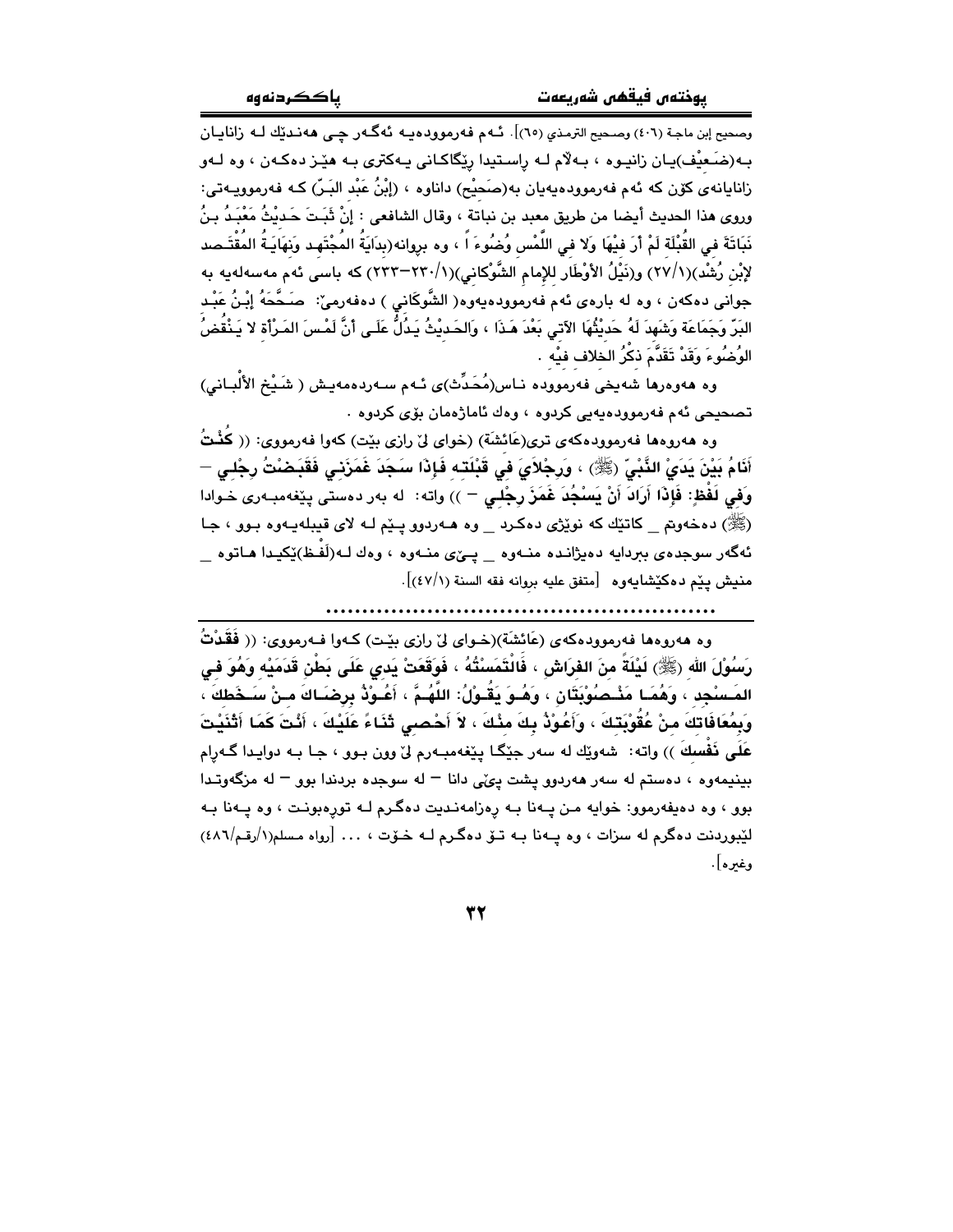جا ئهم دوو فهرمووده(صَحيْحَ)ه بهڵگهيهکي روونن له سهر ئهوهي کهوا دهست نوێژ له دەست بێوەدانى ئافرەت ناشكێت ، وە(تَأْوِيْل)كردنەكەي (إِبْنُ حَجَر)بِش لە(فَتْحُ البَارِي)دا ー بهوهي لهوانهيه پيٽغهمبهري خوا (ﷺ) شتيکي له پيدا بوويٽت ، پان لهوانهيـه تابيـهت بيٽيت به پێغهمبهري خواوه (ﷺ) – (تَكَلَّف)ه و پێچهوانهي (ظَاهر)ه ، وهك ئيمامي(صَنْعَاني) لـه (سُبُلُ السَّلام)دا (١٠٢/١) و ئيمامي(شَوْكَاني)يش له(نَيْلُ الأوْطَار)دا (١/٢٣١) وايان فهرمووه .

(پ) نهوانهم ڪه پيٽويست(واُجِب)ه دهست نويٽڻ بو بڪيريٽ نهمانهن: **يەكەم: نوێژ،** لە بەر ئايەتەكەي سورەتى (المائدة : ٦) كە يێشتر باسمان كرد. =195م: ســوور خوارنـــهوه بـــه دهوری مـــالّی خـــوا گـــهوره دا (الكَعْبَـــة) ، لـــه بـــهر

فهرموودهکهي(إبْنُ عَبَّاس)(خواي ليّ رازي بيّت) کهوا يـيّغهمبهري خـوا (ﷺ) فـهرمووي: (( الطّـوَافُ بِالبَيْـت صَـلاَةٌ ، ولَكـنَّ اللهَ أَحَـلَّ فيْــه المَنْطـقَ …)) واتــه: ســوور خواردنهوه به دهوري (کَعْبَه)دا نوێژه ، بهلاّم خوای گـهوره قـسه کردنـی تێدا حــهلّالٌ وه جگه بۆ نوێژ و(طَوَاف) هيچ بهڵگەيەكى(صَحيْح)مان نييه كەوا دەست نوێژ بـۆ هـيچ

شتێکی تر یێویست بێت ٠

( ج ) ئەوانەس كە سوننەتە دەست نوپژس بۆ بگيريت ئەمانەن:

- يهكمم: زيكري خوا ، له بهر فهرموودهكهي (المُهَاجِرُ بنُ قُتْفُذ) (خواي ليّ رازي بيّـت) كـهوا ينِغهمبهري خوا (ﷺ) فهرمووي: ((… إِنِّي كَرِهْتُ أَنْ أَذْكُرَ اللَّهَ إِلاَّ عَلَى طَهَارَة )) واته: له راستيدا من پێم خۆش نييـه زيكـرى خـوا بكـهم مهگـهر بـه دهسـت نوێـژهوه [رواه أبوداود (١٧/٣٤/١) مع العون واللفظ لـه وإبن ماجـه (١٢٦/١/١٣٥) بروانـه السلسلة الـصحيحة(٨٣٤) وصحيح أبي داود(١٣) وصحيح إبن ماجه (٢٨٠)].
- دووهم: خـهوتن ، لـه بـهر فهرموودهكـهى (البَـرَّاءُ بـنُ عَـازب) (خـواى ليّ رازى بيّـت) (( إِذَا أَخَذْتَ مَصْبْحِكَ فَتَوَضِّأَ وُضْنُوءَ كَ للصَّلاة . . .)) واتــه: ۚ ئـه گــه ر جـويته ســه ر جێؚگات بۆ خەوتن ، ئەوە دەست نويژ بگرە وەكو دەست نوێژ گرتنـت بـۆ نوێـژ [رواە البخاري (١١/١٠٩/١٠٩) مع الفتح ومسلم (٤/٢٠٨١/١/١)].
- سن بهم: لهش گران ئهگەر ويستى شت بخوات بان بخواتـهوه بـان بخـهويّت بـان دوويـاره جِيماع بِكاتهوه ، له بهر فهرموودهكهي (عَمَّـارُ بنُ يَاسـر) (خـواي ليَ رازي بيَـت) كـهوا بِيّفهمبهري خـوا (ﷺ) (( رُخِّص َ للْجُنُبِ إِذَا أَرَادَ أَنْ يَأْكُلَ أَوْ يَشْرِبَ أَوْ يَذَامَ ۖ أَنْ يَتَوَضَّأَ وُضُوءَهُ للْصَّلاة )) واتـه: روخـسهتى داوه بـهو كهسـهى لهشـى گـران بێـت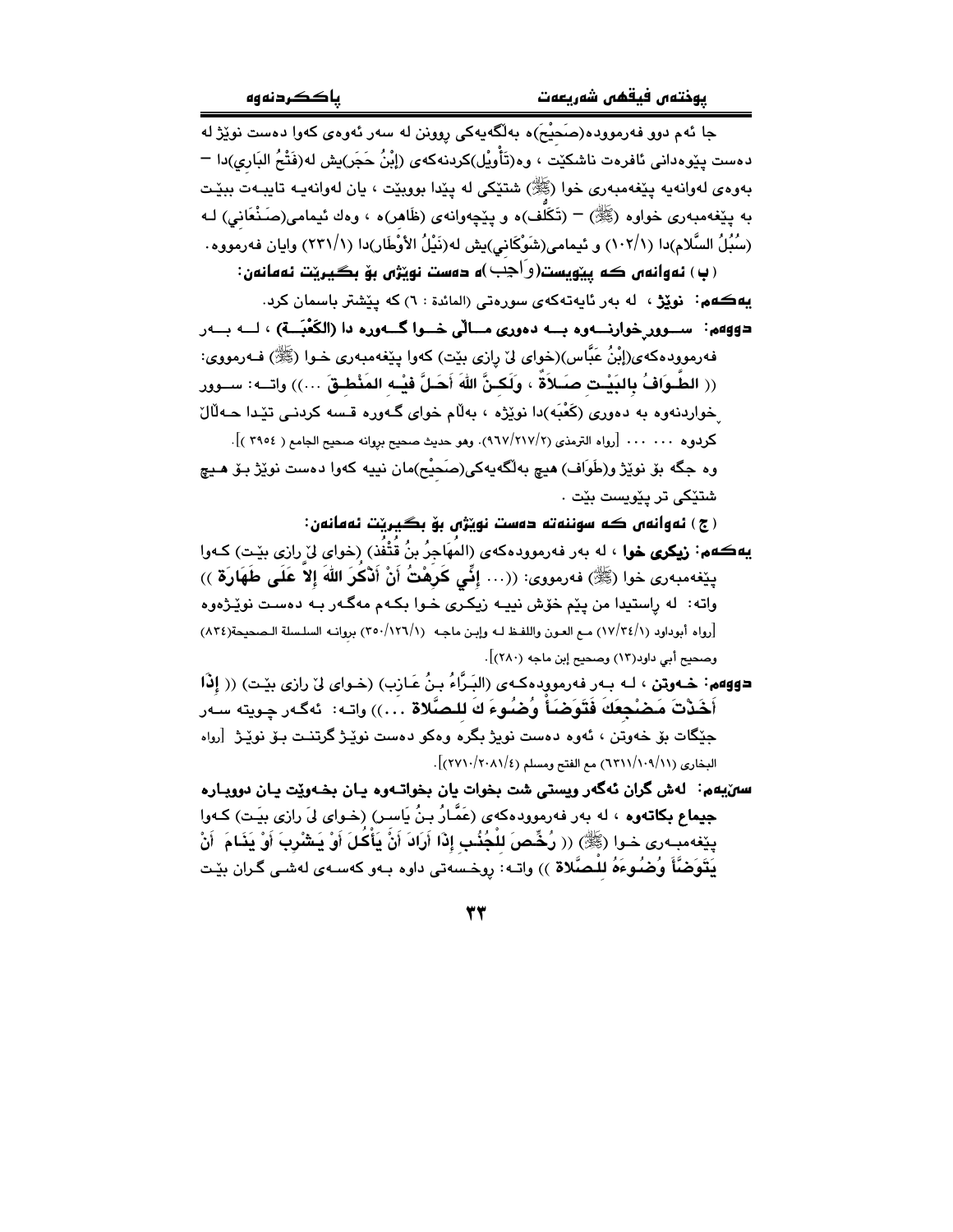.<br>ئهگهر ويسٽي خواردن بخوات بان خواردن بخواتهوه بان بخهوٽت ۽ ڪهوا دوست نوٽڻ بگریّت وهکو دهست نوی٘ژی نوی٘ژ [رواه أبوداود (۱/۲۲/۲۷۰) مع العون وهـو حـدیث صـحیح بروانـه الوحيز (ل ٣٩)].

وه له بـهر فهرموودهکـهي (أُبُـو سَعيْد) (خـواي ليّ رازي بيّـت) کـهوا بيّغهمبـهري خـوا (ﷺ) فـه(مووى: (( إِذَا أَتَـى أَحَدُكُمْ أَهْلَـهُ ثُمَّ أَرَادَ أَنْ يَعُودَ فَلْيَتَوَضَّأَ )) واتـه: ئهگەر يەكێكتان چوه لاى خێزانەكەى – جيماعى لە گەلّدا كرد – پاشـان ويـستى دوو باره ی بکاتهوه ، ئهوه با دهست نویز بگریتهوه [رواه مسلم (٢٠٨/٢٤٩/١) وغیره].

**يــوارەم: يــێش غوسـل كــردن** ، ئــيتر غوسـلى سـوننهت بێـت يـان يێويـست ، لــه بــهر فه رمووده كه ي (عَائشَة) (خواي ليّ رازي بيّت) كـهوا فـه رمووي: (( كَمانَ رَسُمُولُ الله إذَا إِغْتَسِلَ مِنَ الجَذَابَة. . . ثُمَّ يَتَوَضَّأُ وُضُوءَ هُ للصَّلاة )) واته: ييْغهمبهري خوا (ﷺ) ئەگەر غوسلى بكردايە لە لەش گرانى … پاشان دەست نوێژى دەگرت وەكـو دەسـت نويزمي نويز [رواه مسلم (٢١٦/٢٥٢/١)].

- ييٽنجهم: ئەگەر خواردنێك بخوات بە ئاگر برژاو بێت ، كە بەر فەرموودەكـەي (أَبُـو هُرَيْـرَة) (خواي ليّ رازي بيّت) كهوا يێغهمبهري خـوا (ﷺ) فـهرمووي: (( تَوَضَّـَّأُوا ممَّـا مَسَّت النَّانُ )) وإنه: دەست نوێژ بگرنەوە لەوەي ئاگر لٽي دائٽت [رواه مسلم (٢٥٢/٢٧٢/١)]. وه ئەو فەرمانەيش بۆ سوننەتە ، لـە بـەر فەرموودەكـەي (عَمْـرُو بـنُ أُمَيَّـة الـضُمَرِي) (خواي ليْ رازي بيْت) كـهوا فـهرمووي: (( رِأَيْتُ النَّبِيَّ يَحْتَنُّ منْ كَتْف شَاةٍ فَأَكَلّ منْهَا فَدُعىَ إِلَى الصَّلاة ، فَقَامَ وَطَرَحَ السِّكِّيْنِ وَصَلَّى وَلَمْ يَتَوَضَّأْ )) واته: بينـيم يٽِغەمەرى خوا (ﷺ) بە چەقۆ لە دەستى شـەكێكى دەبـرى ولێـى دەخـوارد ، جـا كـە .<br>بانگ درا بۆ نوپژ چەقۆكەي دانا و نوپژی كرد و دەست نوپژی نەگرتـەوە [رواه البخـاری (٢٠٨/٣١١/١) مع الفتح ومسلم (٢٧٤/١/ ٣٥٥/٣٥) وهذا لفظه].
- **شهشهم : بق ههموی نویِّـژتاِك** ، لـه بـهر فهرموودهكهى (بُرَيْـدَة) (خـواى ليّ رازى بيّـت) كـهوا فهرمووى: (( كَانَ النَّبِي(ﷺ) يَتَوَضَّأُ عِنْدَ كُلِّ صَلاة ، فَلَمَّا كَانَ يَوْمَ الفَتْحِ تَوَضَّأَ وَصَلَّى الصَّلَوَات بِوُصْنُوءِ وَاحدٍ . فَقَالَ لَهُ عُمَرٍ: يَا رَسُولَ الله إِنَّكَ فَعَلْتَ شَيْئَاً لَمْ تَكُنْ تَفْعَلُهُ ؟ فَقَالَ: عَمْدَاً فَعَلْتُهُ يَا عُمَرٍ )) واتـه: پێغهمبـهري خـوا(ﷺ) بـۆ هـهموو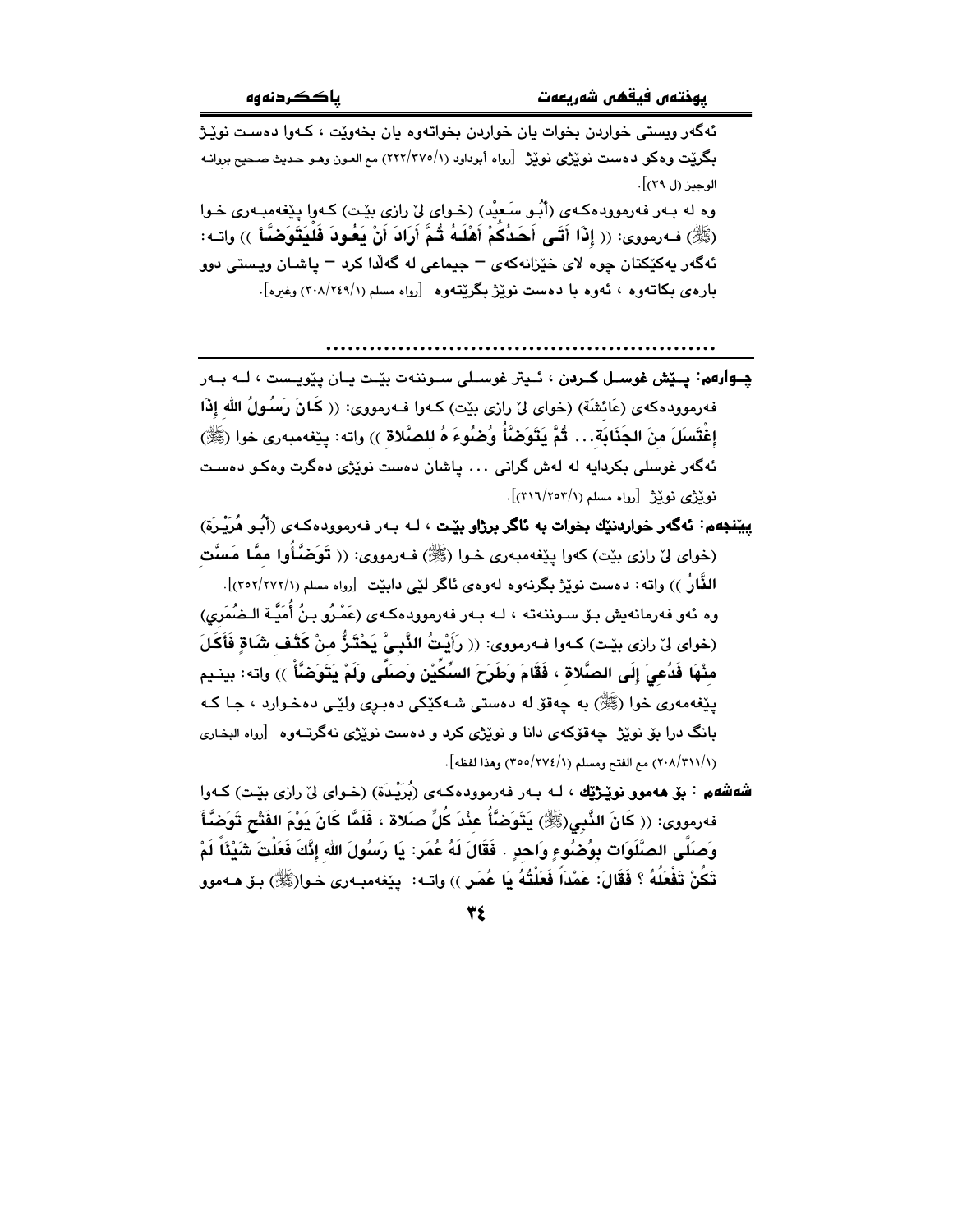نوێژێك دەست نوێژي دەگرت ، جا كە رۆژي (فَتْم)ى(مَكِّه) مـات دەسـت نوێـژي گـرت ومەسچى لە سەر ھەردوو(خُف)ەكانى كرد وھەموو نوێژەكانى بە يەك دەست نوێژ كـرد ، جـا (عُمَر) پٽِي ووت: ئـهي پٽِغهمبـهري خـوا تـۆ ئـهمرۆ شـتٽِكت كـرد لـه پٽِـشدا نهتــدهکرد ؟ تــهویش فــهرمووی: بــه قهســتهوه کــردم تــهی (عُمَــر) . [رواه مـسلم (٢٧٧/٢٣٢/١) وغيره)].

- **دهوتهم : له کاتی مهمور دمست نویْژ شکاندنیْکدا** ، له بهر فهرموردهکهی (بـلال) (خـوای لِّ رازي بيِّت) كهوا پِيِّغهمبهري خوا (ﷺ) بِيِّي فهرموو: (( **بِمَا سَبَقْتَنِي إِلَى الجَنَّة** ، إِنِّي دَخَلْتُ البَارِحَةَ الجَنَّةَ فَسَمعْتُ خَشْخَشَتَكَ أمَامي ؟ فَقَالَ بِلالُ: يَا رَسُولَ الله مَا أَدْنْتُ قَط إِلَّا صَلِّيْتُ رَكْعَتَيْنِ ، وَلاَ أَصَابَتْنِي حَدَثٌ قَط إِلاَّ تَوَضَّأْتُ عِنْدَهُ فَقَالَ رَسُولُ الله (ﷺ): لهَذَا )) واته: به چی پێشم کهوتی لـه بهههشـت ئـهى (بـلال) من دوێني چومه بهههشتهوه جا کوٽِم له خشخشهت بـوو لـه پٽِشمهوه ؟ (بـلال)پـش ووتي: ئەي يێغەمبەرى خوا ھەر كاتێك بانگم دابێت ئيللا لە ياشىيدا دوو ركات نوێـژم کردوه ، وه هـهر کـاتێِکیش دهسـت نوێـژم شـکابێت ئـیللا لـهو کاتـهدا دهسـت نوێـژم گرتۆتــەوە ، جــا يێعەمبــەرى خــوا (ﷺ) فــەرمووى: لــه بــەر ئەوەيــە [رواه الترمــذى (٥/٧٨٢/٢٨٢) وهو حديث صحيح بروانه صحيح الجامع (٧٨٩٤)].
- هُهِشْتُهُمْ ﴾ ياش رشانهُوه ، له بهر فهرموودهكهي (معْدَانُ بنُ أَبِي طَلْحَةَ عَنْ أَبِي الدَّرْدَاء) (خواي لِنْ رازِي بِيْتٍ) (( أَنَّ رَسُولَ الله(ﷺ) قَاءَ فَأَفْطَرَ فَتَوَضَّأَ . )) واته: بِيْغهمبِهري خــوا (ﷺ) رشــايـهوه جــا رۆژووهكــهى شــكاند و دهسـت نوێــژى گرتـــهوه [رواه الترمــذى (٨٧/٥٨/١) وإسناده صحيح بروانه تمام المنة (ل ١١١)].
- نوِّيهم : ياش مردو هەلگرتن ، له بەر فەموودەكەي يێفەمبەرى خوا (ﷺ): (( مَنْ غَسَلَ مَيِّتَا ۖ فَلْيَغْتَسلْ وَمَنْ حَمَلَهُ فَلْيَتَوَضَّأْ ﴾) واته: هەر كەسێك مردوویـەكى شـۆردەوە بـا خــۆی بــشۆرێت وه هــهر کهسـێك هــهڵيگرت بـا دهسـت نوێـژ بگرێتــهوه [رواه احمد (٤٨٦/١٤٥/٢) وغيره].
- وه ئهم فهرمانهیشه بۆ سوننهته ، له بەر فەرموودەكەي (إِبْنُ عَبَّاس) كەوا يێغەمبـەرى خوا (ﷺ) فەرمورى: (( لَيْسَ عَلَيْكُمْ في غُسْل مَيِّتَكُمْ غُسْلٌ إِذَا غَسَلَتْمُوهُ...))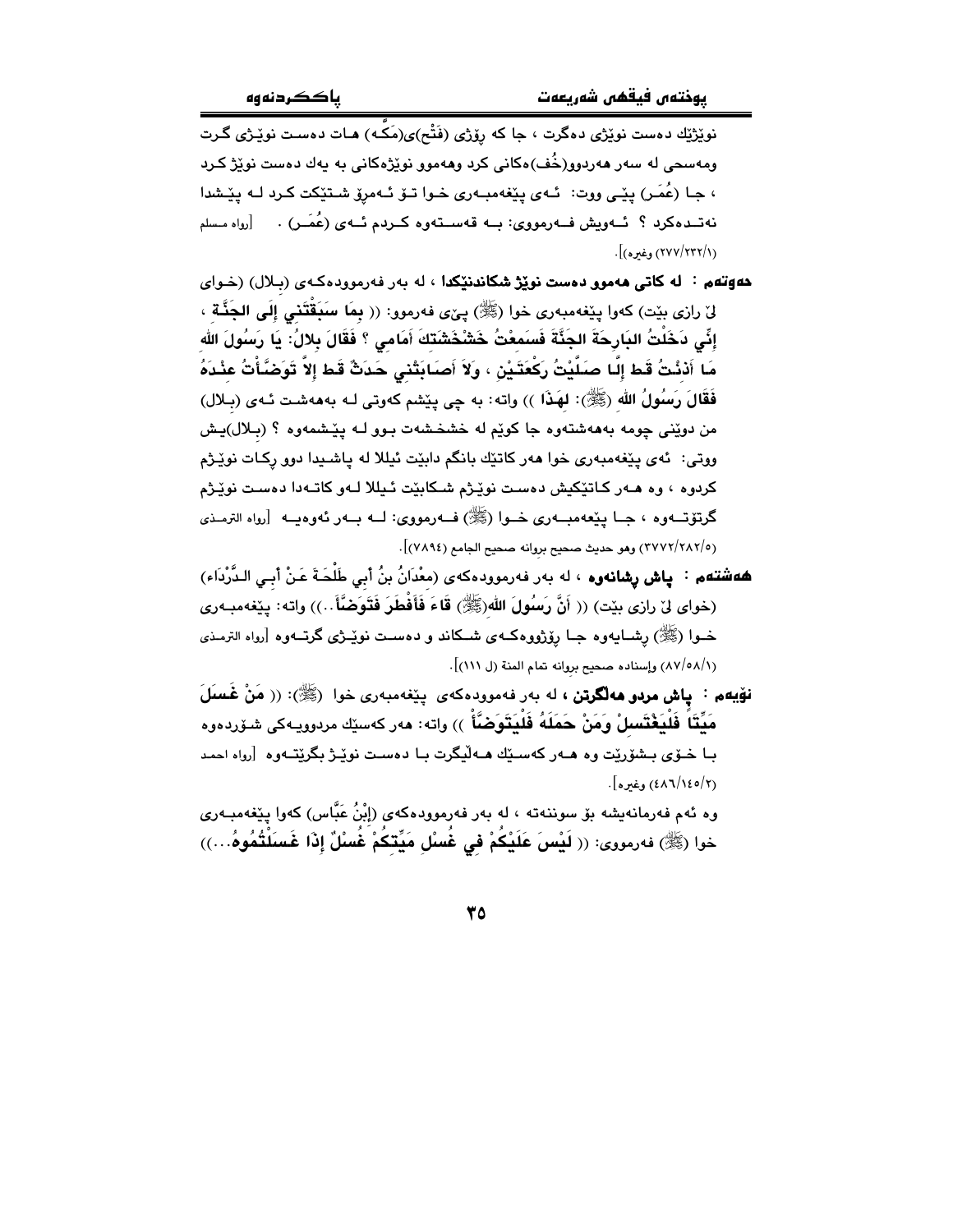واته: پێويست نيپه لـه سـهرتان خۆتـان بـشۆن ئهگـهر مردوويـهکتان شـۆردەوە [رواه الحاكم (٢٨٦/١) والبيهقي (٣٩٨/٣) وهو حديث حسن بروانه أحكام الجنائز للألباني (ل ٥٣)].

### خَوْ شَوْرِدن (الْغُسْلُ)

ئەوەي خۆشۆردن ييمويست دەكات ( مُوجبَاتُ الغُسْل )

موسولْمان بوون<sup>(٥١)</sup> ودابەزينى(مَنِي)به ئارەزووەوە ئەگەر لە خەويشدا بێت <sup>(٥٢)</sup>

(٥١) له بهر فهرموودهکهى(قَيْسُ بنُ عَاصم)(خواى ليّ رازى بيّت) فـهرمووى: (( أَتَيْتُ النَّبِـيِّ (ﷺ) أُرِيْـدُ الإِ سْـلامَ ، فَـأَمَرَنِي أَنْ أَغْتَـٰسلَ بِمَـاءِ وَسـدْرٍ )) واتــه: كــهوا كاتيْـك موسولمان بوو ، پێغهمبهري خوا (ﷺ) فهرماني ييّ كرد خـۆي بـشُوات بـه ئـاو و بـه(سـدْر) [رواه النسائي (١٨٨/١٠٩/١) والترمذي (٢/٥٠٢/٢) وابوداود (١/٢٥١/١٥٩)وغيرهم وهو حديث صحيح بروانــه الإرواء  $\frac{1}{\sqrt{2}}$ 

وه له بهر فهرموودهکهی (أَبُو هُرَيْرُة) (خـوای لِیّ رازی بێت) کـهوا (ثُمَامَـة الحَنَفـی) بـه ديل گيرا ، وه پيغهمبهري خوا (ﷺ) بهنيانيان دهيدا به لايدا و دهيفهرموو: (( مَا عَفَّدَكَ يَا ثُّمَامَة ؟ )) واته: چيت پێيه ئهي (ثُمَامَـة) ؟ ئـهويش دهيـووت: (( إِنْ تَقْتُلْ تَقْتُلْ ذَا دَم ، وِإِنْ تَمْـذُنْ تَمْـذُنْ عَلَـى شَـاكر ، وإِنْ تُـرِد المَـالَ ذُعْطكَ منْـهُ مَـا شَـنْتَ )) واتــه: ئهگـهر بکوژيت ئەوە خاوەن خوێنێك دەكوژيت ، وە ئەگەر مننەتيش بكەيت – بەوەي بە بـێ يـارە ئازادم بکهی – ئەوه مننەت دەکەبت بە سەر بەکێکدا سوياس کەرە ، وە ئەگـەر يـارەتيش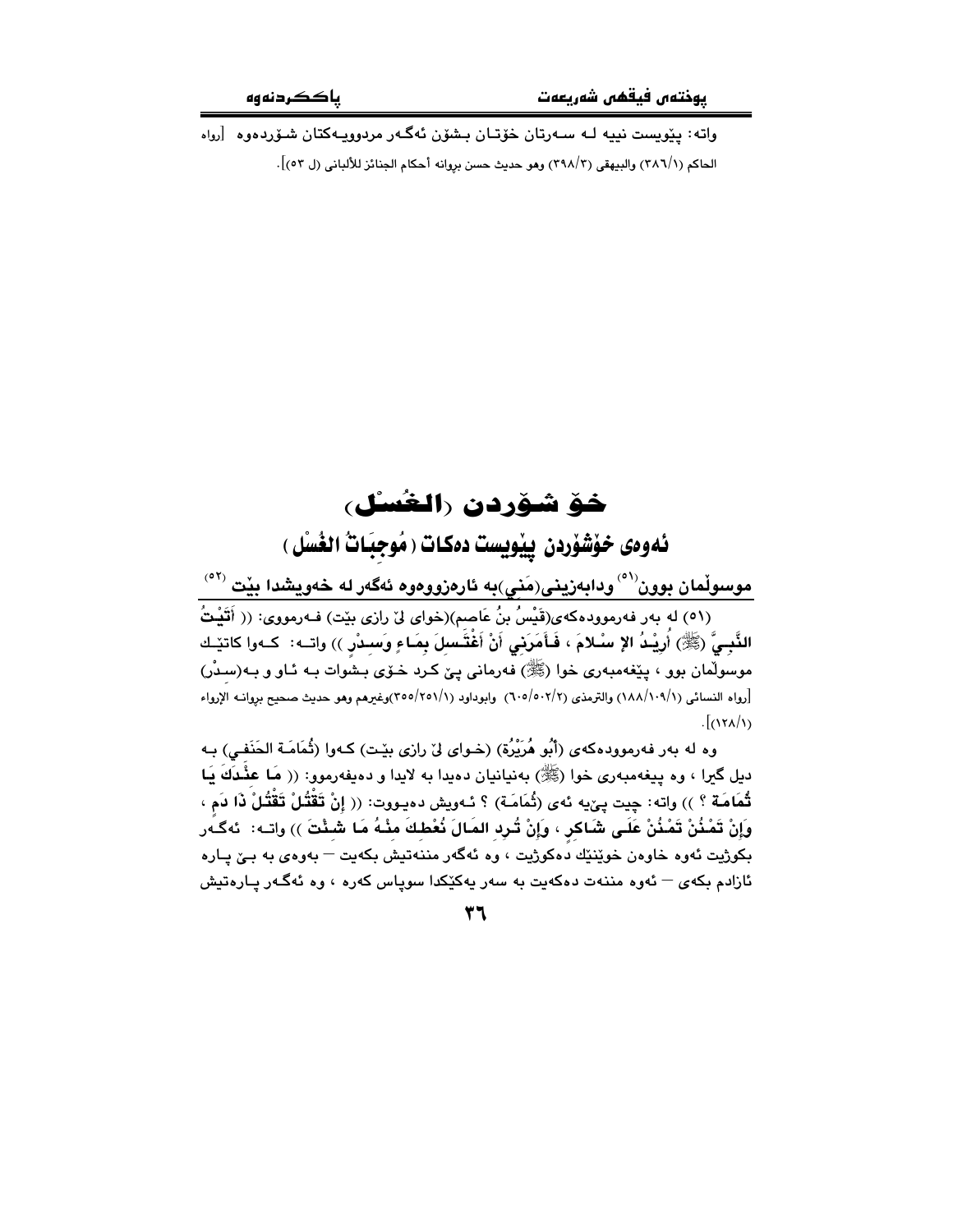دهويت ، ئەوە جەندت دەويت ييْت دەدەيىن . وە ھـاوەلانى ييْغەمبـەرى خـوا (ﷺ) ييْيان خوش بوو به ياره ئازاد بكريّت ، دهيانووت : ئێمـه چـی بـه كوشـتنی ئهمـه بكـهين ؟ جـا رۆژێکپـان پێغەمبـەر خـوا(ﷺ) داي بەلايـدا ، موسـولْمان بـوو ، جـا ئـازادى كـرد و رەوانــه باغهکهي (أَبُو طَلَحَة)ي کرد ، و فهرماني بيِّکرد خوّي بشوات … [رواه أحمد ومو حديث صحيح أصله عند الشيخين بروانه فقه السنة (٥٨/١)].

(٥٢) له بهر فهرموودهکهي (أَبُو سَعِيْد) (خـواي ليّ رازي بيّـت) کـهوا پيّغهمبـهري خـوا (ﷺ) فەرمورى (( إِنَّمَا المَاءُ مِنَ المَاء )) واتــه: خۆشـۆردن بــه ئـاو يـێويـست دەبێـت بــه هاتندودی ناوی مهنی [رواه مسلم (٢٤٣/٢٦٩/١) و أبوداود (٢١٤/٣٦٦/١) مع العون].

وه هەروەها لە بەر فەرموودەكـەي (أُمّ سَلَمَة) (خـواي لِيْ رازي بِيْـت) كـەوا (أُم سُلَيْم) ووټي: ئەي يێغەمبەرى خوا ، لە راستيدا خواي گەورە شەرم لە حەق ناكات ، ئايە ئـافرەت خۆشۆردنى له سەرە ، ئەگـەر لـه خـەودا لەشـى گـران بـوو ؟ فـەرمووى: (( نَعَم ، إِذَا رَأَت العَمَاءَ )) واتــه: بــه لّيٌ ، ئه گــه و ئــاوى مــه ني بينــي [رواه البخـاري (١٢٢/٢٢٨/١) مـع الفـتح ومـسلم (٢١٢/٢٥١/١) والترمذي (١/ ١٢٢/٢٥١).

وه ئارەزوو(شَهْوَة) به مەرج دەگیریْت لە كاتى نەخەوتندا نـەك خـەوتن ، لـه بـەر ئـەو فه رمووده يــهى كـه پێغهمبــهرى خــوا (ﷺ) فــهرمووى: (( إِذَا حَـذَفَتَ المَـاءَ فَاغَتَـسلْ مـنَ الجِذَابَة ، فَإِذَا لَمْ تَكُنْ حَاذْفَاً فَلاَ تَغْتَسلْ )) واته: ئهگەر ئاوت فرێدا ئـهوه خـو٘ت بـشو٘ ، وه نَّه گَهر فريّت نهدا ، ئهوه خوّت مهشــوٚ [روا احمد (٨٢/٢٤٧/١) وإسناده حسن صـحيح بروانــه الإرواء  $\sqrt{\langle 117/2\rangle}$ 

ئیمامی (شَوکَانی) له(نَیْلُ الأَوْطَار) (١/٢٧٥) دا فهرمووی: ئـهو سیفهتهیـشه تـهنها لـه كـاتي ئـارەزوودا ھەيــە ، بۆيــە (المـصَنِّف) – كــە خـاوەنى كتێبـي(مُنْتَقَـى الأَخْبَـار)ە – ووتوپەتى: ئەمەش ئاماژەپە بۆ ئەوەي ئەگەر ئەو ئاوە بە ئـارەزوەوە دەرنەچـوو ، ئـيتر بـە .<br>هۆي نەخۆشىيەوە بێت يان بە هۆي سەرماوە ، ئەوە خۆشۆردن يێوست ناكات و چوونه ژووهرهوهی زهکـهری پیـاو بـه پـیش(رَحْـم)ی یـان یـاش(کـوّم)ی<sup>(٥٢)</sup> ئافرەتدا <sup>(٥٤)</sup> و مردن <sup>(٥٥)</sup>

وه ئەگەر پەكێك خەوي بېنى بەلام ئاوي نەبېنى ئەوە خۆشۆردنى لـە سـەر نييــە ، وە هەر كەسێكيش ئاوى بينى بەلاّم خەوى لە ياد نەبوو ، ئەوە خۆشۆردنى لە سـەرە ، لـە بـەر فهرموودهکهی (عَائشَة) (خوای لیٌ رازی بیّت) کـهوا فـهرمووی: یرسـیار کـرا لـه یـیّغهمبـهری

37

خوا (ﷺ) له بارهي پێاوێك تەرى دەبينێت بـﻪلام لـﻪ پـادى نيپـﻪ كـﻪوا خـﻪوى بينـي بێـت ؟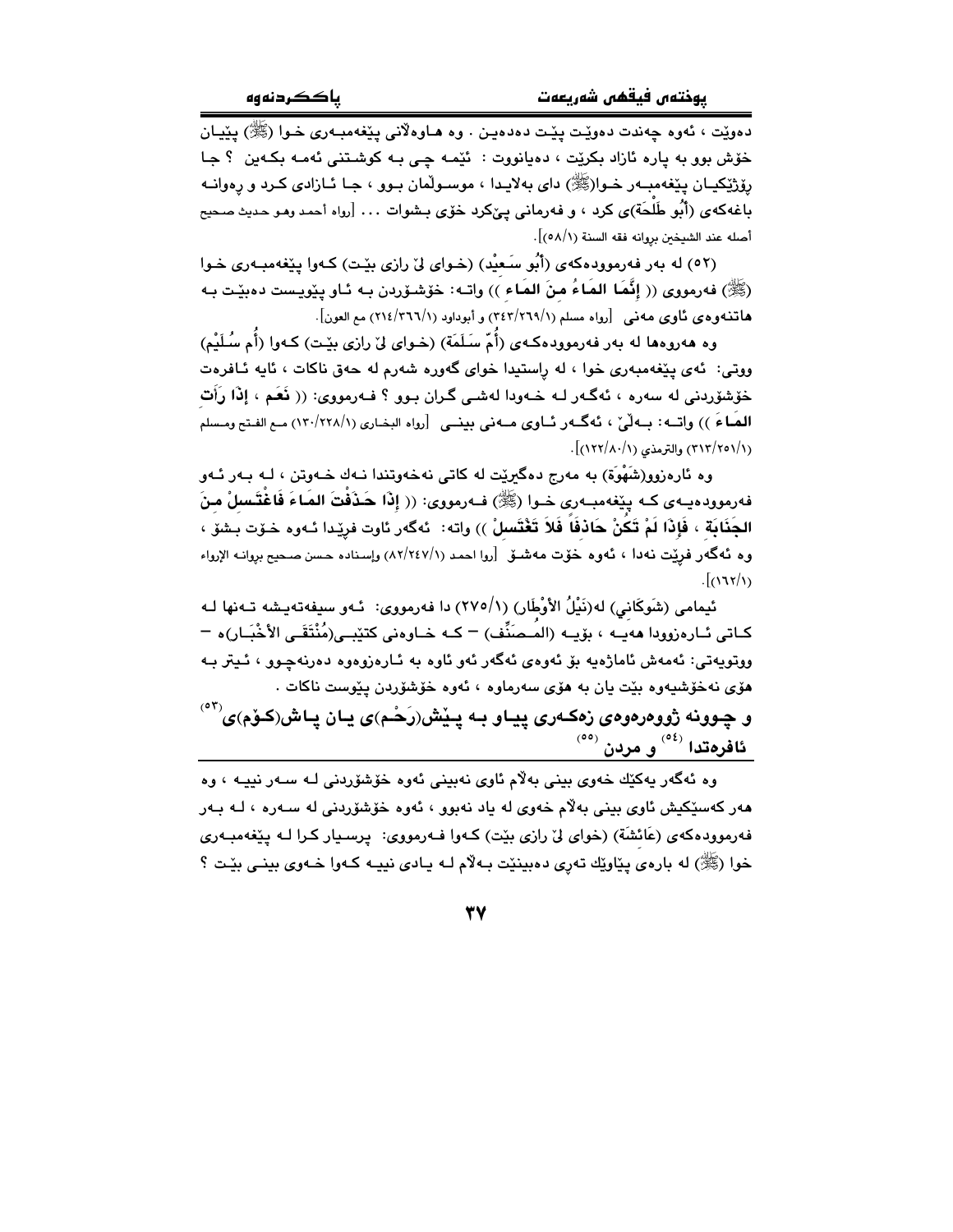ئەويش فەرمووى: (( يَغْتَسل )) واتە: خۆى دەشوات ، وە لە بارەي پياوێِكەوە وادەبينێت خەوى بينيوه بەلّام هيچ تەرپيەك نابينێت ؟ ئـەويش فـەرمووى: (( لاَ غَسلْلَ عَلَيْـه )) واتـه: خُوْشِوْرِدِنِي له سهر نبييه [رواه الترمذي (١١٣/٧٤/١) وأبـوداود (١٢٣/٢٩٩/١) مـم العـون وهـو حـديث صـحيح بروانه صحيح أبي داود (٢١٦)].

(٥٣) حەرامە لە سەر يياو جيماع لە گەلٌ ژنەكەيدا بكات لە ياشەوە ، ئەگەر زەكـەرى بخاته كۆمێەوە ، بە دەقى ئايـەتى قورئـان وفـەرموودەي (صَـحيْح)ى يێغەمبـەرىخوا (ﷺ) بروانه [تفسیری (إین کثیر) تەفسیری ئاپەتی (۲۲۲) ی سورەتی البقرة]، بـ4لاّم دروستـة لـه بیاشــهوه جيماعي له گهلّدا بکات بهو مهرجهي جيماعهکه له شوێني مندالٌ بوونهوه بێت(رهحم) .

(٥٤) له بهر فهرموودهکهي (أَبُو هُرَيْـرُة) (خـواي ليّ رازي بيّـت) کـهوا بيّغهمبـهري خـوا (ﷺ) فەرمورى: ((إِذَا جَلَسَ بَيْنَ شُعَبِها الأَرْبَعَ ثُمَّ جَهَدَهَا فَقَدْ وَجَبَ عَلَيْه الغُسْلُ )) واته: ئەگەر لە نێوان ھەرچوار پەليدا دانيشت ، پاشان كۆشىشى لـە گەلْدا كـرد – بـەوەي زەكەرى بخاتــە رەحمـى ئافرەتەكــەوە – ئــەوە خۆشـۆردنى لــە ســەر يێويــست بـووە ، بـا (هَني)يشي دانهبهزيت [رواه مسلم (٢٤٨/٢٧١/١)].

(٥٥) واته ئەگەر موسولْمانێك مـرد ، ئـەوە يـێويـست دەبێت لـه سـەرى موسـولْمانانى دهوروبهري بيشۆنەوه ، له بەر فەرموودەكـەي (أُمُّ عَطيَّـةَ الأنْـصَاريَة) (خـواي ليْ رازي بێت) کـهوا فـهرمووي: بێغهمبـهري خـوا (ﷺ) کاتێـك کـه کـچهکهي وهفـاتي کـرد هاتـه ژوورهوه وفهرمووى: (( إغْسلْنَهَا ثَلَاثَاً ، أَوْ خَمْساًَ ، أَوْ أَكْثَرَ منْ ذَلكَ إِنْ رَأَيْتُنَّ ذَلكَ بِمَاءٍ وَسدْر وَاجْعَلْـنَ فـي الآخـرة كَـافُوراً ، أَوْ شَـيْئًاً مـنْ كَـافُور ، فَـإِذَا فَـرَغْتُنَّ فَـآذنَنـَى ﴾) واتــه: بیشۆنەوە سێ جار یان یێنج جار یان زیاتر ئەگەر خۆتان بە باشتان بینی بـه ئـاو وبـه کنـار (ســـدْر) ، وه دوايـــن جاريـــشي كـــافوري تێِكـــهلٌ بكـــهن [رواه البخــاري (١٢٥٢/١٢٥/٣) ومــسلم  $\sqrt{(158/151/5)}$ 

وه له بهر فهرموودهکهی(اِبْنُ عَبَّاس)(خوایان لیّ رازی بێت) کهوا پیاوێك ووشترهکهی لهقـهی لێدا ، وه ئێمهش له گهڵ پێغهمبهري خوا دا بوين (ﷺ) که له(إِحْرَام) بوو ، جا فهرمووي: (( إِغْسلُوهُ بِمَاءٍ وَسَدْرٍ ، وَكَفَّنُوهُ في تُوْبَيْنِ ، وَلا تَمسُّوهُ طيْبَاً ، وَلا تُخَمِّرُوا رأْسَهُ ، فَإِنَّ اللهَ يَبْعَثُهُ يَوْمَ القِيَامَة مُلَبِيَاً )) واته: بيشۆنەوه به ئاو ويە(سدْر) وە(كفْن)ى بكەن لە دوو بهرگدا ، وه بـۆنى لىٰ مـهدەن ، وه سەريـشى دامەيۆشـن ، چـونكه لـه رۆژى دواپيـدا خـواي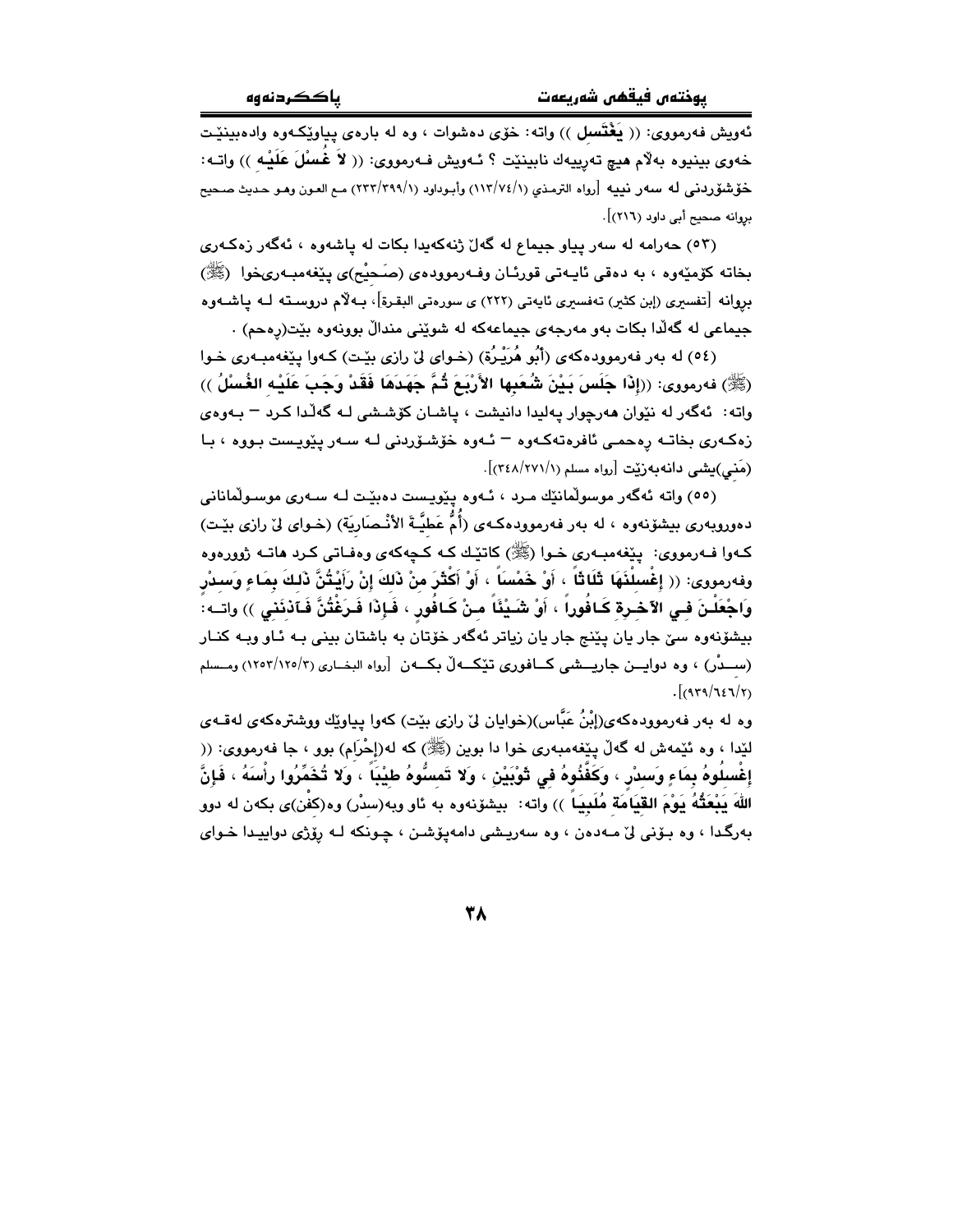يوذتەن فيقفن شەريعەت

ياككردنه وه

م<br>است الله المعنى المستقوم الله عليه (( لَمَبِيْسِكَ اللَّهُسُمَّ . . . )) [رواه البنساري (٢/١٢٧/٢) ومسلم  $J(15.7/126)$ 

وبرانی خویْنی حەیز <sup>(٥٦)</sup> و زەيسانی <sup>(٥٧)</sup> ونویْژی جومعه <sup>(٥٩)</sup>

(٥٦) له بهر فهرموودهكهي (عَائشَة) (خـواي ليّ رازي بيّـت) كـهوا پيّغهمبـهر (ﷺ) بـه (فَاطمَةَ بِنْتُ أَبِي حُبَيْش)ى فەرموو: (( إِذَا أَقْبَلَت الحَيْصْنَةُ فَدَعى الصَّلاةَ ، وَإِذَا أَدْبَرَت فَاغْتَسَلِّمِي وَصَلِّمِي )) واته: ئەگەر تووشى حەيز بوويت ، ئەوە واز لە نوێژ بێنە ، وە ئەگەر كۆتايشى پى هات ، ئەوە خۆت بىشۆ و نوێژ بكــه [رواه البخارى (٢٠٦/٤٠٩/١) ومسلم (١/٢٦٢/٢٦٢) وغيرهما والفاظ غير البخارى (( فَ**اغْسلى عَذْك الدَّمَ وَصَلَّى** )) ].

(٥٧) زەيسانى وەكو حەيز وايە بە يەكراي(إجْمَاع)ى زانايانى ئيسلام [بروانه المجوع شرح المهذب (١٤٨/٢) للنووي ].

(٥٨) له مەر فەرموودەكەي (أَبُو سَعيْد) (خـواي ليْ رازي بيْـت) كـەوا يـيْغەمبـەرى خـوا (ﷺ) فه رمووى: (( غُسْلُ الجُمُعَةِ وَاجِبٌ عَلَى كُلِّ مُحْتَلِمٍ ... )) واته: خوّشوّردنى جومعـه پێویسته له سهر ههموو موسولْمانێکی یێ گهیشتوو … [رواه الجماعة].

تيٽِيني:

.<br>خۆشۆردنم جومعه مەرج (شَرْط) نىييە بۆ نوێژى جومعە بە يەكراي(إجْمَاع)ى زانايـانى ئيسلام ، بهلام زانايان لەوە دا جياوازن ئايە يێويست(وَاجب)ە يان سوننەتە.

نەوانـــەں كـــە دەڵــێن: پێویـــست (و<sup>َاــ</sup>جــب)َه زیـــاتر نـــەم بەڵگانـــەیان بـــە دەستە ۋەبە :

يهكــهم: عَـنْ (إِبْنُ عُمَـر) قَـالَ: قَـالَ رَسُـولُ الله (ﷺ): (( إِذَا جَاءَ أَحَدُكُمْ إِلَـى الجَمُعَةِ فَلْيَغْتَسلْ ))واته: ئەگەر يەكێكتان ھاتن بۆ جومعه با خۆى بشوات [رواه الجماعة]. دووهم: عَنْ أَبِي سَعيْد أنَّ النَّبِيَّ (ﷺ) قَـالَ: (( غُسلُلُ الجُمُعَةِ وَاجِبٌ عَلَى كُلِّ مُحْتَلِمِ وَالسِّوَاكُ وَأَنْ يَمَسَّ منَ الطِّيبِ مَايَقْدرُ عَلَيْه )) واته: خۆشۆردنى جومعه پێویستهُ له سهر ههموو يێگهيشتوويهك ، وه سيواك كردنيش ، وه بۆنيش لـه خـۆى بـدات هــهر جِهنديْك تواناي ليٌ بِيْتِ [متفق عليه]. **سىيەم:** عَنْ أَبِي مُرَيْرَة عَنْ النَّبِيِّ (ﷺ) قَالَ: (( **حَقٌّ عَلَى كُلِّ مُس**ْلِمِ أَنْ يَ**فْتَ**سلِلَ في كُلِّ

سَبْعَةِ أَيَّامٍ يَوْمَـاً يَغْسلُ فَيْـهِ رَأْسَـهُ وَجَسَدَهُ )) واتــه: حهققــه لــه ســهر هــهموو موسولْمانێك كەوا لە حەوت رۆژ جارێك رۆژێك ديارى بكات ، خۆي تێدا بىشوات ، سـەر و لاشەي بشوات [متفق عليه].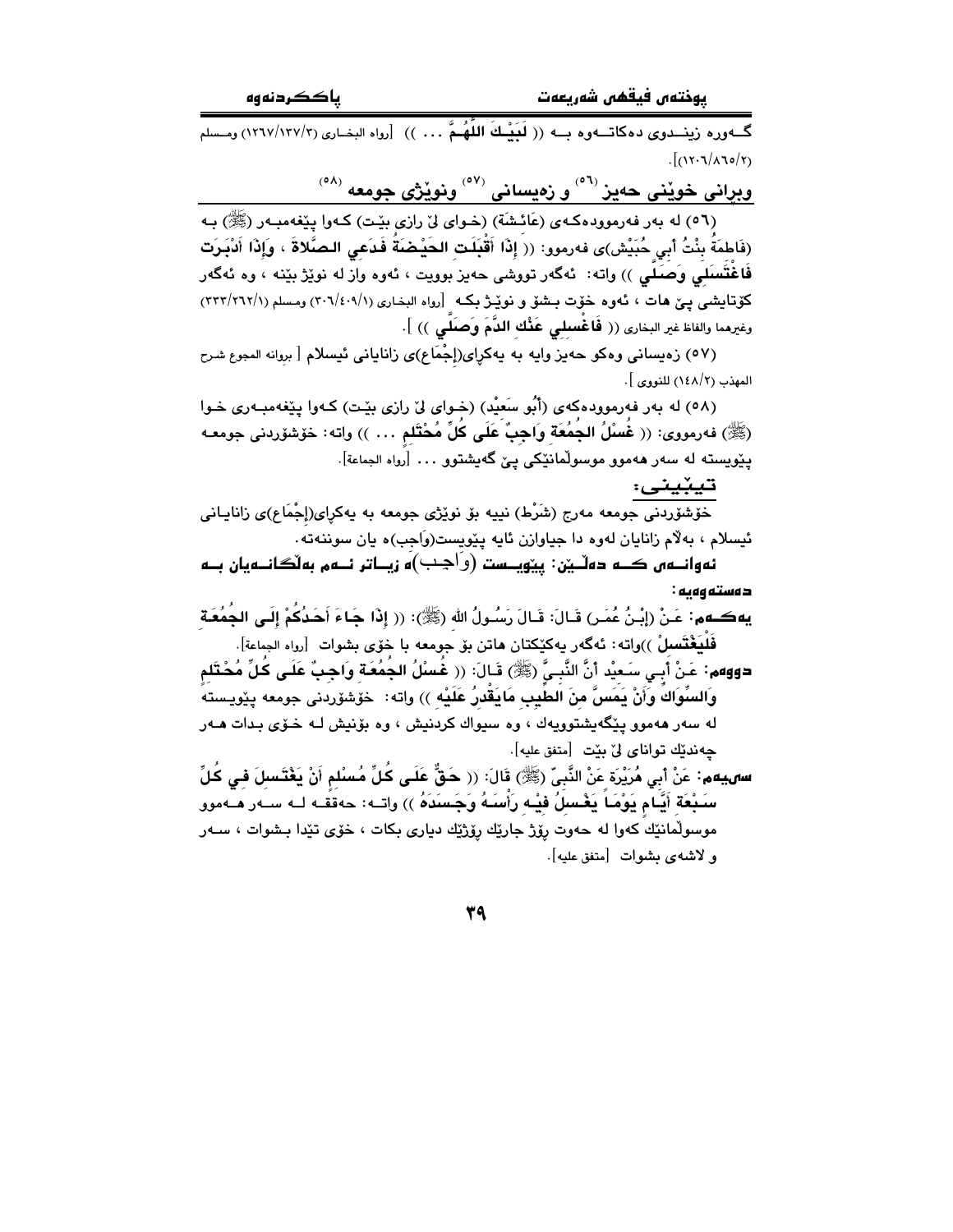**جِهِارِهم:** عَنْ إِبْنِ عُمَرٍ : (( بَيْنَمَا هُوَ (عُمَر) قَائِمٌ منَ الخُطْبَة بَـوْمُ الجُمُعَة إِذْ دَخَلَ رَجُلٌ منَ المُهَاجُرِيْنَ الأَوَّلِيْنِ ، فَذَادَاهُ عُمَرٍ: أَيَّةُ سَاعَةٍ هَذِه ؟ فَقَالَ: إِنِّي شَغَلْتُ فَلَمْ أَنْقَلبُ إِلَى أَهْلى حَتَّى سَمعْتُ التَّأْذيْنِ فَلَمْ أَرْدْ عَلَى أَنْ تَوَضَّأْتُ ، قَالَ: وَالوُضُوءُ أَيْضَا وَقَدْ عَلَمْتَ أَنَّ رَسُولَ الله (ﷺ) كَانَ يَأْمُرُ بِالغُسْل )) واتـه: (عُمَـر) لـه سـهر مینبـهرهوه ووتـاری جومعـهی دهدا ، پیاوێـك لـه كۆچـهره پێـشینهكان هاتـه ژووری مزگەوتەوە ، جا (عُمَر)يش بانگى لى كرد: ئێستا چى كاتێكە دێيت بـۆ مزگـەوت ؟ ئەويش ووتى: زۆر سەر قالٌ بووم ، جا نەگەرامەوە بۆ مالٌ تا دەنگى بانگم بيست ، جا له دهست نوێژ زیاتر هیچی ترم نهکرد ، جا ئهویش ووتی: دهست نوێژیشت گرتـوه ، وه دەيشىزانى يېيغەمبەرى خوا(ﷺ) فەرمانىي بە خۆشۆردىن دەكرد [متفق عليه ]. وه ئەو بياوه كۆچەرە ئيمامى (عُثْمَان) بوو ، وەك لە ھەندىّ ريوايـەتى فەرموودەكـەدا هاتو ه.

وه نەوانەيش كە دەلّێن سوننەتە زياتر نەم بەلّگانەيان يىنيە:

- يهڪهم: عَنْ سَمُرَة بنُ جُنْدُب أنَّ نَبِيَ الله (ﷺ) قَالَ: (( مَنْ تَوَضَّأَ للْجُمُعَة فَبِهَا وَنعْمَتْ ، وَمَنْ إِغْتَسَلَ فَذَلكَ أَفْضَلُ )) واته: هەر كەسێك دەست نوێژ بگرێت بۆ جومعه ، ئەوە تهواوه وچاکي کردوه ، وه ههر کهسێکيش خۆي بشوات ئهوه چاکتره [رواه الخمسة إلا إبن ماجة فأنه رواه من حديث جابر بن سمرة].
- בgaهم: عَـنْ أَوْس بـنُ أَوْس الثُّقَفـي قَـالَ: سَـمعْتُ رَسُـولَ الله (ﷺ) يُقُـولُ: (( مَـنْ غَـسَلَ وَاغْتَسَلَ يَوْمَ الجَمُعَة وَبَكَرَ وَابْتَكَرَ وَمَشَى وَلَمْ يَرْكَبْ وَدَنَا منَ الإِمَامِ فَاسْتَمَعَ ولَمْ يَلِغْ كَانَ لَهُ بِكلِّ خُطوَةٍ عَمَلُ سَنَةٍ أَجْرَ صبيَامهَا وَقَيَامهَا ﴾) واته: مەر كەسـێك خۆي بشوات به جوانې له رۆژي جومعـه دا ، وه زوو بـروات بـۆ مزگـهوت ، وه بـه يــې بروات وسواري هيچ نهبێت ، وه نزيکي ئيمام دانيشێت ، جا گويّ بگرێت و قسه نهکات له کاتی ووتار دانی ئیمامدا ، ئەوە بە گشت ھەنگاوێکی پاداشتی کردەوەی سالێکی بلِ هەيە بە رۆژوو و شەو نوێژەكانێوە [رواە الخمسة ولم يذكر الترمذى (مَشْمَى وَلَمْ يَوْكَبْ)]

جا فهرموويانه: ئهم فهرموودهيهي (سَمُرَة) و فهرموودهکهي (أَوْس) (خوايـان ليٌ رازي بێت) ئەو فەرمانانە لە پێويست(وَاجِب)ەوە لا دەدەن بۆ سوننەت ، وە ھەورەھا دلێن: فهرموودهکهی (عُمَر) (خوای لیٌ رازی بێت) که (إِنْکَار)ی له (عُثْمَـان) کـرد وه فــهرمانی يئ نهكرد برواتهوه خوّى بشوات ، بهلگهيه له سهر ئـهوهي سـوننهته!! وه هـهروهها دهڵێن: فەرموودەكەي (أَبُو سَعيْد) كەوا دەفەرمێ: خۆشۆردن (وَاجِب)ە ، بـه ئاشىكرا

 $\mathbf{t}$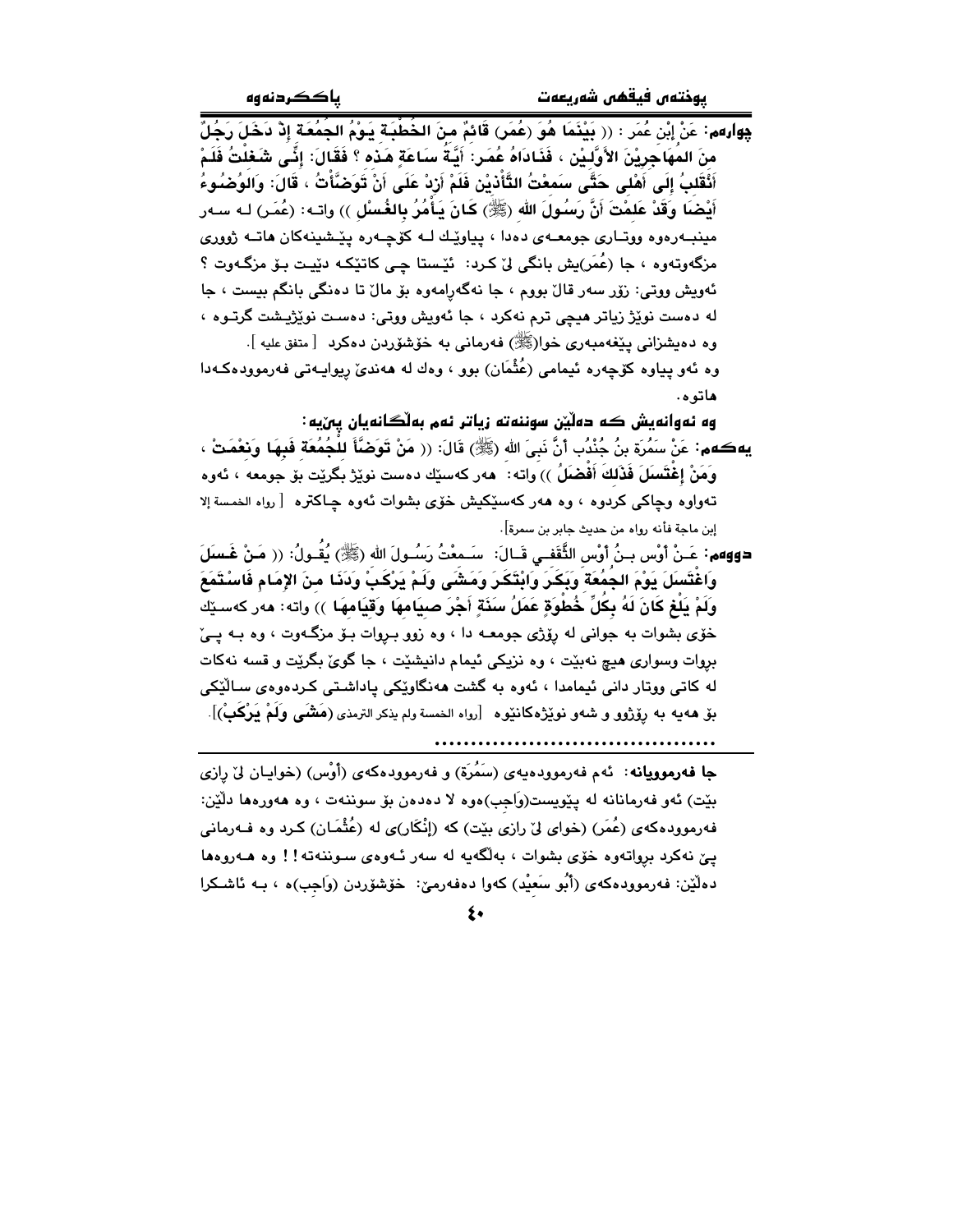ياككردنه وه

(عَطْف)ى سيواك كردن ويۆن له خۆدانى له سهر كراوه ، كـه بـه (إِجْمَاع) سـوننهتن ، کـهوا بـوو ئـهو (لَفْـظ)ى (وَاجـب)ه ، بـۆ زيـاتر جـهخت(تَأْكيْـد)كردنـه لـه سـهر ئـهو سوننەتە!!.

بەلام ئەوانەي دەلێن: خۆشۆردنى (جُمْعَة) پێويست(وَاجب)ە لــه وەلاميانـدا دەلّـێن: فــهرموودهکانی (وَاجِب) بــوون زۆر بــه هێـزه وئاشــکرايه ، بــهلام فهرموودهکــهی (سَــمُرَة) (سَنَد)هکهي زۆر به هێز نيپه ، وه (دلالَة)کهي زۆر روون نيپه ، پاشان کاتێك ئێمـه بـه دواي (قَرِيْنَــه)دا دەگــەريْـن ئەگــەر بــە راشــكاوى (صَــرَاحَة) نەيفـەرمووييّت خۆشـۆردنى جومعــە يێويسته ، جا کاتێك ئاوا به (صَرَاحَة) بفەرمووێت (وَاجب)ه ، ئيتر يێويست ناکـات بـه دوای (قَرِيْنَةُ الصَّارِفَه)دا بِگەرێِيت . وه لەوانەيە (( وَهَنْ تَوَضَّأَ )) بۆ كەسێك بێت كـه لـه يێشدا خۆي شوردېيد ، بهلام دەست نوپژي شكابيد ، وه (إِبْنُ دَقيْقُ العيْد) وەلاميـان دەداتــەوە و دهفهرميّ: کاتێك واز لــه (ظَـاهر) ی (لَفْـظ)ی (( واجـب )) و (( حَـقٌّ عَلَـى )) دههێنرێـت و (صَرْف) دەكرێت بۆ (تَأْكيْد) ئەگەر فەرموودە (مُعَارض)ە كە (رَاجِم)تـر بێـت لـه (دلالَـة)دا ، بهلام به هێز ترین بهلگهیان که (مُعَارِض)هي ئهم فهرموودانـهي پـێ دهکـهن فهرموودهکـهي (سَمُرَة)په که (سَنَد)هکـهي بـهرگري (سَنَد)ي ئـهم فهرموودانـه ناکـات . وه فهرموودهکـهي (عُمَر)بِش که (إنْکَار)ی له (عُثْمَان) کرد و فهرمووی: به تهنها دهست نوێژپیشت گرتـوه ، وه تۆپش دەزانىت يېغەمبەرى خوا (ﷺ) فەرمانى بە خۆشۆردن كردوە ، ئەمە خىۆي بىۆ خىۆي بەلگەيەكى ئاشكرايە كەوا ھاوەلانىش ھەر بەو شێوەيە تێگەيشتوون كـەوا يێغەمبـەرى خـوا (ﷺ) فەرمانى بە خۆشۆردنى (جُمُعَة) كردوه ، وە فەرمان نەكردنى (عُمَر) بە (عُثْمَـان) كـەوا برواتهوه خۆی بشوات ، له بهر ئهوه بووه کهوا کاتی ئهوه نـهمابوو ، ئهگـهر بروایتـهوه بـۆ خۆشۆردن ئەوە (جُمْعَه)كەي لە دەست دەردەچوو .

وه لای ههمووانیش زانراوه که خۆشۆردن بۆ (جُهُعَـة) مـهرج(شَـرْط) نییـه بـۆ (جُهُعَـه) کردنهکه ، بهڵکو پێویست(وَاجب)ه ، واته: نهکردنی به قهستیشهوه تهنها تاوان بـار دهبێت ، بەللم نوێژى(جُمُعَه)ەكەي يى بەتالْ نابێتەوە ، ئەمە ئەگەر بە قەستيشەوە غوسىل نـﻪكات ، جا ئهگەر بە قەستەوە نەبێت ئەوە تاوان باريش نابێت .

وه بۆ فەرموودەكەي (أَبُو سَعيْد) كە دەلێن: (عَطْف)ى سوننەتى كراوەتەسـەر ،

بِابِهِكانِي خَوْشُوْرِدِنِ ( أَرْكَانُ الغُسْلِ )

 $\cdot^{(1^{\circ})}$ نيەت  $^{(0^{\circ})}$ و تەر بوونى ھەموو لاشە

 $\mathbf{t}$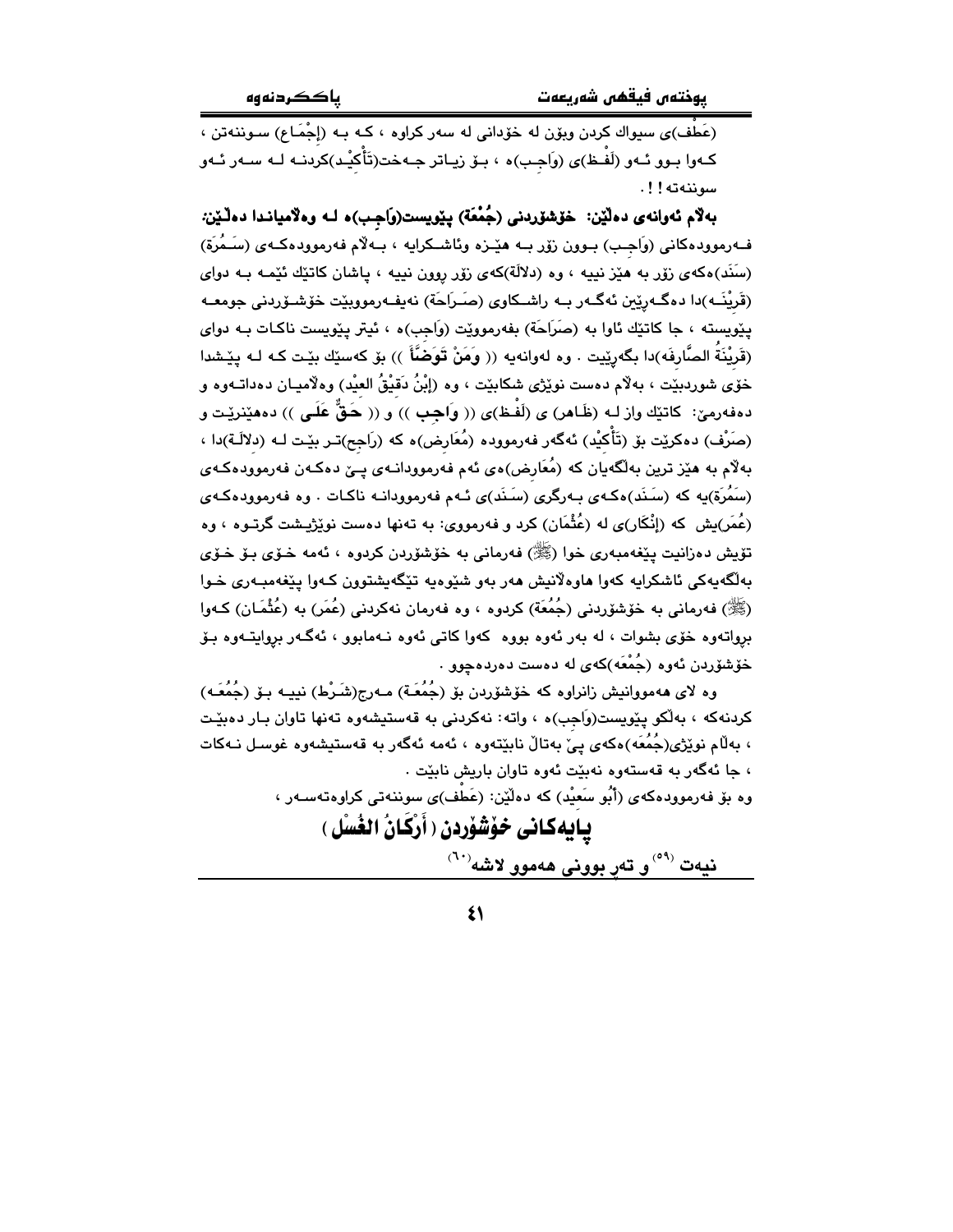(إِبْنُ الجَوْزِي) له وهلَّامياندا دەفەرمىّ: هيچ قەدەغەيەكى تێدا نييە كەوا (عَطْف)ى شـتێكى سوننەت بكرێِتە سەر شتێكى (وَاجب) ، بـه تايبـەتى كاتێك كـه حـوكمى (مَعْطُـوف)كـه بـه (صَرَاحَة) نەوتراوە ٠ جا ئەمەش راي (شَوكَانى) و (صَنْعَانى) و (أَلْبَانى) يە ، كە ئەوانيش لە زانا پێشينهكانهوه وهريان گرتوه . (النَّوَوي) دهفهرميّ: ۖ فَحُكيَ وُجُوبَهُ عَنْ طَائفَةٍ منَ الـسَّلَف حَكَوْهُ عَنْ بَعْض الصَّحَابَة .

وه (ظَاهر)ێِکانیش وا دهڵێن ، وه(إبْنُ المُنْذر) له (مَالك)هوه دهیگێرێِتهوه ، وه هـهروهها له (أَبُو هُرَيْرة) و (عَمَّار) و كهسانى تريشهوه دهيگێرنهوه ، وه (إِبْنُ حَزْم)يش دهيگێرێتـهوه له (عُمَر) و کۆمەلْٽِکى تر له هاوەلان و پاش ئەوانىش ، وە ئەمەشىيان گێراوەتـەوە لــە (إِبْـنُ خُزَيْمَه)يشەوە ، وە (الخَطَابى)يش لە (حَسَنُ البَصْرى ومَالك)ەوە دەيگێرێتەوە . جا بـفي زيـاتر شـارەزا بـوون لـهم مەسـەلەيە [بروانـه(نيـل الأوطـار للـشوكانى ٢٧٢/١) و (سـبل الـسلام

للصنعاني ١٤١/١) و (المحلي لإبن حزم ٢/المسألة ١٧٨) و (تمام المنة للألباني ل ١٢٠) ].

(٥٩) له پهر فهرموودهکهي (عُمَرُ بنُ الخَطَّابِ) (خواي ليّ رازي بيّت) پروانه (پ ٣١).

(٦٠) له ب1ر فهرموودهكـهي (عَائَـشَة) (خـواي ليّ رازي بيّـت) كـهوا فـهرمووي: (( كَانَ رَسُولُ الله (ﷺ) إِذَا إِغْتَسَلَ مِنَ الجَذَابَـةِ ، يَدْدَأُ فَيَغْسِلُ بَدَنْـِهِ ، ثُمَّ يُفْرِغُ بيَميْنـه عَلَـى شمَاله ، فَيَغْسلُ فَرْجَهُ ثُمَّ يَتَوَضَّأُ وُضْبُوءَهُ للصَّلاة ، ثُمَّ يَأْخُذُ المَاءَ فَيُدْخِلُ أَصَيغَهُ في أُصِلِ الشُّعْرِ حَتَّـى إِذَا رَأَى أَنْ قَدْ إِسْتَبْرَأَ ، حَفَنَ عَلَـى رَاْسـه ثَـلاثَ حَفَذَاتِ ، ثُمّ أَفَاضَ عَلَى سَائِرٍ جَسَدَه ، ثُمَّ غَسَلَ رِجْلَيْـه )) واتــه: بِيّفهمبـهري خـوا (ﷺ) نُهكـهر خۆشۆردنى لەش گرانى بكردايە ، لە يێشدا ھەردوڧ دەستى دەشىۆرد ، ياشان بـە دەسـتى راستي ئاوي دهکرده دهستي جهيبدا و عهورهتي يي دهشۆرد ، پاشان دهست نوێژي دگرت وهکو دهست نوێژی نوێژ ، پاشان ئـاوی ههڵدهگرت جـا پهنجـهکانی دهخـسته بنـی مـووی سەرى تا ئەگەر بېبېنيايە ئاو گەيشتورتە يێستى سەرى ، ئەوە سىێ گوێڵ ئـاوى دەركـردە سەريدا ، ياشان ئاوي دەكردە ھـەمور لاشـەيدا ، ياشـان ھـەردور يىمى شـۆرد [رواه البخاري (٢٤٨/٣٦٠/١) و مسلم (٢١٦/٢٥٣/١) وهذا لفظه].

### تێبينى:

.<br>ي<u>ٽوي</u>ست نيپه له سهر ئافروت پهلکهکاني **م**ەلوەشێنێتەوە بۆ خۆشۆردنى لـﻪش گرانـي ، بەلام دەبێت بيكاتەوە بۆ خۆشۆردنى حەيزو زەيسانى ، لە بەر فەرموودەكـەي (أُمُّ سَلَمَة) (خواي ليٌ رازي بيّت) کهوا فهرمووي: ووتم ئهي پيّغهمبهري خوا ، من ئافرهتيّکم پهلکـهکاني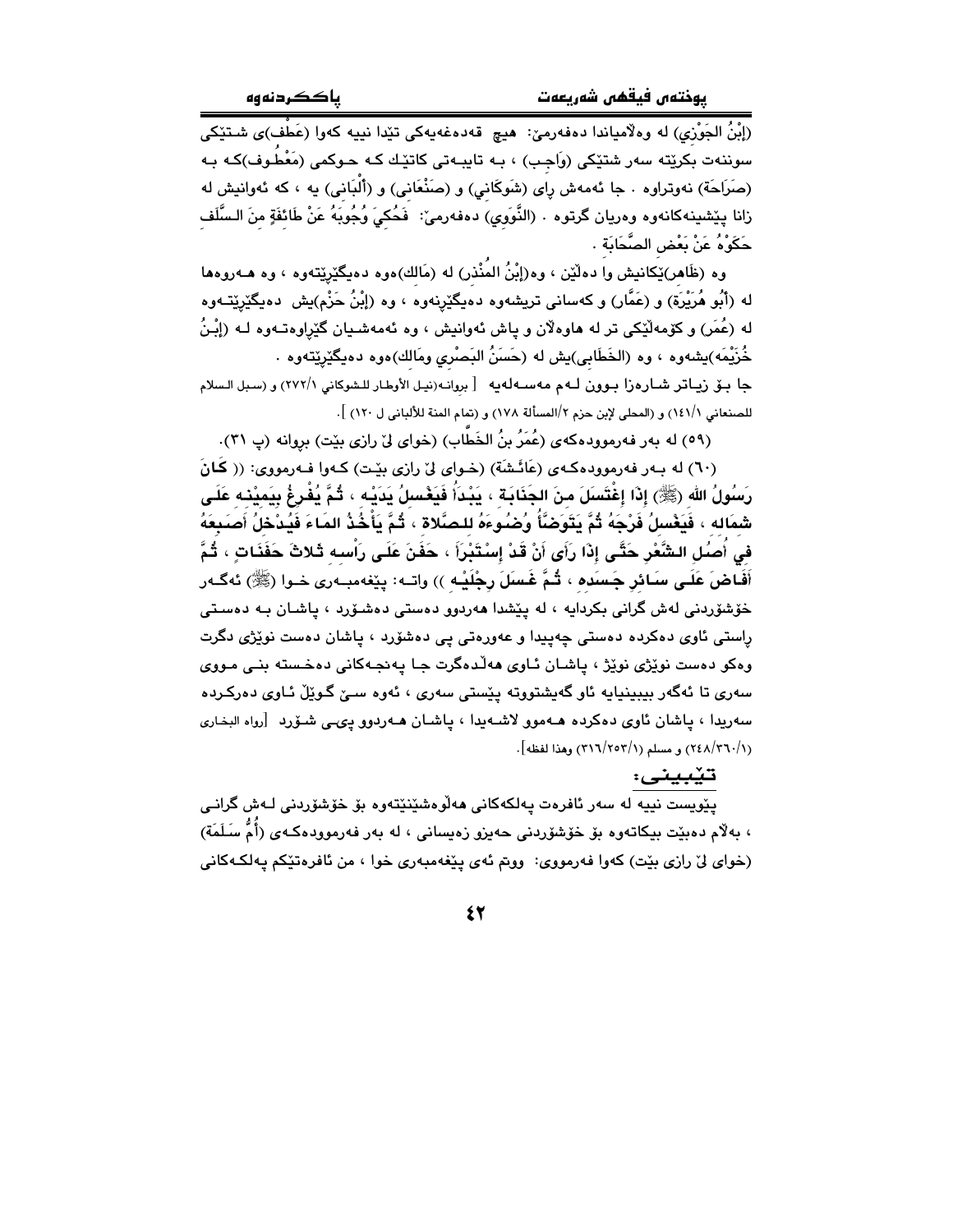سەرم توند دەكەم ، ئايا ھەلىيوەشىنىمەوە بۆ خۆشۆردنى لـەش گرانـى ؟ فـەرمووى: (( لا ، إِنَّمَا يَكْفِيْكَ أَنْ تَحثى عَلَى رَاْسك ثَلاثُ حَثَيَّاتٍ ثُمَّ تَفيْضيْنَ عَلَيْك المَاءَ فَتَطْهُرِيْن ﴾) واته: نهء ، تەنھا بەستە كەوا سێ گوێڵ بكەپتــه ســەرتدا ، پاشـان ئـاو بــه هــەموو لاشــەت بکهی ، جا پاك دهبیتهوه [رواه مسلم (٢٣٠/٢٥٩/١) وأبوداود (١/٢٤٨/٤٢٦) وغیرهما].

> ييويستهكاني خوْشْوْردن ( وَاجبَاتْ الْغُسْل ) به ناوی خوا دمست پێ کردن <sup>(٦١)</sup> و دمست نوێژ گرتن <sup>(٦٢)</sup>. سوننەتەكانى خۆشۆردز ( سُنُنُ الغُسْل )

دمست هیّنان به ههموو لاشهدا <sup>(٦٢)</sup> ، پِیّش خستنی رِاست له شوّردندا <sup>(٦٤)</sup>

وه فەرموودەكــەي (عَائــشَة) (خــواي ليْ رازي بِيْــت) كــەوا (أَسْــمَاء) يرســياري لــه پێغەمبەرى خوا (ﷺ) كرد لەبارەي خۆشۆردنى حەيزەوە، جا فەرمووى: (( تَأْخُذُ إِحْدَاكُنَّ مَاءَ هَا وَسَدْرَتَهَا فَتَطَهَّرُ ، فَتُحْسنُ الطُّهُورَ ، ثُمَّ تَـصُبَّ عَلَـى رَأْسِـهَا فَتَدْلُكُهُ دَلْكَـاً شَديْدَاً ، حَتَّى تَبْلُغَ شُؤُنَ رَاْسهَا ، ثُمَّ تَصنُبُّ عَلَيْهَا المَاءَ ، ثُمَّ تَاْخُذُ فرْصَةً مُمْسَّكَةً فَتَطَهَّرُ بِهَا ﴾) واته: هەر يەكێكتان ئاوەكـەي و (سـدْر)ەكـەي ئامـادە دەكـات ، جـا دەسـت نوێڗٝێۣکی جوان دهگرێت ، پاشان ئاو دهکاته سهریدا جا به چاکی دهستی پێدا دههێنێت ، ئا دهگاته بنی سەری یاشان ئاوی یێدا دەکات ویارچە يەمويەكى بـۆن يێدا كـراو دەگرێتـﻪ دهستهوه وخوّي ييّ ياك دهكاتهوه . جا (أَسْـمَاء) ووتـي: چـۆن خـوّي يـيّ يـاك بكاتـهوه ؟ ئەويش فەرمووى: (( سُبْحَانَ الله تَطَهَّرِيْنَ بِهَا ، )) واتـه: (سُبْحَانَ الله) خـوّتى يــِيّ يـاك بکەرەوە ، جا (عَائشَة) ووتى : – وەکو بيەوەئ بيشارێتەوە – شوێنەوارى خوێنەکەي يـێ ياك دەكەيتـەوە ، ھـەروەھا يرسـيارى لــه بـارەي خۆشـۆردنى لــهش گرانيــەوە لىْ كـرد ، ينِغهمبهري خـوايش (ﷺ) فـهرمووي (( تَأْخُذُ مَاءً فَتَطَهَّرُ ، فَتُحْسنُ الطَّهُورَ ، أَوْ تُبْلغُ الطُّهُورَ ثُمَّ تَـصِبُّ عَلَـى رَأْسهَا فَتَدْلُكُهُ ، حَتَّـى تَبْلُغَ شُؤْنَ رَأْسهَا ، ثُمَّ تُفيْضُ عَلَيْهَا المَاءَ )) واته: ئاوهکهی دهبات دهست نوێژی پێ دهگرێت ، پاشـان ئـاو دهکاتـه سـهریدا و دەستى تىن دەخات تا دەگاتــه بنـى ســەرى ، پاشـان ئـاوى پێدا دەكـات ، جـا (عَائـشَة) فەرمووى : چاكترين ئافرەتان ئافرەتانى (أَنْصَار)ە ، شەرم قەدەغەي ئـەوەي لىْ نـەدەكردن كهوا له ئايين تيّ بگهن [رواه مسلم (٢٦١/٢٦١/١)].

(٦١) له بهر فهرموودهكهى (أَبُو هُرَيْرُة) بروانه (پ ٣٤).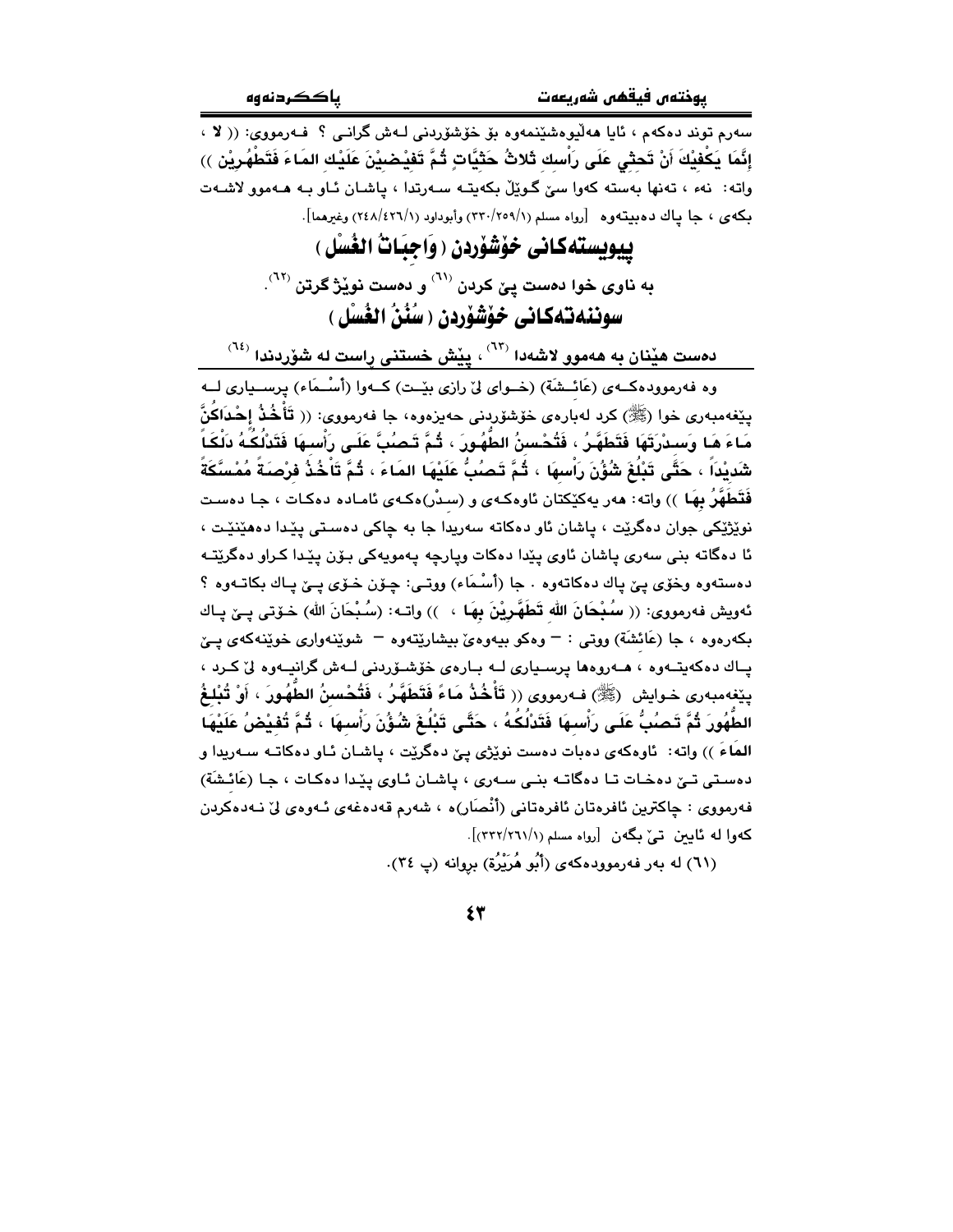(٦٢) له مهر فهرموودهكهي (عَائِشَة) بروانه (پ ٦٠) .

وه له بهر فهرموودهکهی (إِبْنُ عَبَّاس) کهوا فهرمووی: (مَیْمُونَة) فهرمووی: (( وَضَعْثُ للذَّبِي (ﷺ) مَاءً للغُسْل ، فَغَسَلَ يَدَيْـه مَرَّتَيْنِ أَوْ تَلاثَـاً ، ثُمَّ أُفْرِغَ عَلَـي شَمَاله فَغَسَلَ مَذَاكِيْرَهُ ، ثُمَّ مَسَعَ بَدَهُ بِالأَرْضِ ثُمَّ مَصْنْصَ وَاسْتَذْشَقَ ، وَغَسَلَ وَجْهَهُ وَبَدَبْه ، ثُمَّ أَفَاضَ عَلَى حَسَده ، ثُمَّ تَحَوَّلَ منْ مَكَانِه فَغَسلَ قَدَمَيْه )) واته: ئـاوى خۆشـۆردنم بـۆ يٽغهمبهري خوا (ﷺ) دانا ، جا ههردوو دهستي دوو جار ڀان سيّ جار شۆرد ، ڀاشان ئـاوي ۔<br>کردہ سهر دمستی جهییدا وعهوروتی یئ شۆرد ، پاشان دمستی ساوی به زمویدا ، پاشان ئاوی هەلّدا بە دەم ولووتىدا ، ياشان روومەت و ھـەردوو دەسـتى شـۆرد ، ياشـان ئـاوى بـە سهر ههموو لاشهیدا کرد ، یاشان جێگهکهی خۆی گۆری و ههردوو ی<sub>ک</sub>ی شـۆرد [رواه البخـاری (١/ ٢٦٨/ ٢٥٧) ومسلم (١/٢٥٤).

(٦٣) له بهر فهرموودهكهي (عَبْدُالله بن زَيْد عَاصم المَازِني) (خواي ليِّ رازي بِيِّت) كـهوا فەرمووى: (( رَأَيْتُ النَّبِيَ(ﷺ) يَتَوَضَّأُ فَجَعَلَ يَدْلُكُ نراعَيْه ))واته: بينيم يێغەمبەرى خـوا (ﷺ) دهست نوێژی دهگرت ، جا به ههردوو دهستی بـالّی دهسـاوی [رواه إبـن حبـان (٣٦٢/٢) والطياليسي (١٠٩٩/١٤٨) ومن طريقه رواه احمد (٣٩/٤) وإسناده صحيح بروانه الأدلة الرضية (٣٨١)].

(٢٤) له بهر فهرموودهكهى (عَائشَة) بروانه (پ ٤٢).

دواخستنی شۆردنی هەردوو پێ له دەست نوێژەكەدا تا كۆتايى خۆشۆردنەكە<sup>(٦٥)</sup>.

### ئهو خوْشْوْردنانهي كه سوننهتن (الإغْتسَالاتُ الْسْتَحَيّة )

يــاش مــردوو شــۆردنەوه<sup>(٦٦)</sup>، وه بــۆ ئيحــرام بەســتن<sup>(٦٧)</sup>، وه يــێش چــوونه مەككەوە<sup>(٦٨)</sup>، وە بۆ ھەردو<u>و</u> جەژنەكە <sup>(٦٩)</sup>،

(٦٥) له بهر فهرموودهکهى (إِبْنُ عَبَّاس) (خوايان لِيٌ رازى بيِّت) برِوانه (پ ٦٢) . تێبينى:

دروسته ژن و ميرد پيکهوه خۆيان بشۆن لـه پـهك شـويندا ، وه تهماشـاى پـهکتريش بِكِـهِن ، لـه بِـهر فهرموودهكـهي (عَائـشَة) (خـواي ليّ رازي بِيّـت) كـهوا فـهرمووي: (( كَفْتُ أَغْتَسلُ أَنَا وَرُسُولُ الله (ﷺ) منْ إِنَاءٍ وَاحدٍ ، وَنَحْنُ جُنُبَانِ )) واتـه: مـن و پێفهمبـهري خوا (ﷺ) له یهك قایدا خۆمان دەشۆرد ، وه هەردووكمان لەش گىرانىش بىووين [رواه البخارى (٢٦٣/٣٧٤/١) و مسلم (٢٥٦/١/ ٣٢١) وغيرهما].

 $\mathbf{\hat{z}}$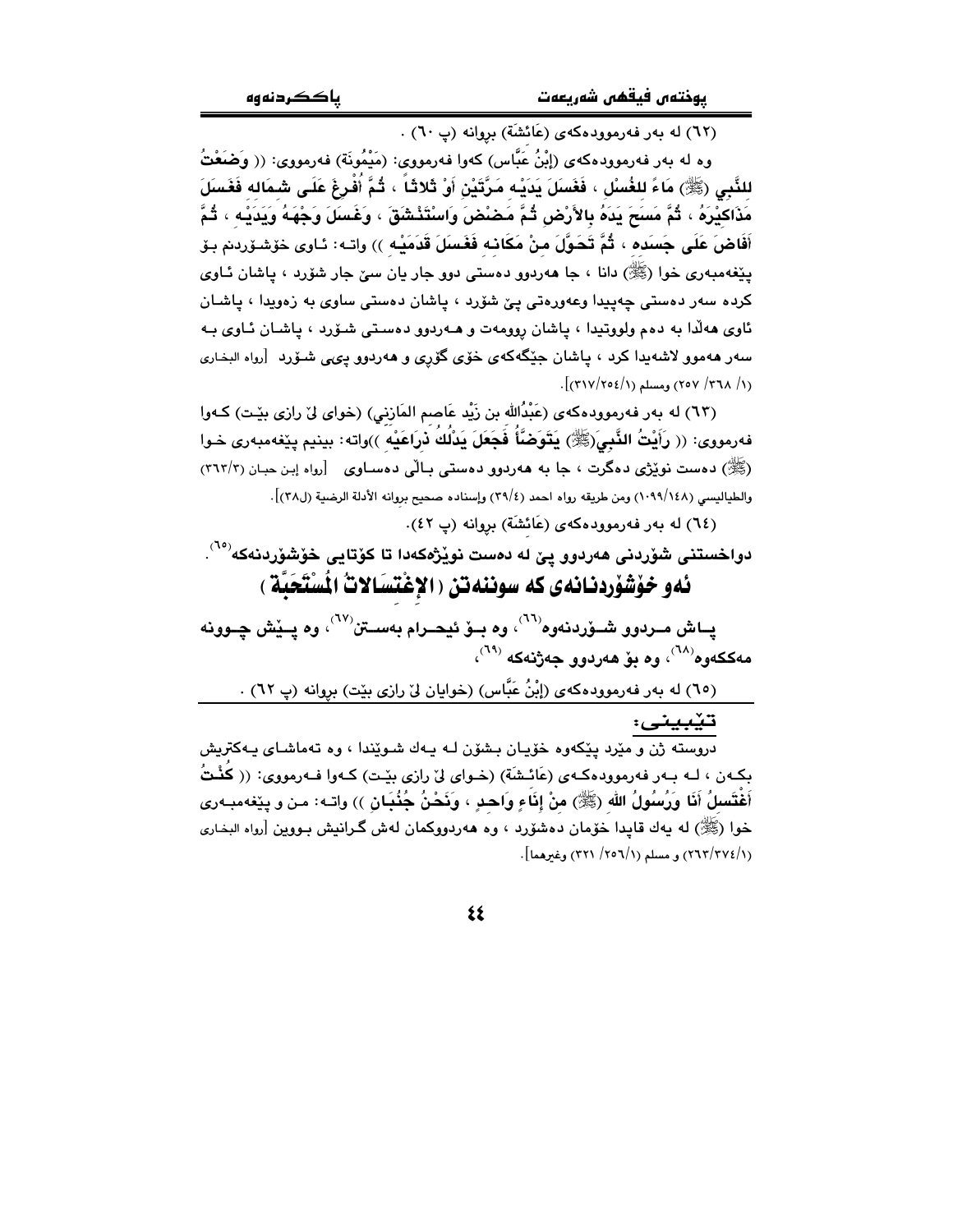(ﷺ) فـﻪرمووى: (( مَنْ غَسَلَ المَيِّتَ فَلْيَغْتَسلْ ، وَمَنْ حَمَلَهُ فَلْيَتَوَضَّأْ )) واتـه: هـﻪر کهسێك مردووى شۆردەوە ، با خۆى بشوات ، وە ھەر كەسىێكىش ھـﻪلْى گـرت ، بـا دەسـت نويْژ بگرێتەوە [رواە أبوداود (٣/١٦١/٥١١/٣) والترمذى (٣/٢١٨/٣) وأبـن ماجـة (١/١٤٧٠/١) وهـو حـديث صحيح بروانه صحيح إبن ماجه (١١٩٥) ].

وه ئهم فهرمانه له(وَاجِب)هوه لا دهدرێِت بۆ سوننهت ، به فهرموودهکهی (إِبْنُ عَبَّاس) (خوايان ليّ رازي بيّت) كهوا ينغهمبهري خـوا (ﷺ) فـهرمووي : (( لَـيْسَ عَلَـيْكُمْ فـي غَسْل مَيِّتَكُمْ غُسْلٌ إِذَا غَسَلْتُمُوهُ ، فَإِنَّ مَيِّتَكُمْ لَيْسَ بِنَجِس فَحَسْبُكُمْ أَنْ تَعْسلُوا أيْديْكُمْ ﴾) واته: خۆ شۆردنتان له سەر نييه له شۆردنەوەي مردووەكتاندا ، چونكه مردووەكەتان ييس نبيه ، بهستانه تهنها دهستتان بشوّن [رواه البيهقي (٢٩٨/٢) والحاكم (٢٨٦/١) وهو حديث حسن بروانه أحكام الجنائز (٥٣)].

(٦٧) له بهر فهرموودهكهى (عَائشَة) (خواى ليٌ رازى بيّت) كهوا (أَسْمَاءُ بِنْتُ عُمَيْس) تووشی زەبسانی بوو بە(مُحَمَّدُ بنُ أَبی بَکْر) له لای دارکەدا (عِنْدَ الشَّجَرَة) ، جـا یێغەمبـەری خوا (ﷺ) فەرمانى بە (أُبُوبَكْر) كرد كەوا (( يَأْمُرَهَا أَنْ تَغْتَسَلَ وَتُهلَّ )) واتە: فەرمانى ييْ بكات خوّى بشوات وئيحرام ببهستيّت [رواه مسلم (١٠٩/٨٦٩/٢)].

(٦٨) له بهر فهرموودهكهى (إِبْنُ عُمَرٍ) (خوايان لِيْ رازِي بيْتِ) (( أَنَّهُ كَانَ لاَ يَقْدُمُ مَكَّةَ إِلاّ بَاتَ بِذِي طُوَى حَتَّى يُصْبِحَ وَيَغْتَسِلَ ، ثُمَّ يَدْخُلُ مَكَّةَ ذَهَارَاً ، وَيَذْكُرُ عَنِ الذَّبِيِّ (ﷺ) أَنَّهُ فَعَلَهُ )) واتـه: كـهوا نـهدهچووه مـهككهوه تـا لـه(ذي طُوَى) ئـهو شـهوه دهمايـهوه ، ياشان كه رۆژ دەبويــهوه خــۆى دەشــۆرد و دەچـووە مەككــهوه بــه رۆژدا ، وه دەيـفــهوموو: ينفه مبــه ري خــوا (ﷺ) واي دهكـرد [رواه البخـاري (٢/٥٧٢/٤٣٥) مـع الفـتح ومـسلم (٢/١٩١\_ ٢٢٧\_\_ ٢٢٧ ١٢٥٩) وهذا لفظه ، وغيرهما].

(٦٩) له بهر ئهو (أَثَر)هي (عَلَى) (خواي ليٌ رازي بيّت) كهوا پياويّك پرسياري ليٌ كرد له بارەي غوسلەوە ؟ ئەويش فەرمووى: (( إغْتَسلْ كُلَّ يَوْم إنْ شَـثْتَ )) واتــه: ھــەموو رِۆژێـك خْوْت بشْنَوْ ئُه گُهر ويستت ليّ بوو . [ رواه البيهقي بروانه الوجيز في أصول الفقه (ل٤٧) ].

وه (أَثَر)هكهي (إِبْنُ عُمَر)(خوايان لِيّ رازِي بِيّت) (( أَنَّهُ كَانَ يَغْتَسلُ بَـوْمَ الفَطْـر قَبْـلَ أَنْ يَغْدُوا إِلَى المُصَلِّي )) واته: كهوا غوسلي دهكرد روّزى جه ژن يێش ئـهوهى بروّيـشتايه مِقِ شَعوينـي نـويَـزي جـه ژن . [ رواه الأمام مالك في الموطأ (١/١٧٧/١) والأمام الشافعي في الأم (١/٢٦٥) وهو أثـر صحيح بروانه الأدلة الرضية (ل٣٩) ].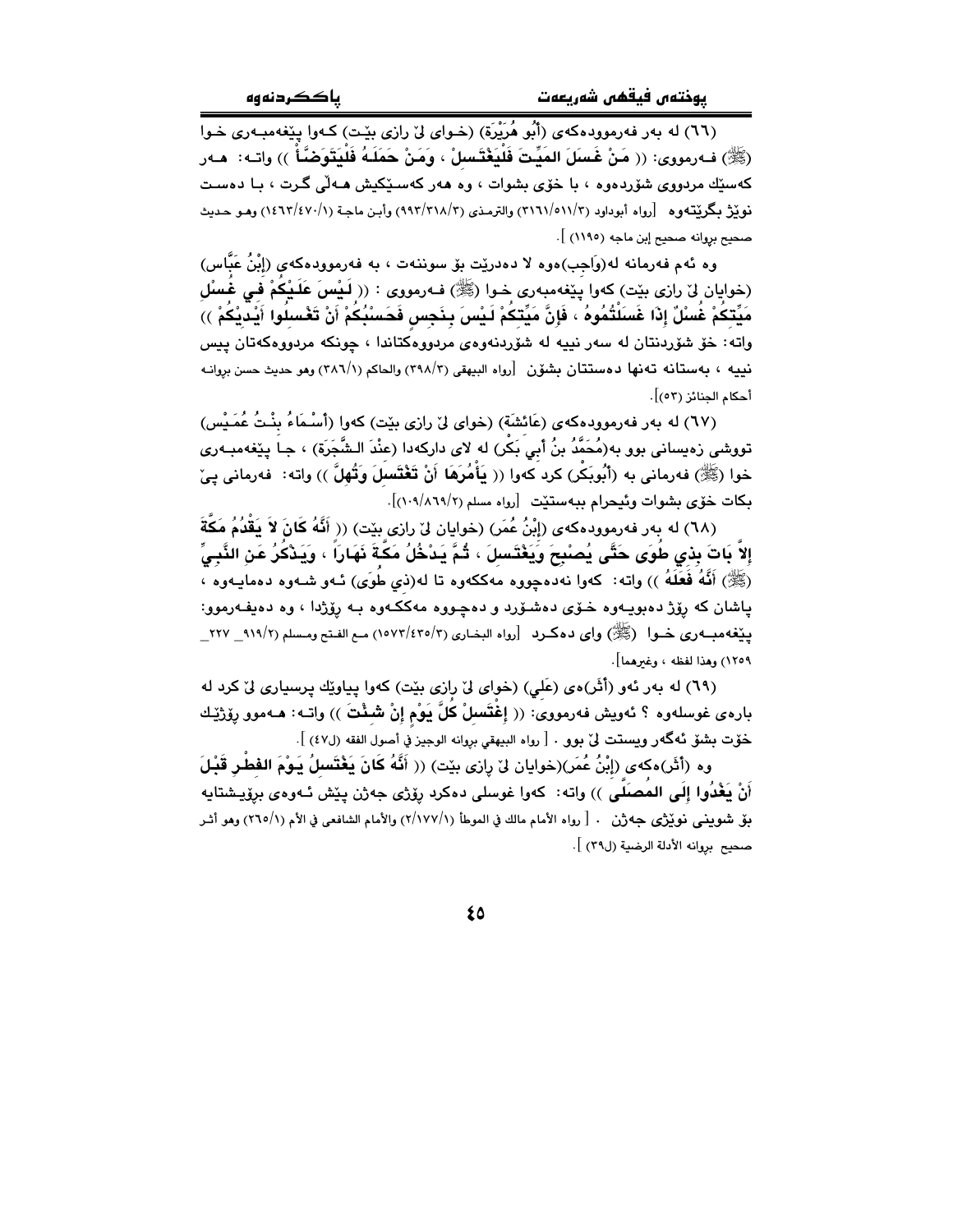باككردنهوه

بوذتەن فىقفىن شەرىعەت

.<br>وه ياش هاتنەوه هۆش لـه بێهۆشـى <sup>۷۰</sup>٬ وه بـۆ دووبـاره كردنـهوهى (جمَـاع) كـردن ....<br>(<sup>۷۱)</sup>، وه ئافرەتى (مُسْتَحَاضَة) بىق ھـەموق نوپْـژْيْك <sup>(۷۲)</sup> ، وە بىق (دَفْـن)كردىنى(مُـشْرك)  $(94)$ 

(٧٠) لـه بـهر فهرموودهكـهي (عَائـشَة) (خـواي ليّ رازي بيّـت) كـهوا فـهرمووي: روِّژيّـك يٽِغەمبەرى خوا (ﷺ) بـِيّ مـوّش كـەوت ، جـا – كـه هاتـەوه هوّشـي خـوّي– فـەرمووي: (( أَصلِّي النَّاسُ ؟ )) واته: خهڵکي نوێژيان کرد ؟ ووټمان: نهء ، چاوهرواني تۆ دهکهن ئـهي پِيّفهمبهري خوا ، جـا فـهرمووي: (( **ضَعُوا لـيَ المَاءَ فـي المخْضَبِ** )) واتـه: تُـاووم بـوّ بخەنە سەر لە (مخْضَب)ەكەدا – كە قاپى ئاو گەرم كردنە – ، (عَائشَة) فەرمووى: ئێمـەش ئاومان بۆ ئامادەكرد ، جا خۆى شۆرد ، ياشان رۆيشت بۆ نوپْژ بچێت جارێكى تر بـى ھـۆش كەوتەوە ، ياشان ھاتەوە ھۆشى خۆي ، جا فـەرمووى: (( أَصَلِّي النَّـاسُ ؟ )) واتــه: ئايـا خەلكى نوپژيان كرد ؟ ، ئێمەش ووتمان: نەء ، چاوەروانى تۆ دەكەن ئەي يێغەمبـەرى خـوا › جا فـه(مووى: (( صَعُوا لـىَ المَاءَ فـى المخْصَبِ )) واتـه: ئـاووم بـوّ بخهنـه سـهر لـه( مخْضَب)هکهدا ، جا دانیشت خوّی شوّرد ، پاشان روّیشت بـوّ نویّـِژ بـچیّت جـاریّکی تـر بـی هۆش كەوتەوە ، پاشان ھاتەوە ھۆشى خۆى ، جا فەرمووى: (( أَصَلَى النَّـاسُ ؟ )) واتــه: ئايا خەلكى نوێژيان كرد ؟ ، ئێمەش ووتمان: نەء ، چاوەروانى تۆ دەكەن ئـەي يێغەمبـەرى خوا ، جا فەرمووى: (( صَغُوا ليَ المَاءَ في المخْصَبِ )) واته: ئاووم بـوّ بخەنـه سـەر لـه( مخْضَب)هكه دا ... [رواه البخاري (١٧٢/١٧٢/١) ومسلم (١٨/٢١١/١)].

(٧١) له بهر فهرموودهکهي (أَبُو رَافمِ) (خواي ليّ رازي بيّت) کـهوا پيّغهمبـهري خـوا (ﷺ) شەوپْك گەرا بە سەر ھەموو خێزانەكانىدا ، لە لاى ھەر يەكێكيان خۆى دەشىۆرد ، جـا (أَبُو رَافع) ووتي: منيش ووتم ئهي پێغهمبهري خوا ، بۆ چي بـۆ ھــهموويان پـهك جـار خـۆت ناشۆريت ؟ ئەويش فـەرمووى: (( هَـٰذَا أَزْكَـى وأَطْبَـِبُ وَأَطْهَـرُ )) واتــه: ئەمـەيان جـوانترە وچاکترو پاکتره [(رواه ابوداود) (۱/۲۷۰/۱) وإبن ماجه (۱/۱۹٤/۱) بروانه وهو حديث حسن بروانه صحيح إبن ماجه (٤٨٠)].

(٧٢) له بەر فەرموودەكەي (عَائشَة) (خـواي لِيّ رازي بِيّـت) كـەوا (أُمُّ حَبِيْبَـة) تووشى نهخوشی ئافرەتان(إسْتحَاضَة)هات له سەردەمی پێغەمبەری خوادا (ﷺ) (( فَأَمَرَهَا بِالغُسْل لكُلِّ صَـلاَقِ )) واتـه: جا فـهـرمانـي يـێ كرد كـهـوا بـێ هـهـمـوو نـوێـژێك خــۆی بــشوات [رواه أبـوداود (٢٩٢/٤٨٣/١) بروانه وهو حديث صحيح بروانه صحيح ابي داود (٢٦٩)].

وه ئـهم فـهرمان(أمْـر)ه بـوّ يێويـست(وَاجـب) نييـه بـهڵكو بـوّ سـوننهته ، چـونكه لـه ریوایـهتی ئیمـامی[(مُـسْلم)(١/رقـم/٣٢٤) ]دا (عَائـشَة) دهفـهرمیؒ: پێغهمبـهری خـوا (ﷺ) پــیٚی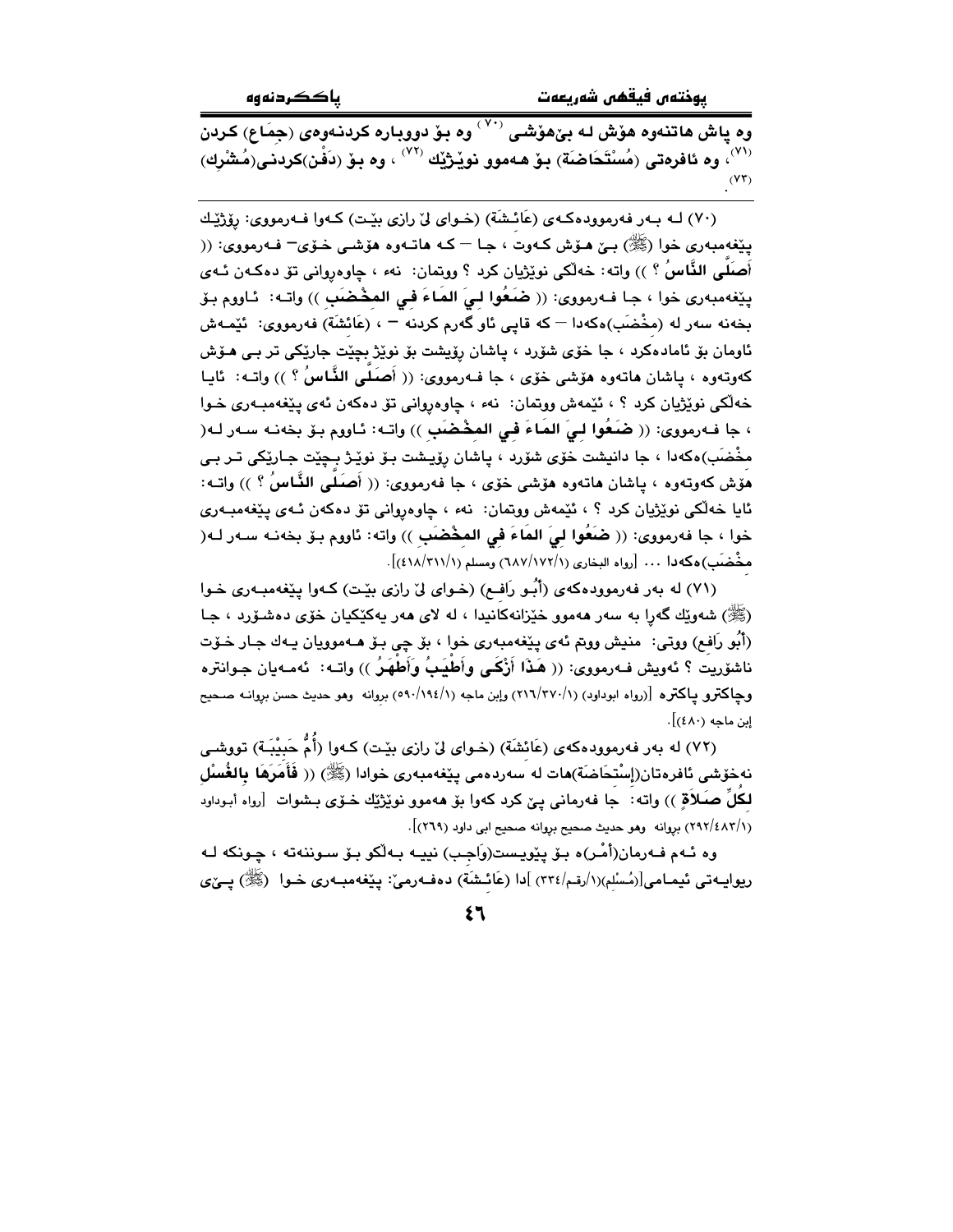يوختەں فيقھى شەريعەت

.<br>فەرموو: (( أُمْكُثْي قَدْرَ مَا كَانَتْ تَحْسِسُك حَيْصَتُك ، ثُمَّ إغْتَسلى وَصَلِّي )) واتـه: بـه ئەندازەي ئەوەي تووشى حەيز دەبووى تێيدا دانيشە ، پاشان خۆت بشۆ − و نوێژ بكە − ، جا بۆ ھەموۋ نويژتك خۆي دەشۆرد .

وه له لاى تُيمامي[(أبُودَاوُد)(١/رقم/٢٩٨) و(إبن ماجة)(١//٢٠٤)(٥٢٤) وهـو صـحيح بروانـه صـحيح إبن ماجة(٥٠٧)[دا پِيْغەمبەرى خوا (ﷺ) بە (فَاطمَةً بِنْتُ أَبـى حُبَـيْش)ى فـەرموو: ((… قَوَضَّـئى لكُلِّ صَـٰلاقِ )) واته: … وه بۆ هەموو نوێژێك دەست نوێژ بگره . كەوا بوو ئەو خۆشـۆردنە (عَرْيْمَة)ه بهلٌام (رُخْصَة)بش ئەوەبە بۆ ھەموو نوێژێك تەنھا دەست نوێژ بگرێتەوە.

(٧٣) له بهر فهرموودهکهي ئيمامي (عَلي) (خـواي ليّ رازي بيّـت) کـهوا فـهرمووي بـه يِيّغهمبــهرم ووت: (أَبُوطَالـب) مــرد ، ئــهويش فــهرمووى: (( إِنَّاهَـبْ فَـوَارِم )) واتــه: بــرِق بيشارەوه (دەفنى بكه) . جا كاتێك گەرامـەوە يێـى ووتم: (( إغْتَـسلْ )) واتــه: خـۆت بـشۆ [رواه النسائي (١/١٠/١) وأبوداود (٢١٩٨/٢٢/٩) مم العون وهو حديث صحيح بروانه أحكام الجنائز (ل ١٣٤)].

# مەسح كردن له سەر خوف (°<sup>۷)</sup> وكَوْرەوى (الْمَسْحُ عَلَى الخُفَّيْنِ وَالجَوْرَبَيْنِ )

دەتوانریْت لـه جیـاتی پـێ شـۆردن مەسـح بکریْـت لـه سـەر (خُـوْف)و گـۆرەوي بـان ھەرشـتێكى تـر جێگـەي خـوف بگرێتـەوە<sup>‹٬۷</sup>٬ ئەگـەر بـە دەسـت نوێ<del>ژ</del>هوه له پێ کرا بێت<sup>(٧٦)</sup>

(٧٥) نُیمامی (النَّـوَوي) (رهحمـهتی خـوای ليٌ بيِّـت) لـه [شـرح (صـحيح مـسلم)دا (١٦٤/٣)] دهفهرمیٰ: ئەو زانایانەی كە(أَهْل)ى(إجْمَاع)ن ھەموویان بەكران لە سەر ئەوەی كە دروستە مەسى لە سەر (خُوْف) بكرێت ، لە كاتى (سَفَر) و (حَضَر) دا ، ئيتر لـه بـەر يێويـستى بێت يان نهء ، هەتا بۆ ئافرەتێكيش كە لە مالّى خۆيدا بێت ، يان بـۆ كەسـێك نـەخۆش بێـت لـە سەر جێگا كـەوتبێت ، ھـەر دروسـتـه مەسـح بكـەن ، تـەنھا (شـبْعَة) و (خَـوَارج) نـەبێت كـه نكوّليان ليّ كردوه ، ئــهوانيش گـوي بـه جيـاواز(خـلاف)يـان نادريّـت ، (حَـسَنُ البَـصْرى) (ره حمه تي خواي ليّ بيّت) فه موويه تي: ههفتا(٧٠) كه س له هـاوه لاّني ييّغه مبـه ري خـوا(ﷺ) بۆيان گێراومەتەوە كەوا يێغەمبەرى خوا (ﷺ) مەسحى لە سەر (خُوْف) كردوە ٠

وه باشترین بهالگـهش فهرموودهکـهی (جَریْـر)ه (خـوای لی رازی بیّـت) کـه(هَمَّـامُ بـنُ الحَارِث) دەفەرمىؒ: (( رَأَيْتُ جَرِيْرُ بِنُ عَبْد الله بَالَ ، ثُمَّ تَوَضَّأَ وَمَسَحَ عَلَى خُفَيْه ثُمَّ قَامَ

٤Y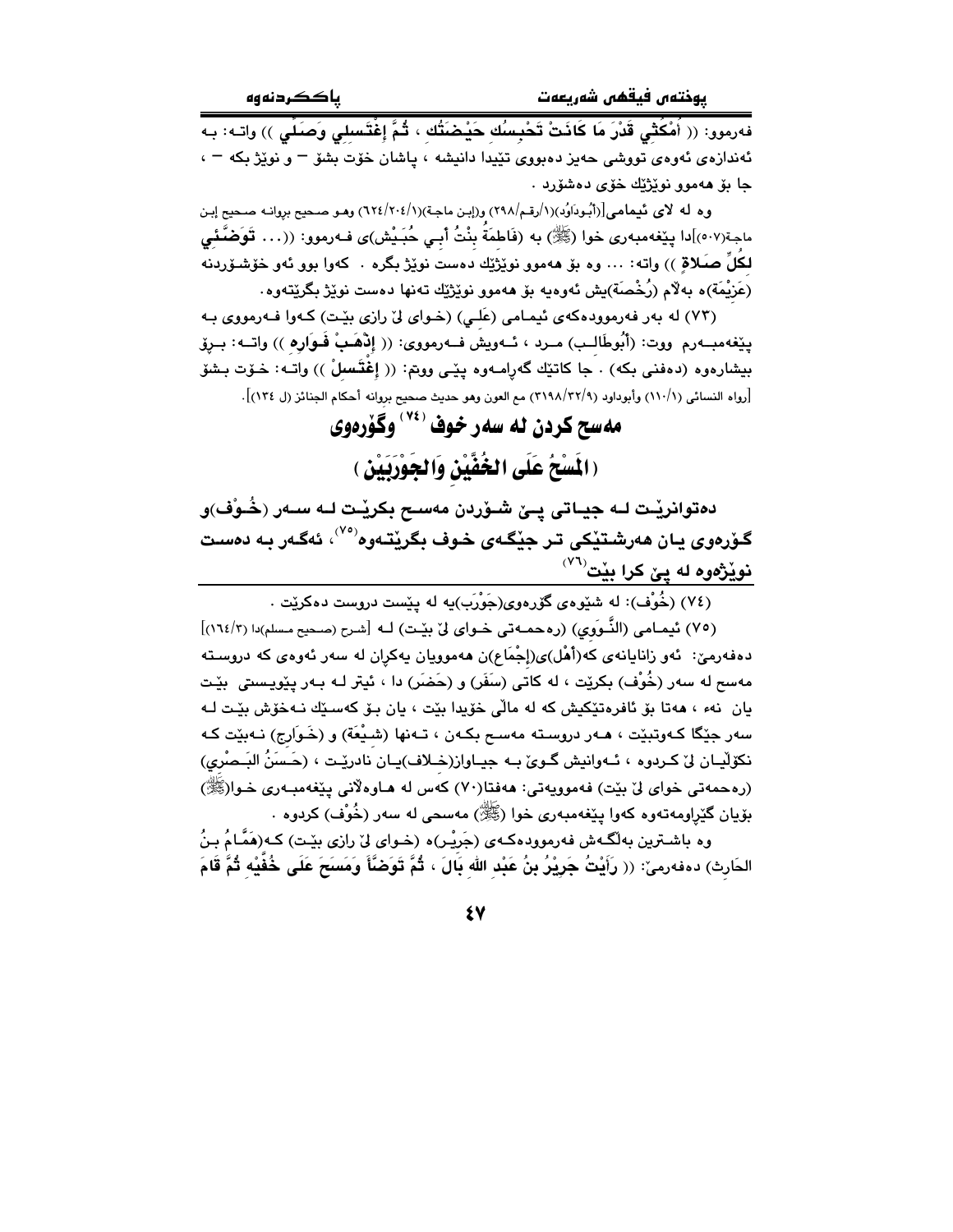فَصَلَّى ، فَسُئلَ ، فَقَالَ : رَأَيْتُ النَّبِيَّ (ﷺ) صَنَعَ مِثْلَ هَذَا )) واتـه: بينـيم (جَرِيْـرُ بِنُ عَبْدالله) میزی کرد ، پاشان دهست نوێژی گرت ومهسمی له سهر ههردوورخُف)ه کهی کرد ، ياشان هەستا نوێژي کرد ، جا پرسپاري ليّ کرا ، ئەويش فەرمووي : بينيم پێغەمبەرى خـوا (ﷺ) وای کـرد [رواه مـسلم (٢٧٢/٢٢٧/١) والترمـذي (٩٢/٦٣/١)]، چـونـکه (جَریْـر) پــاش دابــهزینـی سورەتى (المائدة) موسولّمان بوو ، كه لەو سـورەتەدا ئاپـەتى دەسـت نوێـژى دابـەزى ، كـە تێیدا فەرمان بە پیٚ شۆردن کرا ، کەوا بوو ئەو ئايەتە مەسح کردنی سەر (خُوْف) و گۆرەوى (نَسْخ) نەكردۆتەوە .

وه بـۆ مەسـح كـردن لـه سـەر گـۆرەوي و نـەعل فـەرموودەمان زۆر ھەيـە ، دەتـوانى تهماشاى ناميلكهيهى (تَمَامُ النُّصْح في أَحْكَامُ المَسْح)ى (مُحَمَّد نَاصـر الـدِّيْن الأَلْبَـاني)بكـهى که به جوانی باسی مهسح کردن دهکات ، وه ههموو فهرمودهکان لهو بارهوه دێنێتهوه ، وه يهكێك لهو فهرموودانه فهرموودهكهى (المُغيْـرَةُ بـنُ شُـعْبَه) يـه (خـواى ليّ رازى بيّـت) (( أَنَّ رَسُوْلَ اللهِ} (ﷺ) تَوَضَّأَ وَمَسَحَ عَلَى الجَوْرِبَيْنِ وَالنَّعْلَيْنِ )) واته: بِيْغهمبەرى خوا (ﷺ) دهست نویژنی گرت و مهسمی لـه سـهر گـۆرەوی و نهعلـهکانی کـرد [رواه أبـوداود (١٥٩/٢٦٩/١) والترمذي (١/٦٧/١٧) وإبن ماجه (١/١٨٥/١٥٥٩) وهوحديث صحيح بروانه الإرواء(١٠١) وصحيح أبي داود(١٤٧)].

(٧٦) له بهر فهرموودهكهي (مُغَيْرَةَ بنُ شُعْبَةٍ) (خـواي ليّ رازي بيّـت) كـهوا فـهرمووي: شەوێك لە سەفەرێكدا لە گەڵ يێغەمبەرى خوا دا بووم (ﷺ) جا يێى ووتم: (( أَمَعَكَ مَـاءٌ ؟ )) واته: ئايا ئاووت يي يه ؟ ووتم: به لَيْ . جا دابه زي لـه ووشـترهكهي \_ بـوّ دهسـت بـه ئـاو گەياندن \_ وه رێي کرد تا له بەر چاو ديار نەما له تاريکايي شەودا ، ياشان ھاتـەوە جـا لـه کوونهکه ناووم کرده سهر دهستیدا ، جا روومهتی شۆرد و (جُبَّه)پهکی(صُوْف)ی

بِيق ماوەي شەو و رۆژپْك بِيق كەسىيك لـه مالْـدا بِيْـت ، وه سىيْ شـەو و سىيْ رۆژيش بۆ كەسێك لە سەفەردا بێت <sup>‹‹››</sup>› وە ماوەكە*ى* لـەو كاتـەوە دەست يـێ دمکات که پهکهم جار مهسمي له سهر دمکات تا ومکو شکاني دوايين دمست نوێژي که پێش تهواو بووني کاتهکه گرتبوويٽِتي <sup>(۷۸)</sup>، وه تـهنها مهسـحي بـان يٽي دمکات <sup>(۷۹</sup>)، وه بهتاڵيش دمبٽتهوه به تهواو بـووني مـاومي ديـاري کـراو ، وه بـه لـهش گرانــى <sup>‹‹^</sup>′ وه بـه داكهنـدنى ئـهو شـتهى مهســحهكهى لـه ســهر <u>کراوه<sup>(۸۱)</sup>.</u>

له بەردا بوو ، نەپتوانى لە قۆلەكانٽوه دەستى دەر بكات ، تا لـه ژێر (جُبَّـه)كـەوە ھـەردوو دهستي دهرکرد ، جا ههردوو بالّي ييّ شۆرد و مهسـحي سـهري کـرد ، پاشـان داچـهميم بـۆ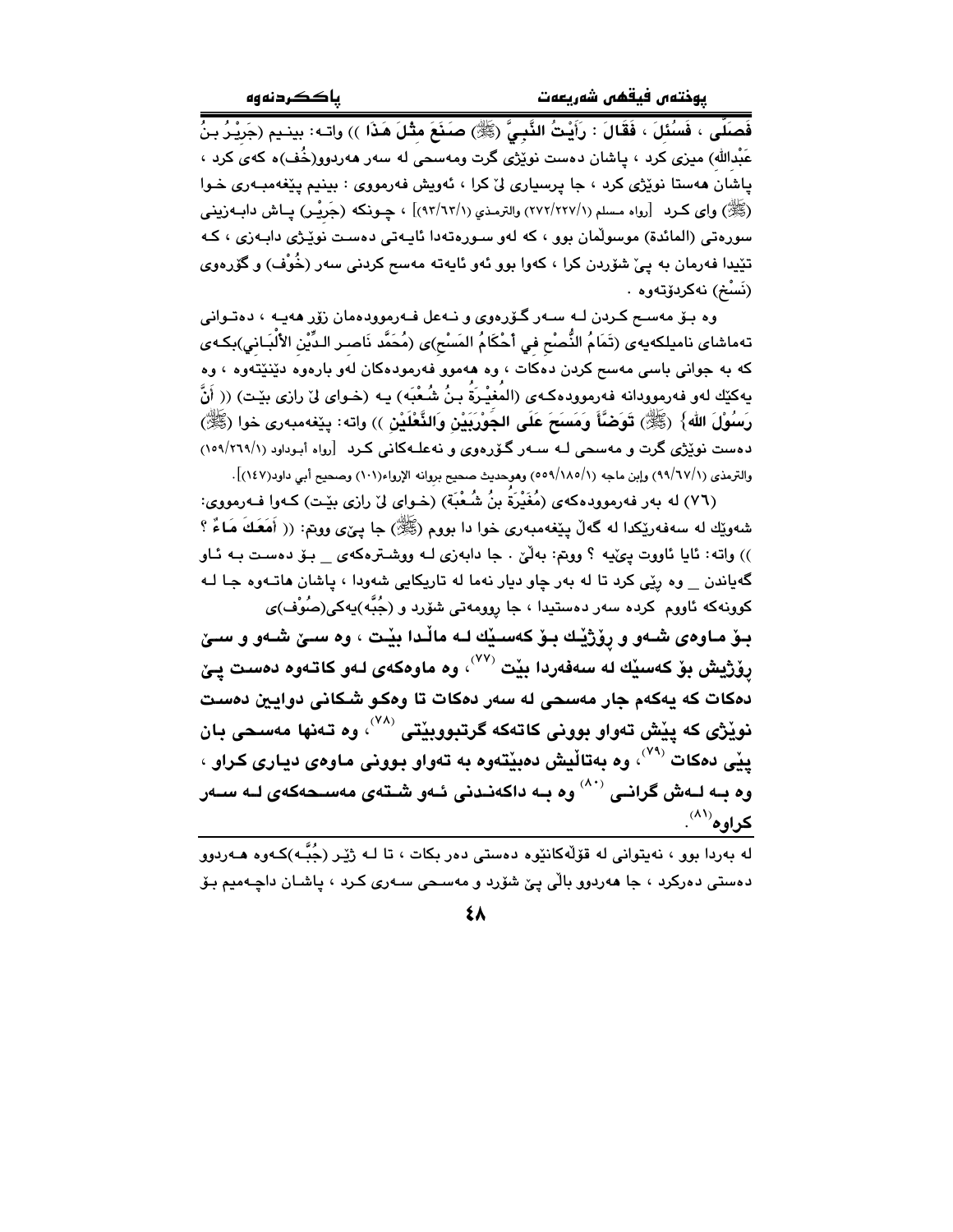.<br>ئەوەي (خُوْف)ەكانى داكەنم ، فەرمووى: (( فَعْهُمَا ، فَإِنِّى أَنْخُلْتُهُمَا طَاهرَتَيْن )) واتـه: وازي ليٌ بيّنه چونکه من ههردووکيم به دهست نوێژه(طَهارة)هوه له ييٌ کردوه ، جا مهسـحي له سهور كرد . [رواه البخاري (٢٠٦/٢٠٩/١) ومسلم (٢٧٤/٢٢/١)].

(٧٧) له بهر فهرموودهكهي (عَلي) (خواي ليٌ رازي بيّت) كهوا فـهرمووي: (( جَعَلَ رَسُولُ الله (ﷺ) ثَلاثَة أَيَّام ولَيَالهنَّ للمُسافر ويَوْمَاً ولَيْلَةٍ للمُقَيْم )) واتـه: بِيّفهمبـهرى خوا (ﷺ) سێ شەو و سێ رِۆژی دانا بۆ پەكێك لە سەرفەر دا بێت ، وە شەو و رِۆژێِكپش بـۆ يهكيِّك له مالَّدا بِيِّت [رواه مسلم (٢٢٢/٢٢٢/١) والنسائي (١/٨٤)].

(٧٨) بروانه ناميلكهى (فَتَاوَى في المَسْحَ الخُفَّيْن)ى (مُحَمَّد بنُ صَالح العثَيْميْن).

(٧٩) له بهر فهرموودهکهی (عَلی) (خـوای لیٌ رازی بیّـت) کـهوا فـهرمووی: (( لَـوْ کَالْ الدِّيْنُ بِالرَّأْى لَكَانَ أَسْفَلُ الخُفِّ أَوْلَى بِالمَسْحِ منْ أَعْلاهُ ، لَقَدْ رَأَيْتُ رَسُولُ الله ﴿ يَمْسَعُ عَلَى ظَاهِرٍ خُفَيْهِ )) واته: ئەگـەر ئـايين بـه (رَأَى) بوايـه ، ئـهوه دەبوايـه مەسـحى ژێری (خُوْف) پێشتر بوایه تا بـانی (خُـوْف) ، بـهلام پێغهمبـهرم بینـی (ﷺ) مهسـحی بـانی خوفه كاني كرد [رواه ابو داود (١٦٢/٢٧٨/١) وهو حديث صحيح بروانه الإرواء (١٠٣)].

(٨٠) چونکه مهسم ماوهيهکي بۆ ديارى کراوه نابيّت لـهو ماوهيـه تێيـهر بکـات ، وه لهش گرانیش بهتالی دهکاتهوه ، له بهر فهرموودهکهی (صَفَوَانُ بـنُ عَـسَّال) (خـوای لیٌ رازی بِيّت) كـهوا فـهرمووى: (( كَانَ رَسُولُ الله(ﷺ) يَأْمُرُنَـا إِذَا كُنَّـا سَفَرَاً أَلَّـا نَثْـرْعَ خفَافَذَا ثَلاثَةَ أَيَّامٍ وَلَيَالِيْهِنَّ إِلَّا مِنْ جَذَابَةٍ ، لَكِنْ مِنْ غَائِطٍ وَبَوْلٍ وَذَوْمٍ )) واته: ۖ پێغهمبهرى خوا (ﷺ) فــهرماني پــێ دهکـردين ئهگـهر لــه ســهرفهردا ببوايــهين ، کــهوا سـێشــهو و ســێ رێڗ (خُوْف)ەكانمان لە يېّ دانەكەنىن ، مەگەر بۆ لەش گرانى ، نەك بۆ مېز و پيسى و خـەو [روام الترمذي (١/٥/٦٥) والنسائمي (١/٨٤)وهو حديث حسن بروانه الإرواء (١٠٤)].

(٨١) چونکه ئهگەر له پێی داکهند ، پاشان کردێوه پێی ئهوه بـه (طَاهر)ی لـه پێی نەكردوە .

تيبينى:

.<br>ئەگەر كاتى مەسىم كردنەكە تەوار بور يان (خُوْف)ەكانى داكەند ، ئەوە ئـيتر دروسـت نيپه مەسمى ترى لە سەر بكرێت – ئەگەر دەست نوێژى شىكا – مەگـەر دەست نوێژێكى تازه بگرێتەوه ، له گەڵ شۆردنى ھەردوو يێىدا ، بەلام ئەگەر دەست نوێژى بوو كاتێك كـه (خُوْف)ەكەي داكەند ، يان كاتەكەي كۆتايى پىيّ ھات ، ئـەوە دەست نوێژەكەي بـەتالْ نابێتـهوه ، تـا ئـهو دهسـت نوێـژهى دهشـكێت ، وه دهتوانێـت تـا ئـهو دهسـت نوێژهيـشى دهشكيّت هەر نوێژى يێوه بكات . بروانه [الوجيز من فقه السنة والكتاب العزيز (ل٤٢)].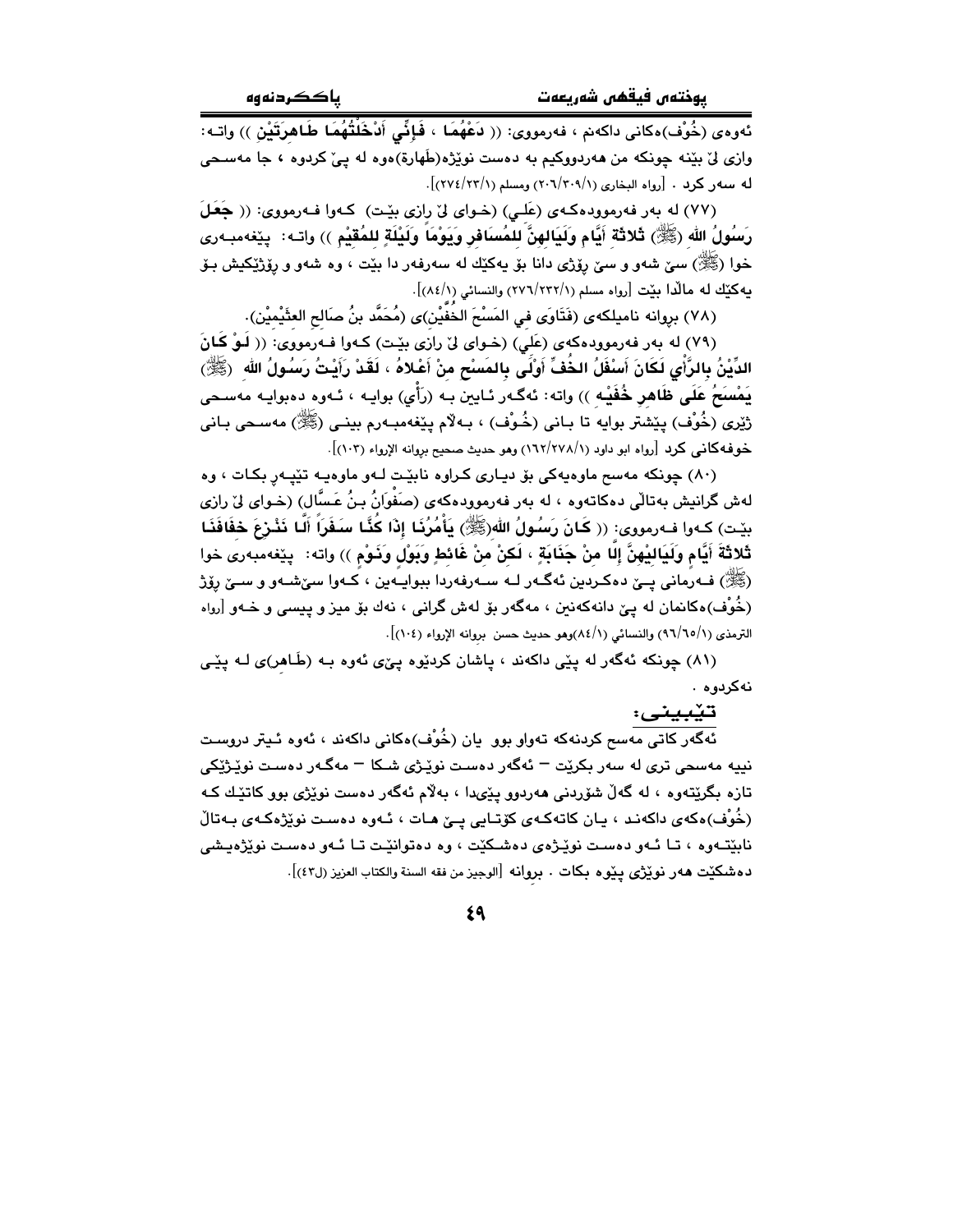### تەيەمموم (التَّيَـمُّم) کهي ته يهموم دروسته ؟

ئـهوهي بـه دهست نويْـِژ وخوّشـوّردن حـهلالْ دهبيّت ، بـه تهيـهمموميش بـوّي حەلال دەبيْت (<sup>٨٢</sup>)

(۸۲) تهبهمموم جێگهي دهست نوێژ دهگرێتهوه يۆ كهسێك لهش گران نهيێت ، له پهر فه رمووده كه ي (عَائشَة) (خـواى ليّ رازى بيّـت) كـهوا فــه رمووى: (( خَرَجْنَـا مَـعَ رَسُولُ الله (ﷺ) في بَعْض أَسْفَارِه حَتَّى إِذَا كُنَّا بِالبَيْدَاء – أَوْ بِذَات الجَيْش – إِنْقَطَعَ عقْدٌ لـيْ ، فَأَقَامَ رَسُوْلُ الله (ﷺ) عَلَى إِلْتَمَاسِهِ ، وَأَقَامَ الذَّاسُ مَعَهُ ، وَلَيْسُوْا عَلَى مَاءِ ، فَأَتَى الذَّاس إِلَى أَبِي بَكْرِ الصِّدِّيْقِ فَقَالُوا: أَلاَ تَرَى مَا صَذَعَتْ عَائِشَةُ ؟ أَقَامَتْ بِرَسُوْلِ الله (ﷺ) وَالذَّاسِ ، وَلَيْسُوا عَلَى مَاءٍ وَلَيْسَ مَعَهُمْ مَاءٌ ، فَجَاءَ أَبُو بَكْرٍ وَرَسُوْلُ الله (ﷺ) وَاصْبِعُ رَأْسَهُ عَلَى فَخْذِي قَدْ ذَامَ ، فَقَالَ: حَبَسْت رَسُوْلَ الله (ﷺ) وَالذَّاسَ ، ولَيْسُوْا عَلَى مَاءٍ وَلَيْسَ مَعَهُمْ مَاءٌ ، فَقَالَتْ عَائِشَةُ: فَعَاتَبَنِى أَبُوْ بَكْرٍ ، وَقَالَ مَا شَاءَ اللهُ أَنْ يَقُوْلَ ، وَجَعَلَ يَطْعَنُني بِيَده في خَاصرَتي ، فَلاَ يَمْنَعُني مِنَ التَّحَرُّك إلاَّ مَكَانُ رَسُوْل الله (ﷺ) عَلَى فَخْذي ، فَقَامَ رَسُوْلُ الله (ﷺ) حَيْنَ أَصْبُحَ عَلَى غَيْرِ مَاءٍ ، فَأَنْزَلَ اللهُ آيَةَ التَّيَمُّم ، ﴿ .. فَتَيَمَّمُوا …﴾ فَقَالَ أَسَيْدُ بْنُ الحُصْنَيْرِ: مَا هـىَ بِأَوَّلِ بَركَتكمْ يَا آلَ أَبِي بَكْرٍ . قَالَتْ: فَبَعَثْنَا البَعيْرَ الَّذى كُنْتُ عَلَيْه ، فَأَصَبْنَا العقْدَ تَحْتَهُ )) واتـه: لـه گەلّ يێغەمبەرى خوادا (ﷺ) دەرچوۋم لە ھەندێك لـە سـەڧەركانيدا تـا گەيـشتينـە بيابـان \_ يان (ذَاتُ الجَيْش) ملوانكهكم برا و وون بوو ، جا پێغهمبـهري خـوا (ﷺ) لهوێـدا مايـهوه بۆ ئەوەي بېدۆرێتەوە ، وە خەلكېش مانـەوە لـە گەلّيـدا ، لـە سـەر ئـاويش نـەبوون ، جـا

٥.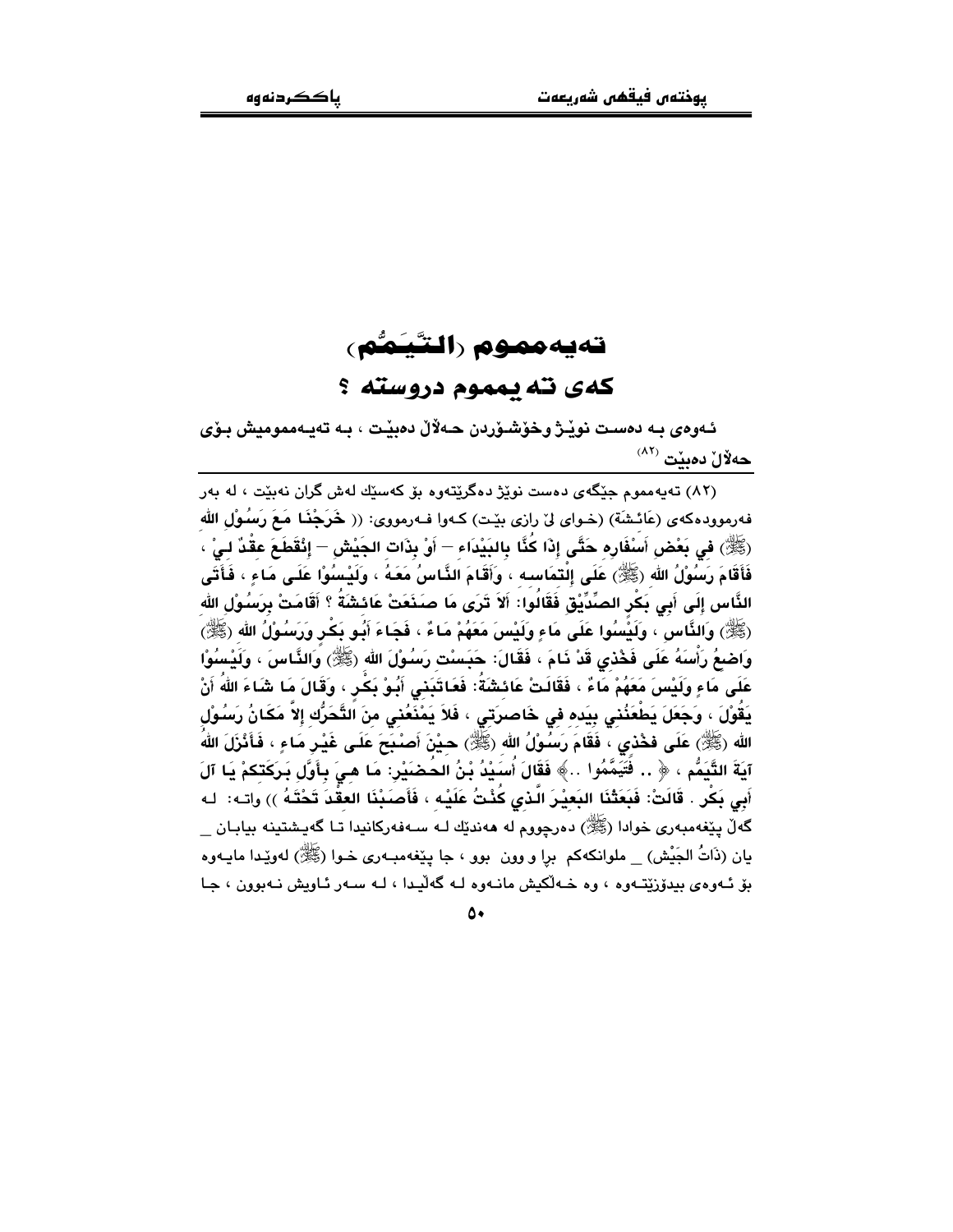يوذتەں فيقھى شەريعەت

هۆي مانەوەي يېغەمبەرى خوا (ﷺ) وخەلكيش ، نـه لـه سـەر ئاويـشن ، وه نـه ئاويـشيان يٽِيه ، جا (أَبُوبَكُر) هات و پێغهمبهري خواپش (ﷺ) سـهري خـستبووه سـهر رانم و خـهوتو بوو ، جا ووټي: پێغەمبەری خوا (ﷺ) و خەلکىتيش گىردا ، وه نه لـه سـەر ئـاوون ، وه نـه ئاويشيان بيٽيه ، (عَائشَة) فەرمووى: جا (أَبُوبَكْر) زۆر سەرزەنشتى كـردم ، وە ئـەوەي خـوا ویستی له سهر بێت پێی ووتم ، وه به دهستی لـه قهبرغـه(خَاصَـرَة)ی دهدام ، هـیچ وای ليّ نه٥دهکردم نهجوولێمهوه تهنها شوێني پێغهمبهري خوا نهبێت (ﷺ) که سهري لـه سـهر رانم دانابوو ، جا که بهياني بوويهوه پيّغهمبهري خوا (ﷺ) ههستا به بيّ ئاو ، جا خـواي گـهوره ئاپـەتى تەپـەممومى دابەزانـد ، جـا ھـەموويان تەپـەمموميان كـرد ، وە (أُسَـبْدُ بـنُ ڪُـضَبَٰر) دهيووت : ئەمە يەكەم بەرەكەتى ئێوە نييـە ئـەي كـەس وكـارى (آلَ أَبـى بَكْرٍ) ، (عَائـشَة) ووتي: کاتٽِك ئەو ووشترەمان ھەلساند کە من بە سەرێوە بىووم ، ملوانکەکـەمان لــە ژێِريـدا دَوْرْمَةُوهِ [رواه البخاري (٢/٤٤١/٤٣١) ومسلم (٢٦٧/٢٧٩/١)].

وه هەروەها جێگەي خۆشىۆردن دەگرێتەوە بىۆ كەسىێك لەشى گىران بێت ، لـه بـەر فەرموودەكــەي (عُمْـرَانُ بــنُ هُــمنَيْن الخُزَاعــى) (خــواي لِيْ رازي بێـت) كــەوا فــەرمووي : يٽِغەمبەرى خوا (ﷺ) بينى پياوێك دوورى گرتـووه ونوێـژى لـه گـەلْ خەلْكىـدا نـەكرد ، جـا يـيِّي فـهرموو: (( مَا مَذَهَكَ أَنْ تُصلِّي ؟ )) واته: ئـهي فلَّان كـهس ، جي واي يـيِّ كرديت كـهوا له گەلٌ خەلكىيدا نوێِژ نەكـەيت ؟ ئـەويش ووتـى: تووشـى لـەش گرانـى بـووم و ئـاو نييـە . يێغەمبەرى خوايش فەرمورى: (( عَلَيْكَ بِالصَّعَيْد فَإِنَّهُ يَكْفَيْكَ )) واتە: تەپەمموم بـه سـەر زهوی بکـه ، چـونکه ئـهوهت بهسـه . واتــه: جێگـهی ئـاووت بــوّ دهگرێتــهوه  $[$ رواه البخـاری  $\frac{1}{2}$ (٤٧٧/٤٧٤/١) ومسلم (٦٨٢/٤٧٤/١).

بـوّ كەسـێك ئـاوى دەسـت نەكـەوێت <sup>(۸۳)</sup> ، يـان ترسـي ئـەوەي ھـەبێت بـه بـه کارهێنانی ئاو زيانی لِّ بِکەوێِت <sup>(٨٤)</sup>.

(٨٣) له بِهر فهرموودهکهی خوای گهوره له سورهتی (المائدة: ٦) ﴿ وَإِنْ كُنْتُمْ جُنُبَـــاً فَاطَّهَّرُوا وَإِنْ كُنْتُمْ مَرْضَى أَوْ عَلَى سَفَرٍ أَوْ جَاءَ أَحَدٌ منْكُمْ منَ الغَائط أَوْ لَامَسْتُمْ النِّسَاءَ فَلَمْ تَجِدُوا َمَاءً فَتَيَمَّمُوا صَعِيْدَاً طَيِّبَاً فَامْسَحُوا بِوُجُوهِكُمْ وَأَيْدَيكُمْ منْهُ…﴾ وإته: وه ئهڰەر .<br>نه خوش بوون بان له سهفه ردا بوون بان له سهر ئاوهوه هاتنهوه بان جـووت بـوون لـه گـه ل

 $\bullet$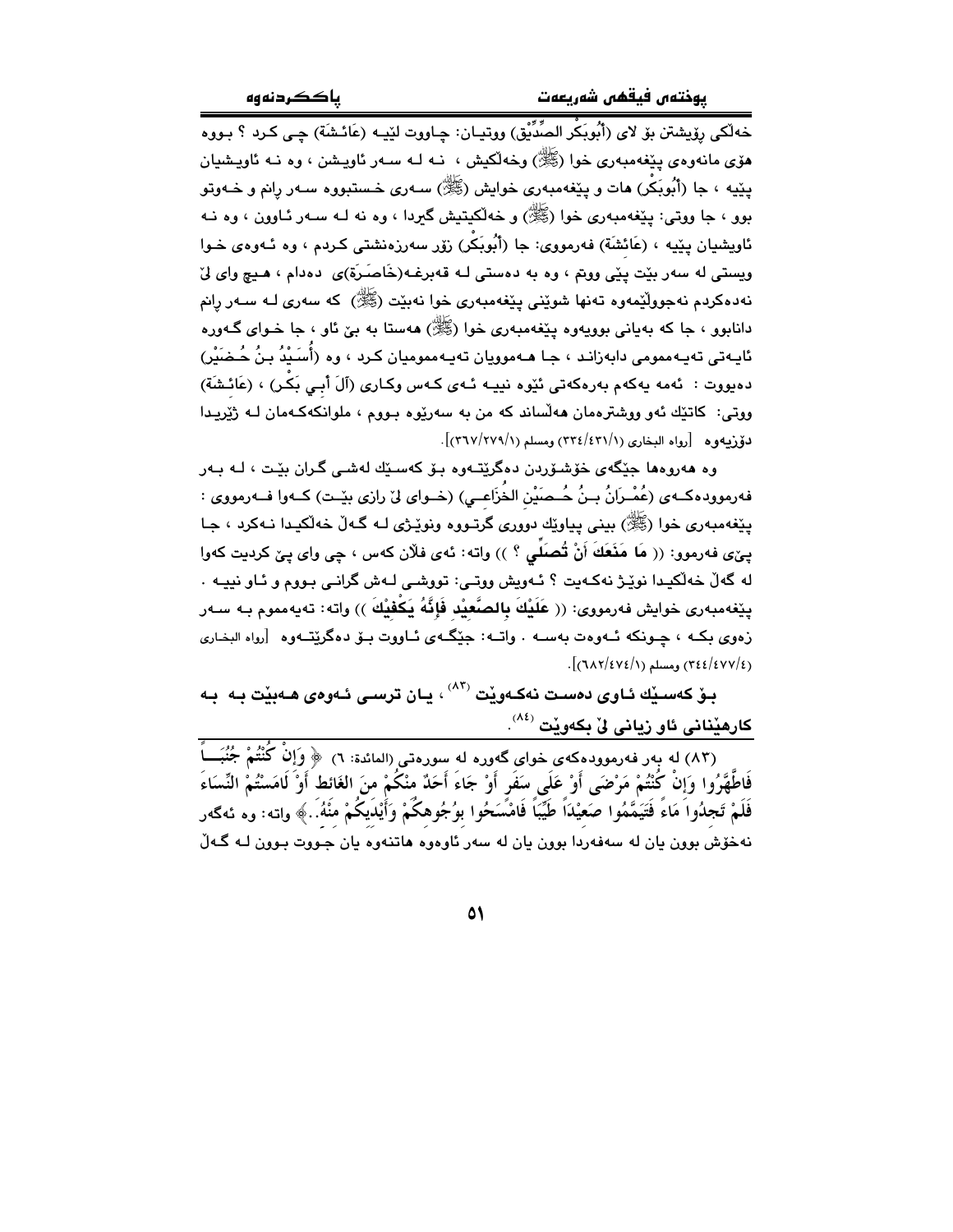بوذتەن فىقھى شەرىعەت

ئافرەتاندا و ئاووتـان دەسـت نەكـەوت = دەسـت نوٽـژ بىگـرن بـان خۆتـان بـشۆرن = ئـەوە تەپەمموم بكەن بە سەر زەويەكى ياك و مەسحى روومەت و ھەردوو دەستانى يێ بكەن وه له بهر فهرموودهکهی (عَائشَة) و (عُمْرَان) بروانه (پ ۸۲).

(٨٤) ترسي زبان ليّ کهوين ئهوهبه ترسي ههيئت نهخوّش بکهويّت ، بان نهخوّشيککهي زیاتر بکات ، بان ترسی کوشتنی هـهبێت ... لـه بـهر ئایهتهکـهی بێشوو ، وه لـه بـهر ئـهو فهرموودانهيشي که لهو باردود هاتوون ، ودك فهرموودهکهي (عَمْـرُو بـنُ العَـاص) (خـواي لِيّ رازی بێت) کـهوا پێغهمبـهری خـوا (ﷺ) رهوانـهی کـرد بـۆ(غَـزْوَةٌ)ی (ذَاتُ الـسَّلاسل) ، جـا .<br>فهرمووي: له شهوێکي زۆر سارد دا لهشم گران بوو ، جا ترسام کهوا ئهگهر خۆم بـشۆم تيـا بچم ، بۆيە تەپەممومم كرد ، پاشان نوێژى بەيانيم بە ھاوەلّەكانم كرد ، جا كاتێك گەراپنەوە ، بۆ يێغەمبەربان گێرايەوە ، جا ئەويش فەرمووى (( يَا عَمْرُو ، صَلَّيْتَ بِأَصْحَابِكَ وَأَنْتَ جُنُبُ ؟ )) واته: ئەي (عَمْرُو) بە لەش گرانيەوە نوێژت بە ھاوەلْەكانت كرد ؟ منـيش ووتم: ئەو فەموودەيەي خواي گەورەم ياد كەتەوە كە دەفەرمىّ: ﴿ وَلَاتَقْتُلُوا أَنْفُسَكُمْ إِنَّ اللَّهَ كَانَ بکُمْ رَحَيْمَاً﴾ واته: خۆتان مەكوژن بە راستى خواي گـەورە زۆر بـه بەزەيىچـە بەرانبـەر بـه ئُٽوه . جا ٻوّيه تهيهممومم کرد ، پاشان نوٽِڻم کرد ، جـا پٽغهمبـهري خـوا (ﷺ) پٽِڪهني وهيچي نهفهرموو \_ [رواه أبو داود (٢٢٠/٥٢٠/١) وأحمد (٢/١٩١/٢) وغيرهما وهو حديث صحيح بروانـه صـحيح امه داود (۳۲۳)].

وه له بهر فهرموودهکهي (جَابر)يش (خواي ليّ رازي بيّت) کـهوا فـهرمووي: دهرچـووين بۆ سەفەرێك جا پياوێكمان بەردێك داي لە سەرى ، سەرى شكاند ، پاشان لەشى گران بوو ، جا پرسپاري له هاوهڵهکاني کرد ووتي: ئايه هيچ روخسهتێك دهبينن بۆ من کـهوا تـهيـهمموم بکهم ؟ ئەوانىش ووتيان : هيچ روخسەتێك نابينىن تا تۆ توانات لـه سـەر ئـاو ھـەبێت ، جـا ئـهويش خــۆی شــۆرد ومــرد ، کاتێـك كــه گهرِانــهوه بــۆ لای پـێغهمبــهری خــوا (ﷺ) هــهوالْـی ئەوەيان يېْ راگەياند ، ئەويش فەرمووى: (( قَتَلُوهُ قَتَلَهُمُ اللهُ أَلاَ سالَٰوا إِذَا لَمْ يَعْلَمُوا ، فَإِنَّمَا شَفَاءُ العَىِّ السُؤَالُ إِنَّمَا كَانَ يَكْفِيْه أَنْ يَتَيَمَّم ﴾) واته: كوشتيان ، خوا بيانكورْيّت ، ئايە بۆ پرسياريان نەكرد ،

يايەكانى تەيەمموم (أَرْكَانُ التَّنَمُّم)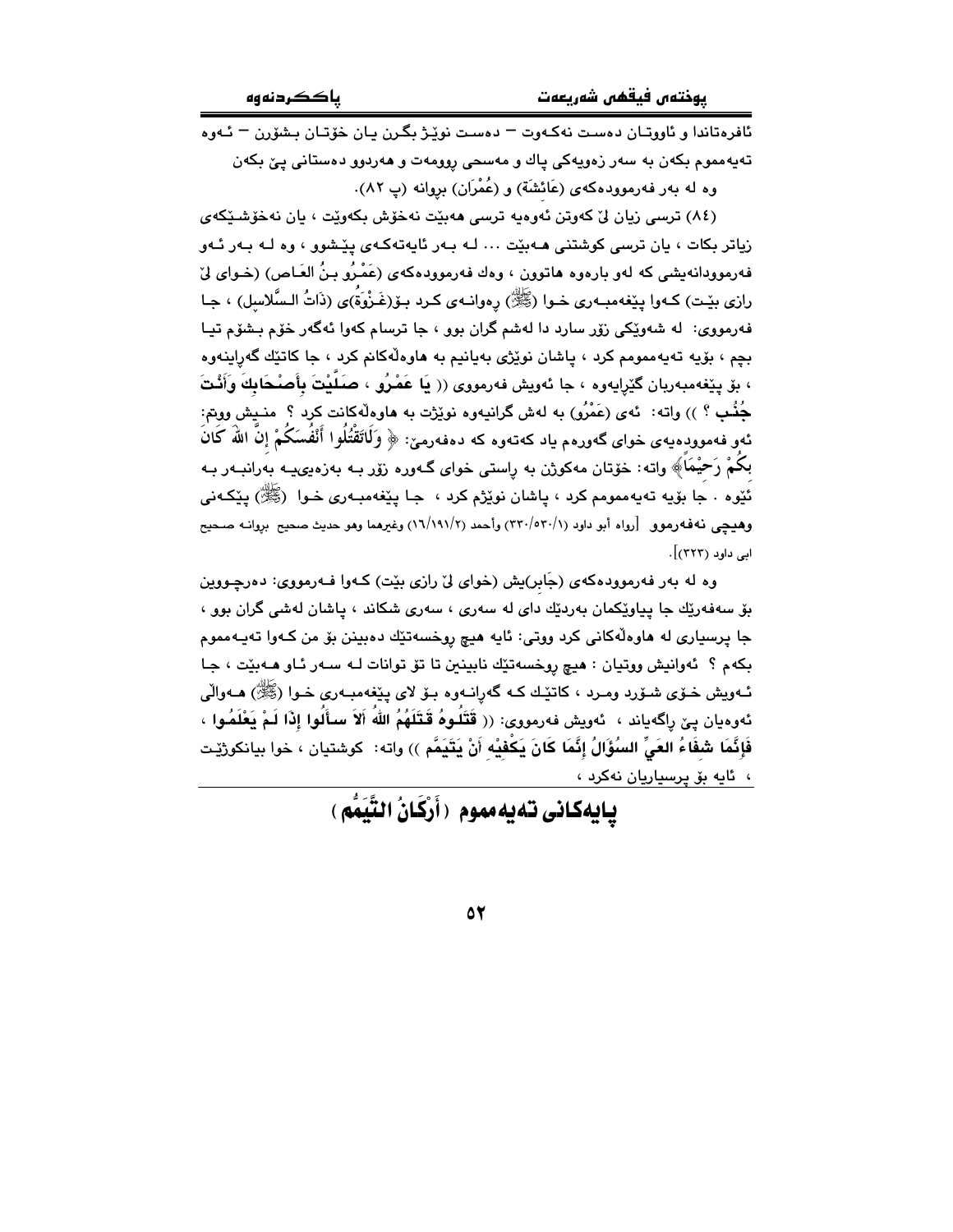نیـهت <sup>(۸۰)</sup> وهـهردوو دهسـت دان بـه سـهر زهویـهکی پاکـدا ومهسـح کردنــی روومهت وهـهردوو دهست <sup>(۸٦)</sup>، وه يێويست(وَاجب)ه بـه نـاوى خـواوه دهست يـێ بکريْت هەر وەكو دەست نويْژ <sup>(۸۷)</sup>

### سوننه تهكانى تهيه مموم

پێش خستنی دهستی راست له مهسح کردندا <sup>(۸۸)</sup> ، وه فوو کردن به هـهردوو لە<u>پدا پێش م</u>ەسح كردنى روومەت <sup>(۸۹)</sup>

کاتێك که نەپانزانى ، چونکە شىفاي ھەمور نەخۆشىيەك پرسىپار کردنــه ، تــەنھا بەسـى بـور ته یه مموم بکات  $\, \, [\,$ رواه أبو داود (۲۲٦/۲۳۹/۱) وله زیادة ولکن الحدیث الی حیث ذکرنـا حسن بـشواهده بروانـه تمام المنة للألباني (ل ١٣١–١٣٥) وصحيح ابي داود (٢٢٦)].

(٨٥) له بهر فهرموودهكهى (عُمَرُ بنُ الخَطَّابِ) (خواى ليّ رازى بيّت) بروانه (پ ٣١).

(٨٦) له بهر فهموودهي خواي گهوره كه لـه سـورهتي (المائـدة: ٦) ﴿..فَلَمْ تَجِلُوا مَاءَ فَتَيَمَّمُوا صَعَيْدَاً طَيِّبَاً فَامْسَحُوا بِوُجُوهِكُمْ وَأَيْدِيْكُمْ منْهُ ﴾ بروانه (پ ٨٣) .

وه له بهر فهرموودهکهی (عَمَّارُ بِنُ يَاسـر) (خـوای ليّ رازی بيّـت) کـهوا فـهرمووی: (( أَجْنَبْتُ فَلَمْ أَصبِ مَاءً ، فَتَمَعَّكْتُ فِيْ الصَّعِيْدِ وَصَلّيْتٍۢ ، فَذَكَرْتُ ذَلِكَ لِلنَّبِيِّ (ﷺ) فَقَالَ: إِنَّمَا كَانَ يَكْفِيْكَ هَكَذَا . وَصْـَرَبَ النَّبِيُّ (ﷺ) بِكَفَّيْه الأَرْضَ وَنَفَخَ فَيْهَمَا ، ثُمَّ مَسَعَ بِهِمَا وَجْهَهُ وَكَفَّيْه )) واته: لهشم گران بوو وئاووم دهست نهكـهوت ، جـا خـۆمم لـه ناوي خۆلّدا بلكاندەوە – تلاندەوە – ونوێژم كرد ، جا ئەمەم گێراپەوە بۆ يێغەمبـەرى خـوا (ﷺ) ، ئەويش فەرمووى : تەنھا ئەوەت بەس بوو كەوا بكەيت ، جا يَيْغەمبەرى خُوا ۚ (ﷺ) ههردوو ناو دهستی – لهیی – بهزهویدا دا و فووی یێدا کرد ، یاشـان مهسـحی روومـهت و هـهـردوو د.هستمی یـێ کرد [رواه البخاری (۱/٥٥٥//) ومسلم (۱/ ۲۸۰/۲۸۰) وغیرهما].

#### تٽيبينيء

.<br>بنهږهت(أصل) له تهپهمموم کردندا ئهوهيه که لـه جێگـهى دهسـت نوێـژه ، جـا هــهر شتێك به دەست نوێژ حەلالٌ بېێت ئەوە بە تەپەمموميش حەلالٌ دەبێت ، وە دروسىتە يـێش هاتني کاتي نوێش بکرێت ، ههر وهکو دهست نوێژ هيچ جياوازيهك له نێوانيان دا نييه ، وه مەروەما دروستيشە بە يەك تەيەمموم چەند نوپْژێك بكرێت ، ئيتر فەرز بێت يان سوننەت.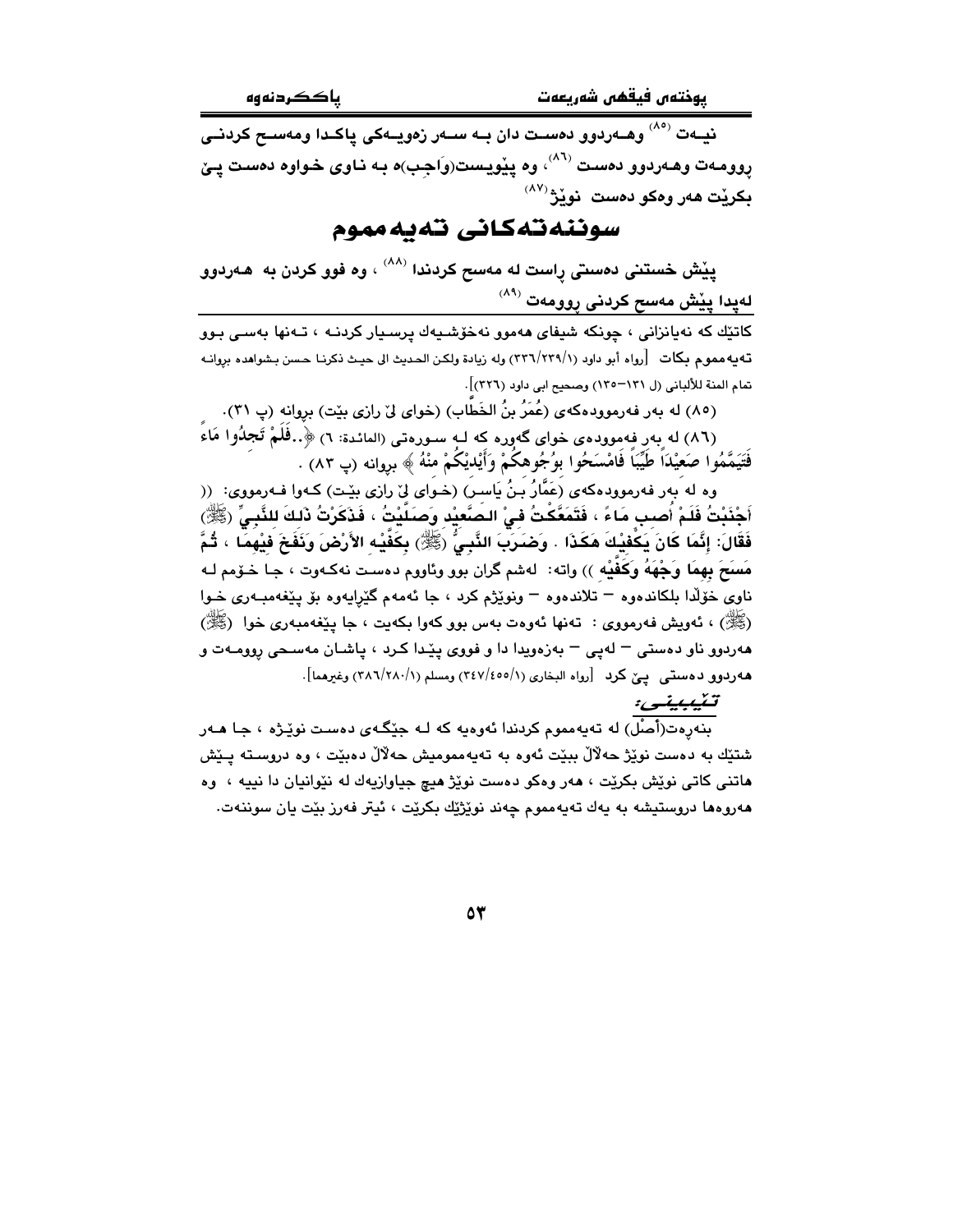(٨٧) چونکه تهیهمموم له جێگهی دهست نوێـژ دایـه ، کـهوا بـوو چـۆن (بـسْم الله)ی كردن بۆ دەست نوێژ پێویست(وَاجب)ە ، ھەروەھا بۆ تەيەمموم كردنيش پێویست(وَاجب)ە ، بروانه (پ۲٤) .

(٨٨) له بهر فهرمودهكهي (عَائشَة) (خواي لـيّ رهزاي بيّت) بروانـه( ب٤٢) ، جـونكه تەيەممومىش ھەر ( طَهُور)ە ٠

(٨٩) له بهر فهرمودهکهي (عَمَّارُ بنُ يَاسرِ) (خواي ليِّ رهزاي بيّت) ، بروانه(پ٨٦) .

### ئەوانەي تەيەمموم بەتان دەكەنەوە ( مُبْطَلاتُ النَّبِيَمُم )

ئەوانەي دەست نوپژ بەتال دەكەنەوە تەيەمموميش بەتال دەكاتەوە ، وە نەمانى ھۆكانى تەيەمموم كردنيش<sup>60</sup> .

(٩٠) چونکه تەپەمموم له جێگەي دەست نوێژە ، بۆيە ھەر شتێك دەست نوێژ بەتال بکاتەوە ، تەپەممومىش بەتال دەكاتەوە . وە ھەروەھا ھەر كاتێكىش ئەو ھۆيانـە نـەما كـە به هۆيەوە تەيەمموم حەلالٌ بووە ئەوە تەيەممومەكە بەتالٌ دەبێتەوە .

### حـدبـز و زهيسـاني (الحَبْضُ وَالنِّفَاسِ )

له شويْنى مندالْ بوونى ئافرەتەوە سىْ جۆر خويْن دەردەچيْت ، خويْنى حەيز <sup>(٩١</sup>ْ) ، و خويْنى زەيسانى( ياش مندالْ بوون ) (<sup>٩٢)</sup> ، و خويْنى نەخۆشى ئافرەتان( الإسْتحَاضَة) <sup>(٩٣)</sup> .

(۹۱) ئەو خوێنەپە كە بە بے' مىچ نەخۆشى و مۆپەكى تىر لـە مندالْدانى ئـافرەتى يێڰەيشتوو(بَالغ)ەوە دەردەچێت .

وه ئهم خوێِنه بەردەوام دەبێت تا تەمەنى بىِّ ئومێدى ئافرەت لەمندالٚ بوون(سنُّ اليَأْس) ، وه خوێنهکهشی له پێشدا رهش و گهرمـه و منـدالٌ دانـی یـیٌ دهقرچـێت ، لای کـهمی ماوهی بهردهوام بوونی له شهرعدا دیاری نهکراوه ، ههروهها لای زۆریشی هـهر دیـاری نهکراوه ، بهلام زۆربەي ئافرەتان شەش رۆژ يان حەوت رۆژ تووشيان دەبێت ، لە بـەر فەرمودەكەي ( حمْنَـةَ بِنْـتُ جَحْش )( خـواي لـيْ رەزاي بێت) كـەوا پێغەمبـەرى خـوا

 $\Delta \xi$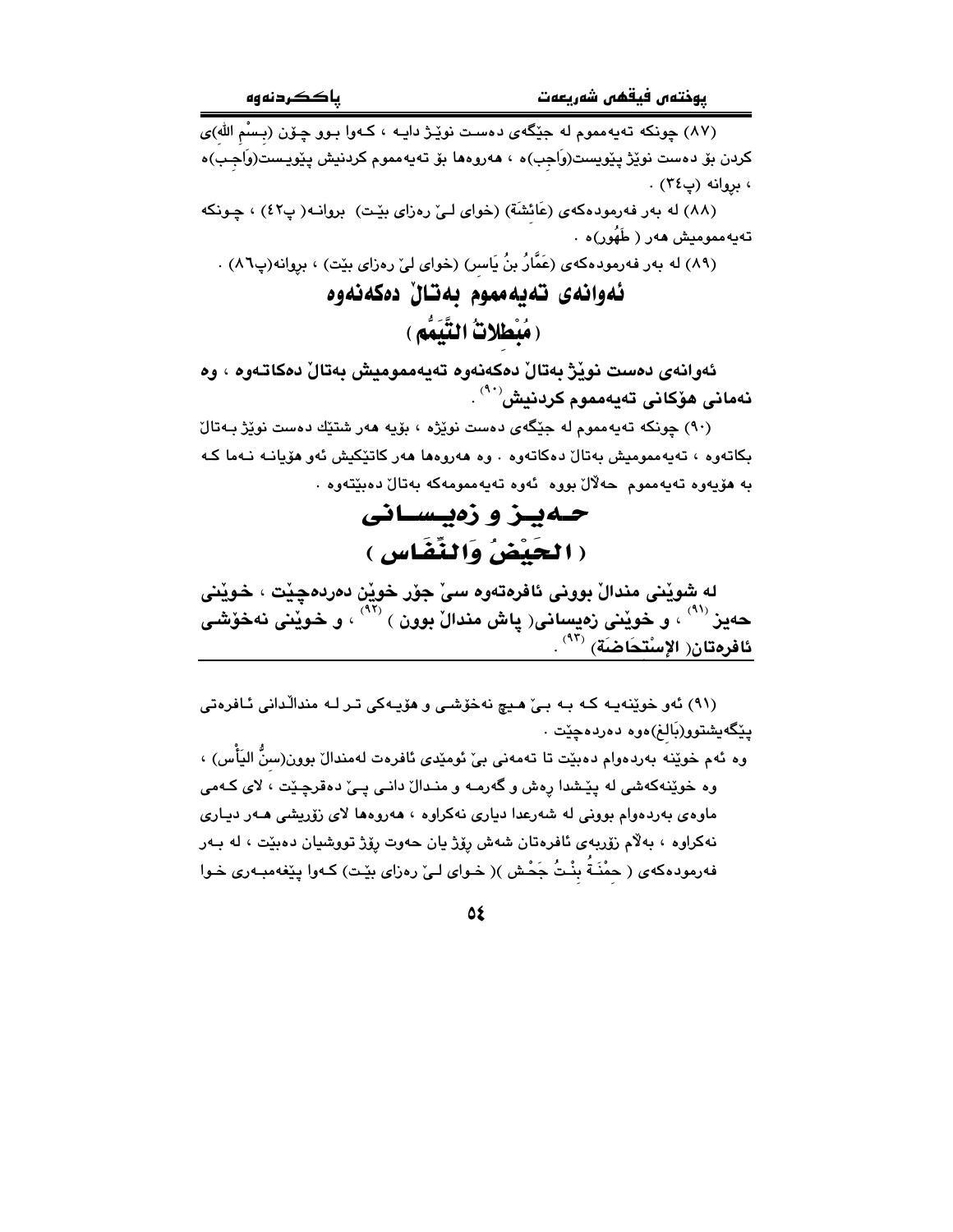يوذتەں فيقھى شەريعەت

(ﷺ)يكِيّ فەرمور (( إِنَّمَا هَذَه رَكْضَةٌ مِنْ رَكَضَات الشَّيْطَان ، فَتَحيْضي ستَّةَ أَيَّـام أَوْ سَـبْعَةً فـى علْـم الله ، ثُـمَّ اغْتَـسلى ، حَتَّـى إذَا رَأَيْـت أَنَّـك قَـدْ طَهـرْت وَاسْتَذْقَيْت ، فَصَلَّى أَرْبَعَاً وَعَشْرِيْنَ لَيْلَةَ أَوْ ثَلاثًا وَعَشْرِيْنَ وَأَيَّامهنَّ ، وَصُومى ، فَإِنَّ ذَلِكَ يُجْزِيْك ، وَكَذَلِك فَافْعَلى في كُلِّ شَهْرٍ ، كَمَا تَحيْضُ النِّسَاءُ وَكَمَا يَطْهُرْنَ لميْقَات حَيْضهنَّ وَطَهْرِهنَّ .. )) واته: ئهمه يالنِّكه له يالْـهكانى شـهيتان ، جا شەش رۆژ تا حەوت رۆژ بە حەيز دەژمێريت لە زانستى خوا دا ، ياشان خۆت بىشۆ ، تا ئەگەر بېنېت كەوا ياك وتەمېز بويتەوە ، ئەوە بېست وچوار شەو يان بېست وسىّ .<br>شەو بە رۆژەكانيەوە نوێژ بكە و رۆژوو بگـرە ، ئـەوە ئـيتر لـە سـەرت دەكـەوێت ، وە ههروهها بهم شێوهيه بکه له ههموو مانگێکدا ، وهکو ئافرهتـان چۆن تووشي حـهيز دهبن ، وه چی کاتیش پاك دهبنهوه ، به كاتی حـهیز و پـاكێتی ئـهوان .[رواه ابـو داود( ٢/٢٨٤/٤٧٥/١) والترمذي(١٢٨/٨٢/١) ابن ماحة(٢٠٥/١٢٧/٢٠٥) بمعناه وهو حسن بروانه الإوراء ( ٢٠٥) ].

(٩٢) خوٽني زەيسانى خوٽني ياش مندال بوونه ، ئەم خوٽنەش لاي كـهمى ماوەكـهى دياري نهکراوه ، ئافرەتى وا ھەيە تەنھا لە کاتى مندالٌ بوونەكـەدا خـوێنى لـئ دێت ، بـﻪلاّم لای زۆری ماوهکهی له چل(٤٠) رِۆژ زیاتر تێپەر ناکات ، جا ئەگەر لـهوه زیـاتر ئـافرەت خوێنی لیٰ هـات ئــهوه بــه نهخۆشـی (الإسْتحَاضَـة) دهژمێرێـت ، لــه بـهر فهرمودهكـهى ( أُمّ سَلَمَة) (خواي ليْ رەزاي بيْت) كەوا فەرمووي : (( كَانَت الذُّفَسَاءُ تَجْلسُ عَلَى عَهْد رَسُول الله (ﷺ) أَرْبَعيْنَ يَوْمَاً )) واته: ئەو ئافرەتەي لە زەيسانيدا بوايە لـه سـەردەمى پێغەبـەرى خـــوادا (ﷺ) چــل رۆژ داد.هنیـــشت [رواه ابــو داود ( / ٣٠٧/٥٠١) والترمــذي ( ١٢٩/٩٢/١) وابــن ماجــة (١/٢١٢/١٣) وهو حديث حسن صحيح بروانه صحيح ابن ماجة (٥٣٠)].

(۹۳) ئــهو خوينهيـه كـهوا لــه كـاتيْكى تــردا جگــه لــه حــهيز و زهيـسانى بــه هــوّى نهخوشپيەوه توشى ئافرەت دەبێت ، يان جارى واھەيە بـه دەمـى حـەيز و زەيـسانى يـەوە توشي دهبێت ، جا ئەگەر بە دەمى حەيزەوە نـەبوو ئـەوە ديـارە ، بـەلاّم ئەگـەر بـە دەمـى حەيزەرە بور ئەرە - **سىن دالەتى ھەيە :** –

يهڪهم : ئەوەپە ماوەي حەيزەكە لاي ئافرەتەكە زانراو بێت پێش ئەوەي توشى نەخۆشى (إسْتَحَاضَة) ببيّت ، لهم حالّةتهدا ، ئهو ماوه زانراوه به ماوهى حهيز بوّى دادهنريّت ، وه جگه لهوهيش به نهخوشي دهژمێرێت ، له بهر فهرمودهکهي (أمّ سَلَمَة) (خواي لـيّ رهزای بێت) کهوا پرسپاری له پێغهمبهری خوا (ﷺ) کرد لـه بـارهی ئافرهتێکـهوه ،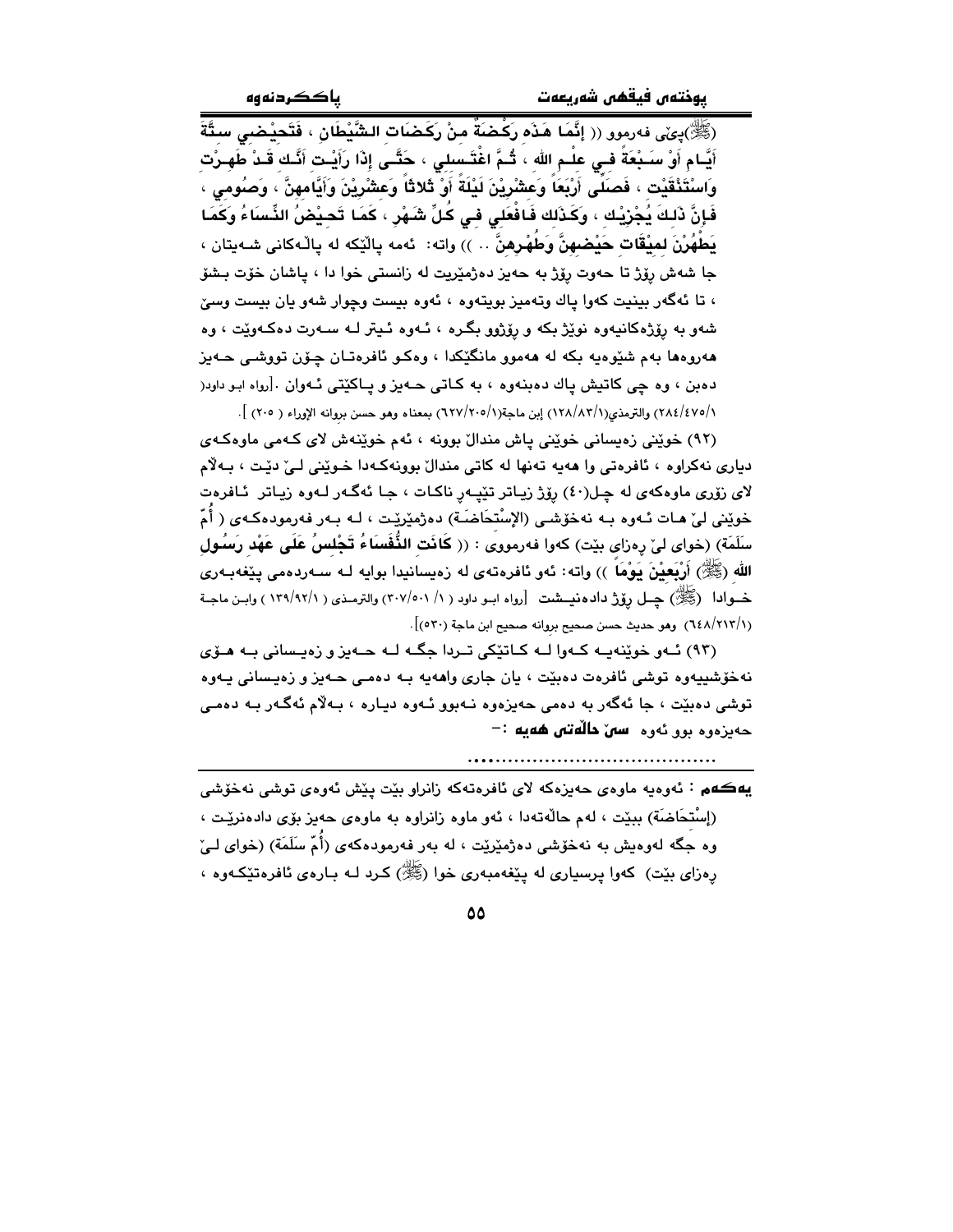يوذتەں فيقھى شەريعەت

خويننِكي رزر لـه گيـاني ديْت ، ئـهويش فـهرمووي: (( لتَنْظُرْ عدَّةَ اللَّيَالي وَالأَيَّام الَّتى كَانَتْ تَحيْضُهُنَّ منَ الشَّهْرِ قَبْلَ أَنْ يُصيبْبَهَا الَّذى أَصَابَهَا فَلْتَتْرِكَ الصَّلاةَ قَدْرَ ذَلكَ منَ الشَّهْرِ ، فَإِذَا خَلَّفَتْ ذَلكَ فَلْتَغْتَسِلْ ، ثُمَّ لتَسْتَتْفِرْ بِثَوْبٍ ، ثُمَّ لتُصلّ )) واته: با تهماشا بکات ، بهماوهی ئـهو شـهو و رۆژانـهی کهلـه پـێش دا تێيدا ۔<br>تووشی حهیز دههات لهمانگێك دا ،پێش ئەوەي تووشی ئەوە بېێت كه تووشی بوو ، جا – لهوماوهيهدا – واز له نوێژ بێنێت ، جا ئهگهر ئهوه نهما باخۆی بـشوات و خـوّی باش بياك بكاتـهوه بياشان نويْـژ بكات [رواه أبو داود(١/رقم/٢٧٤) ابن ماجة(١/رقم/٦٢٣) بمعنـاه و .<br>بقية الخمسة الا الترمذي وهو حديث صحيح بروانه صحيح أبـي داود(٢٦٤–٢٦٨) وصـحيح إبـن ماجـة(٥٠٦)] . وهلهبهر فهرمودهكهي ( أُمُّ حَبِيْبَةَ بِنْتُ جَحْش) (خواي ليْ رازي بِيْت) كـهوا بِيْغهمبـهري خوا بِيَى فەرمور (( أَمْكُتْبِي قَدْرَ مَا كَانَتْ تَحْبِسُك حَيْصَتُك ، ثُمَّ إغْتَسلي وَصَلِّي )) واته: بمێنهوه به ئهندازهي ئهوه كه له كاتي حـهيز دا دهمايتـهوه ، پاشـان خـوّت مشق و نويز يکه [رواه مسلم (٢٦٤/٢٦٤/١)].

دووهم : ئەوەيە كە بەردەوام خوێنى لىٰ بيْت وە لــه يَيْشيشدا رِۆژانێكـى زانـراوى نــهبووە ، يان له يادي نهماوه ، وه يان هــهر بـه نهخوشـيـهوه (بَـالمَ) بـووه ، وه خـويّنى حـهيزو نهخوشي جيا ناکاتەوه له يەك ، لەم حالّەتەدا حەيزەكەي شەش رۆژ يان حەوت رۆژى بۆ دادەنريت لـه مانگەكـەدا وەكـو عـادەتى زۆر بـەى ئافرەتانـه ، وە رۆژانـى تريـشى ههموو به نهخوشی بو دادهنریت ، له بهر فهرموودهکهی (حمْنَةُ بِنْتُ جَحْش) (خوای ليّ رازي بيّت) كهوا فهرمووي: تووشي نهخوّشي (إسْتحَاضَة) هـاتم زوّر بـه توندي ، جـا جووم بۆ لاي پێغەمبەرى خوا (ﷺ) پرسپارى ليّ بكـه م وئاگـادارى بكەمـەوە ، جـا لـه مالْی (زَیْنَبُ بِنْتُ جَحْش)ی خوشـکمدا بینیمـهوه و پـێم ووت : ئـهی پێغهمبـهری خـوا (ﷺ) مـن تووشـي نەخۆشـيەكى زۆر تونـد بـووم ، جـا تــۆ چـي دەفــەرموويت ، وە قەدەغەيشى كردووم لە نوێژ كردن و رۆژوو گرتن ؟ جا ئــەوەيش فــەرمووى : (( أَنْعَتُ لَك الكُرْسُفَ ، فَإِنَّهُ يُذْهبُ الدَّمَ )) واته: يارچه يهموويهك ههلّبگره ، ئهوه خويّنهكه نايــه لَيْت ، ووتم: ئــهى يـيْغهمبــهرى خــوا زۆر لــهوه زۆرتــره ، ئــهويش فــهرمووى : (( فَاتَّحْذي ثَوْبِياً )) واته: جا هەلىيەسە ، ووتم : ئەو رىٰ دەكات رىٰ ، جـا فـەرمووي: (( سَآمُرُك بِأَمْرَيْنِ أَيُّهُمَا فَعَلْتِ أَجْزَى عَنْك منَ الآخَرِ ، فَإِنْ قَوَيْتِ عَلَيْهِمَا فَأَنْت أَعْلَمُ قَالَ لَهَا: إِنَّمَا هَذه رَكْضَةٌ منْ رَكَضَات الشَّيْطَان ، فَتَحَيَّضـى ستَّةَ أَيَّام أَوْ سَبْعَةَ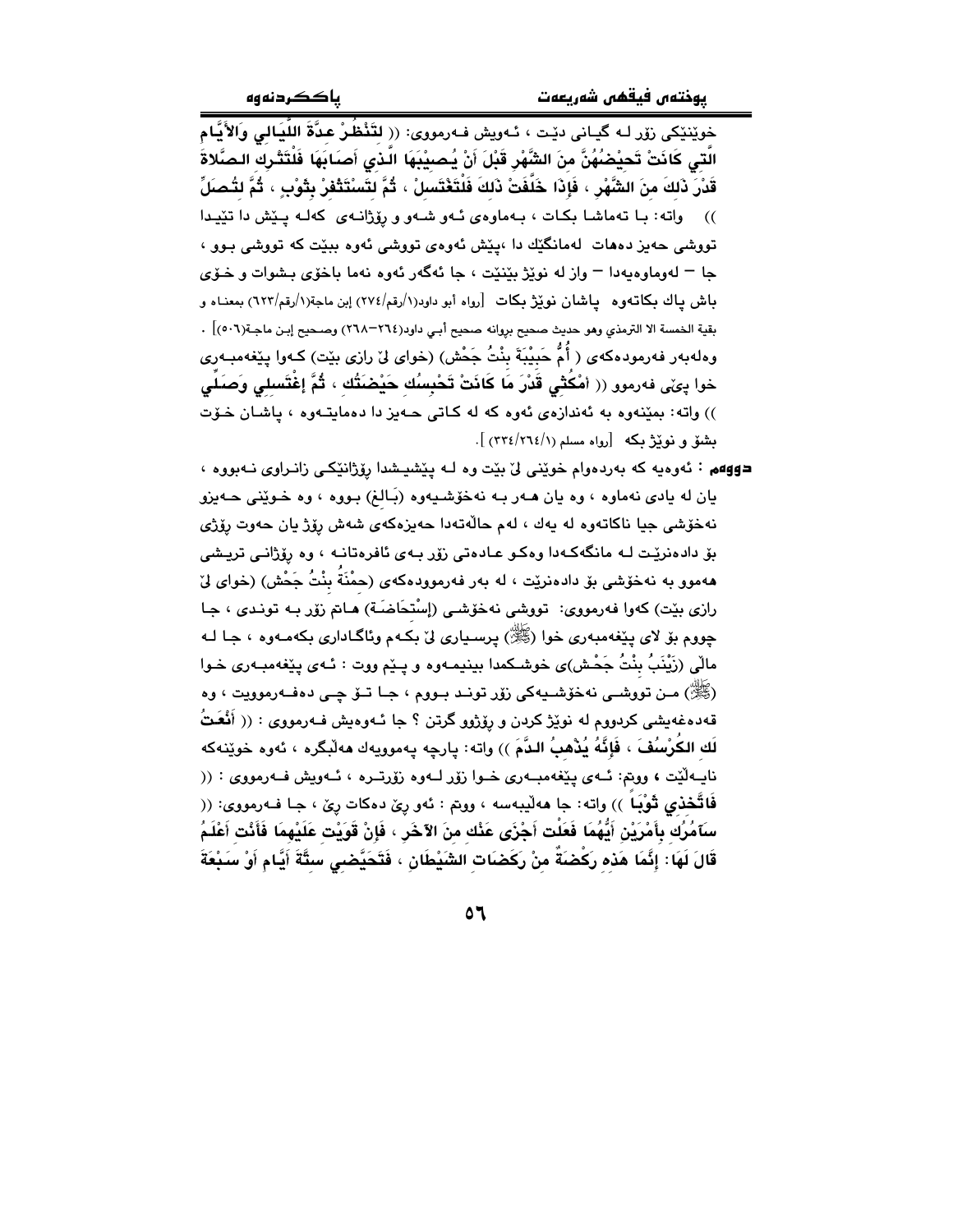باككردنهوه

أَيَّام في علْم الله تَعَالَى ذكْرُهُ ، ثُمَّ إغْتَسلى ، حَتَّى إذَا رَأَيْتَ أَنَّك قَدْ طَهُرْتَ وَاسْتَذْقَأْت فَصلَى ثَلاثًا وَعشْرِيْنَ لَيْلَةً أَوْ أَرْبَعَاً وَعشْرِيْنَ لَيْلَةً وَإَيَّامهَا وَصُوْمى فَإِنَّ ذَلِكَ يُجْزِئُك ، وَكَذَلِكَ فَافْعَلى كُلَّ شَهْرٍ كَمَا يَحصْنُ [تَحيْضُ]الذِّسَاءُ وكَمَا يَطْهُرْنَ ميْقَاتَ حَيْصْهِنَّ وَطُهْرِهِنَّ ، فَإِنْ قَوَيْت عَلَى أَن تُؤَخِّرِي الظَّهْرَ وَتُعَجِّلـي العَصْرَ فَتَغْتَسل [فَتَغْسليْنَ] وَتَجْمَعيْنَ بَيْنَ الصَّلاتَيْنِ الظَّهْرَ وَالعَصْرَ وَتُؤَخِّرِيْنَ المَغْـربِ وَتُعَجِّلـيْنَ العـشَاءَ ثُـمَّ تَغْتَـسليْنَ وَتَجْمَعـيْنَ بَـيْنَ الـصَّلاتَيْن فَـافْعَلى وَتَغْسليْنِ مَعَ الفَجْرِ فَافْعَلى وَصُومى إِنْ قَدَرْت عَلَى ذَلكَ . قَالَ رَسُولُ الله (ﷺ): وَهَذَا أَعْجَبُ الأَمْرَيْنِ إِلَىَّ )) واتــه:فــهرمانت يــىٰ دهكـهم بــه دوو شـت ، هــهر كاميـان بکهيت ، ئەوه ئەوي ترت له سەر دەکەوێت ، جا ئەگەر تواناي ھەردووکيانت بوو ئەوە خۆت دەزانيت جا يېّي فەرمووم : ئەمە يالَيْكە لە يالْهكانى شـەيتان ، جـا شـەش رۆژ تا حەوت رۆژ بە حەيز دەژمێريت لە زانستى خـوا دا ، ياشـان خـۆت بـشۆ ، تـا ئەگـەر بينيت كهوا ياك وتهميز بويتهوه ، ئهوه بيست وجوار شهو يان بيست وسئ شـهو بـه رۆژەكانيەوە نوێژ بكە و رۆژوو بگرە ،

### ئەوەي لەكاتى حەيزو زەيسانىدا حەرامە (مَايَحْرُمُ بِالْحَيْضْ وَالنِّفَاسِ )

نوێؚژ کردن و روٚژوو گرتن <sup>(</sup>

ئەوە ئيتر له سەرت دەكەوپّت ، وە ھەروەھا بەم شىيّوەيە بكـه لـه ھــەموو مانگێكدا ، وهکو ئافرهتان چۆن تووشي حەيز دەبن ، وه چى كاتيش ياك دەبنــهوه ، بـه كـاتى حەيز و پاكێتى ئەوان ، وە ئەگەر ھێز وتوانات ھەبێت لە سـەر ئـەوەي نوێـژى نيـوەرۆ دوا بخەيت ونوێڙي عەسريش پێش بخەيت وخـۆت بـشۆيت ، ياشـان نوێـژي نيـوەرۆ و عەسر يێكەوە بكەيت ، ياشان مەغريب دوا بخەيت و عيشايش يـێش بخـەيت و خـۆت بشۆيت ، پاشان هەردوو نوێژەكە يێكەوە بكەيت ، ئەوە بيكە و خۆتيش لـه گـەلّ نوێژي بهيانيدا بشۆريت ونوێژ بکـهيت ، ئـهوه وا بکـه و نوێژ بکـه و رۆژوويـش بگـره ئهگـهر توانـات لـه سـهري هـهبوو ، وه يێغهمبـهري خـوا (ﷺ) فـهرمووي: وه ئـهمـهي دواييــانم يـــيٌ خۆشــتره [رواه أبـودواود (٢٨٧/٤٧٥/١) والترمـذي (١٢٨/٨٣/١) وغيرهمـا وهـو حـديث صحيح بروانه الإرواء (٢٠٥)].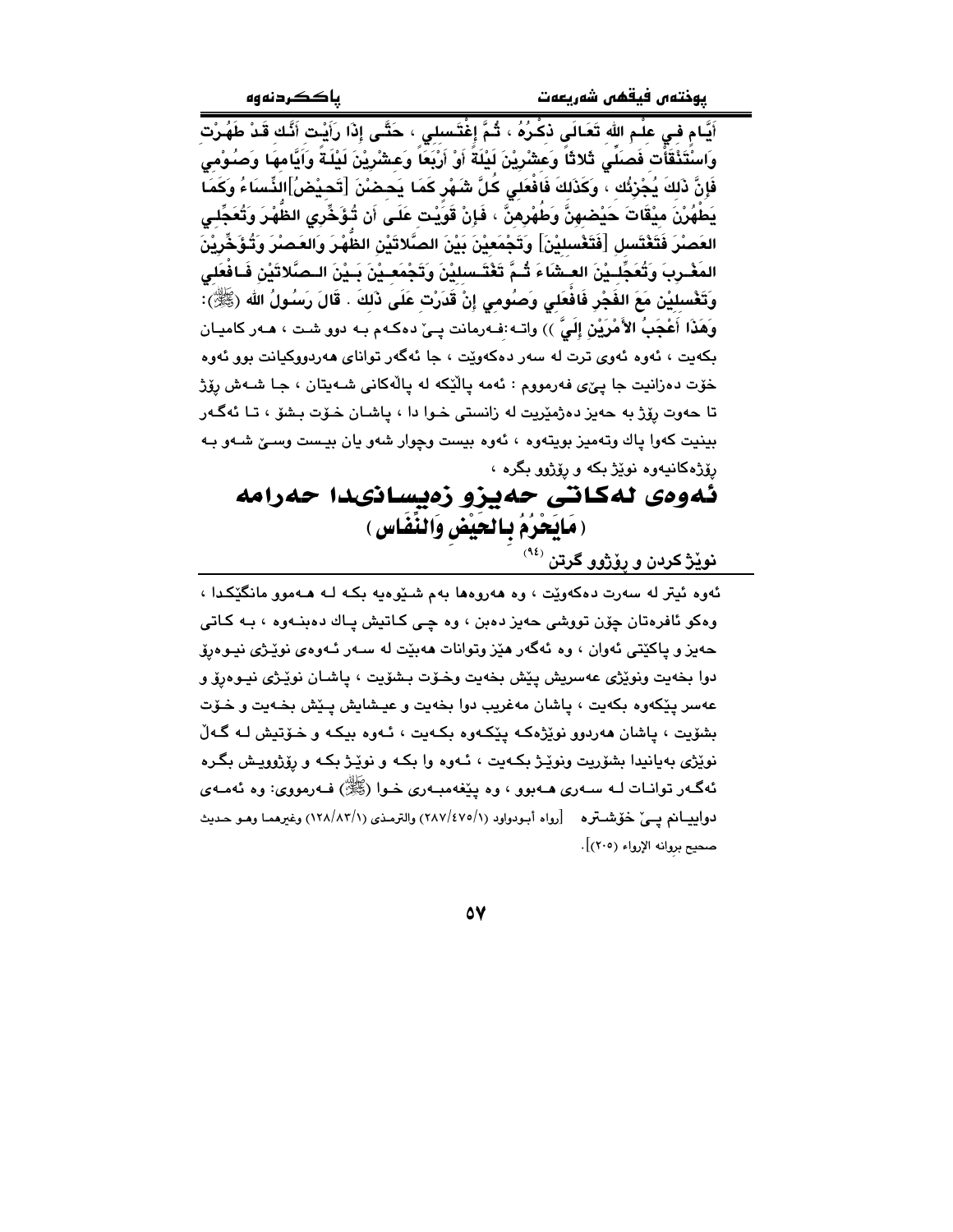**ستن یهم :** ئەرەبە کە مەر عادەتى نەبوربێت ، بەلاّم تواناى مەبە خوێنى حەيز لە نەخۆشى جيا بكاتهوه ، لهم حالّهتهدا كار به جيا كردنهوهكهى خـوّى دهكات ، لـه بـهر فهرموودهكهي (فَاطمَةُ بِنْتُ أَبِي حُبَيْشٍ) (خواي ليْ رازي بيّتٍ): كهوا تووشـي نهخوّشـي (إسْتحَاضَة) هات ، جا يێغەمبەرى خوا (ﷺ) يـێي فـﻪرموو: (( إِذَا كَانَ دَمُ الحَيْض فَإِنَّهُ دَمَّ ٱسْوَدٌ يُعْرَفُ ، فَإِذَا كَانَ ذَلِكَ فَأَمْسكي عَنِ الصَّلاة ، فَإِذَا كَانَ الآخَرُ فَتَوَضَّنَّى وَصَلِّي )) واته: ئەگەر خوێنى حـەيز بێت ئـەوە رەشـە دەناسـرێت ، جـا ئهگەر وا بوو ، ئەوە واز بێنـه لـه نوێـژ كـردن ، بـهلاّم ئەگـەر ئـهوى تريـان بـوو ئـهوه دهست نويْژ بگره و نويْژ بكه… [رواه أبوداود (١/٢٨٢/٤٧٠) والنسائي (١٨٥/١) وهو صحيح بروانـه  $\lbrack (7.8)$ 

(٩٤) له بهر فهرموودهکهي (أَبُو سَعيْدُ الخُدْرِي) (خواي ليّ رازي بيّت) کهوا پيّغهمبهري خوا (ﷺ) له رۆژي جەژنى قوربان يان رەمەزاندا دەرچوو بۆ شوێنى نوێژ(مُصَلِّي) ، جـا داي بـه لاي كۆمـەلْێ لـه ئافرەتانـدا ويىُنـى فـەرموون: (( بِيَا مَعْشَرَ الدِّساء تَـصَدَّقْنَ ، فَـاِنِّي اُرِيْتُكُنَّ أَكْثَرَ أَهْلِ النَّـار ِ )) واته: ئەي كۆمەلّى ئافرەتان خێر و بەخشىن زۆر بكەن ، بە مـن پيشاندرا له شەوي(معْرَاج)دا كەوا ئێوە زۆربەي خەلكى دۆزەخن . ئەوانىش ووتيان: لـه بـەر ِحِي نَهِي بِيْغهمبهري خوا ؟ ئهويش فهرمووي: (( تَكْتُرْنَ اللُّعْنَ وَتَكْفُرْنَ العَشَيْرَ مَا رَأَيْتُ منْ نَاقصَات عَقْل وَديْنِ أَذْهَبُ للَّبِّ الرَّجُلِ الحَارْمِ منْ إِحْدَاكُنَّ ﴾) واته: چـونكه نـهفرهت زۆر دەكەن و كوفرى ژيانيش دەكەن ، نەم دىيوە كەسىيْك وەكىو ئَيْـوەي نوقــصانى عــەقلْ و دين کهوا مێشکي پياوي ژيري زيرهك له شوێني خۆيدا نـههێڵن . ووټيـان : ئـهي نوقـصاني عهقلٌ و دينمان جيميه ئهي بيُغهمبهري خوا ؟ ئهويش فهرمووي :

وسوور خواردنهوه به دموري(کَعْبَه)دا<sup>(۹۵</sup>) ، وجووت بوون لـه گـهلٌ پيـاودا <sup>(۹٦)</sup> ، وه دهبيْت رِوْرُووهكه به قەزا بداتەوه بەلاّم نويْژەكە ناداتەوه <sup>(٩٧)</sup> ،

.<br>(( أَلَيْسَ شَهَادَةُ المَرْأَة نصنْفُ شَهَادَة الرَّجُل )) واته: ئايا شايهتى دانـى ئـافرەت نيـوهى شايەتى دانى يياو نييە ؟ ووتيان : بەلىؒ ، فەرموي: (( فَذَلِكَ منْ نُقْصِلَن عَقْلهَا )) واتـه: دەي ئەرە نوقصانى عەقلَيْتى ، (( أَلَيْسَ إِذَا حَاصْبَت لَمْ تُحصَلِّ وَلَمْ تَحصُمْ )) واتـه: ئـهى باشه ئهگەر ئافرەت بكەوێتە حەيزەوە واز لە نوێژ كردن ورێژوو گردن ناھێنێت ؟ ووتيـان: بهلْيٌ ، فـهرمووى: (( فَذَلِكَ مِنْ نُقْصَانِ دِيْنِهَا )) واتـه: ئـهويش نوقـصانى دينيّتـى [رواه البخاري (٢٠٤/٤٠٥/١)].

 $\Delta$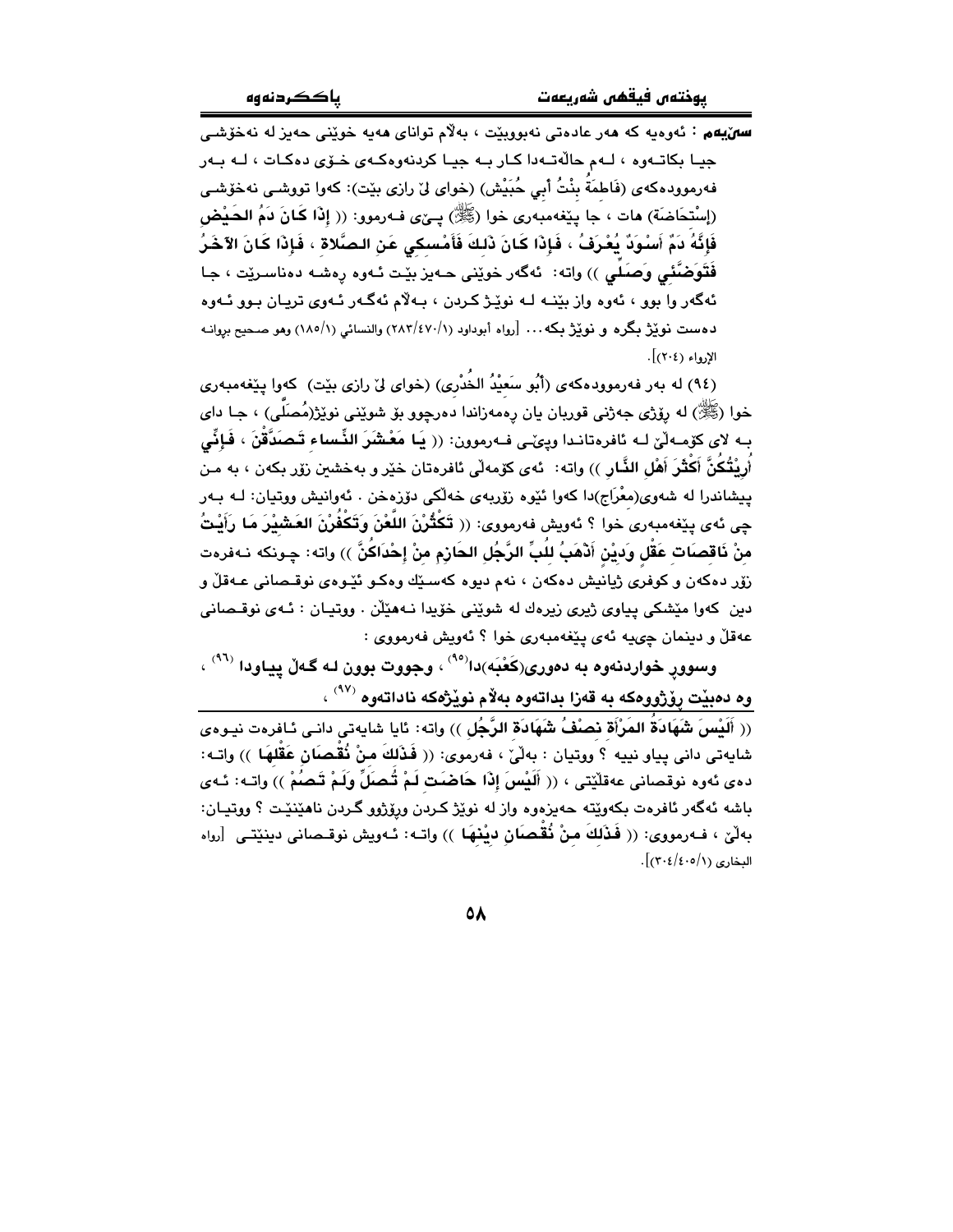(٩٥) له بهر فهرموودهکهي (إِبْنُ عَبَّاس) (خوايان ليّ رازي بێت) کـهوا پێغهمبـهري خـوا (ﷺ) فەرمووى: (( الطَّوَافُ بِالبَيْت صَلاةٌ ، إِلاَّ أَنَّ اللهَ أَحَلَّ فَيْـه الكَـلامُ )) واتـه: ۚ سـوور خواردنهوه به دهوری مالٌ – ی کهعبه– دا نوی٘ژه ، بـهلٌام خـوای گـهوره قـسه کردنـی تیٌدا حــه لْأَلْ كــردوه [رواه الترمـذى (٢/٧١٧/٢١٧) والحـاكم (١/٤٩٥) وصـححه ، وهـو كـذلك بروانـه صـحيح الجـامع  $\sqrt{(7902)}$ 

(٩٦) له بهرِ فهرموودهٖکهی خوای گهوره له سورهتی (البقرة: ٢٢٢)دا ﴿ وَيَسْئُلُونَكَ عَن الَمحيْضِ قُلْ هُوَ أَذَىً فَاعْتَزِلُوا النِّسَاءَ في المَحيْضِ وَلَاتَقْرَبُوهُنَّ حَتَّى يَطْهُرْنَ فَإِذَا تَطَهَّــرْنَ فَأْتُوَهُنَّ منْ حَيْثُ أَمَرَكُمُ اللّهُ ﴾.. واته: برسيارت َلىٰ دهكهن \_ ئهى پێغهمبـهر \_ لـه بـارهى حـه يزهوه ، تــوّيش بلّـيّ: ئــهوه زيـاني ههيـه ، جـا دووركهونـهوه لـه – جيمـاع كردنـي – ئافرەتان لە كاتى چەيزدا تـا يـاك دەبنـەوە ، جـا ئەگـەر شـۆرديان ئـەوە بـچنە لايانـەوە – جيماعيان له گهڵ بکهن – لهو شوێنهوه که خوای گهوره فهرمانی يێ کردووه .

وه ههروهها له بهر فهرموودهكهي (أنَّس) (خواي ليِّ رازي بيِّت) كهوا ييِّغهمبـهري خـوا (ﷺ) فەرمووى: (( إصْنَعُوا كُلَّ شَيْءٍ إلاّ الذِّكَاح )) واتە: ھەموو شتێكيان لە گەلّدا بكـەن ته نها جيماع كردن نه بيّت [رواه مسلم (٢٠٢/٢٤٦/١)].

(٩٧) له بهر فهرموودهكهى (عَائشَة) (خواى ليِّ رازي بيِّت) كـهوا (مُعَـانَة) پرسـياري ليّ کرد: ئايا بۆ ئافرەت ياش ياك بوونەوەي لە حەيز رۆژوو بـه قـەزا دەداتـەوە بـەلاّم نويْـژ بـه قەزا ناداتەوە ؟ ئەويش فەرمووى: ئايا تۆ (حَرُوريَه)يت ؟ جا (مُعَانَة)يـش ووتــى: نــهء ، مـن (حَرُوريَه) نيم ، بهلام تەنھا پرسيار دەكەم ، (عَائشَه)يش فــهرمووى: (( كَـانَ يُـصيْبُـنَا لَاللَهَ فَذُوِّمَرُ بِقَضَاء الصَّوْمِ ولاَ نُؤْمَرُ بِقَضَاء الصَّلاَة )) واته: ئيّمه ئەوەمان تووش دەبـوو لـه کـاتي پێفهمبـهري خـوادا (ﷺ) جـا فـهرماني پـێ دهکـردين قـهزا کردنـهوهي رۆژوو ، بـهلام فه رماني يـێ نـه٥دكريت قـهزا كردنـهوهي نويْـِرْ [رواه البخاري (٢٢١/٤٢١/١ ومسلم (٢٦٥/٢٦٥/١)] . (حرورية): كۆمەلى (خَوَارج)ى گومرابوو بوون ، له سـەردەمى ئيمـامى (عَلـى)دا لـه فـەرمانى (خَلَيْفَه) دهرچوون ، له بهر ههندێك بهالگهى عهقلْمي ، جا يهكهم كۆبوونهوهيان لـه (حَـرُورَاء) کرد نزیکی (کُوفَه) ، فهرموودهی زۆرمان هەیه له بارەیانەوه ، که له پاش پێغهمبـهری خـوا (ﷺ) دێن و له ئاييني ئيسلام دەردەچن ، وه بـه سـهگي دۆزەخـيش ناويـان دەبـات ، جـا پەكێك لە قەسكانيان دەپانووت دەبێت ئافرەت ئەگەر كەوتـەوە ھـەيزەوە ، ھـەروەك چـۆن رۆژوو به قەزا دەداتەوە ، نوێژپش بە قەزا بداتەوە .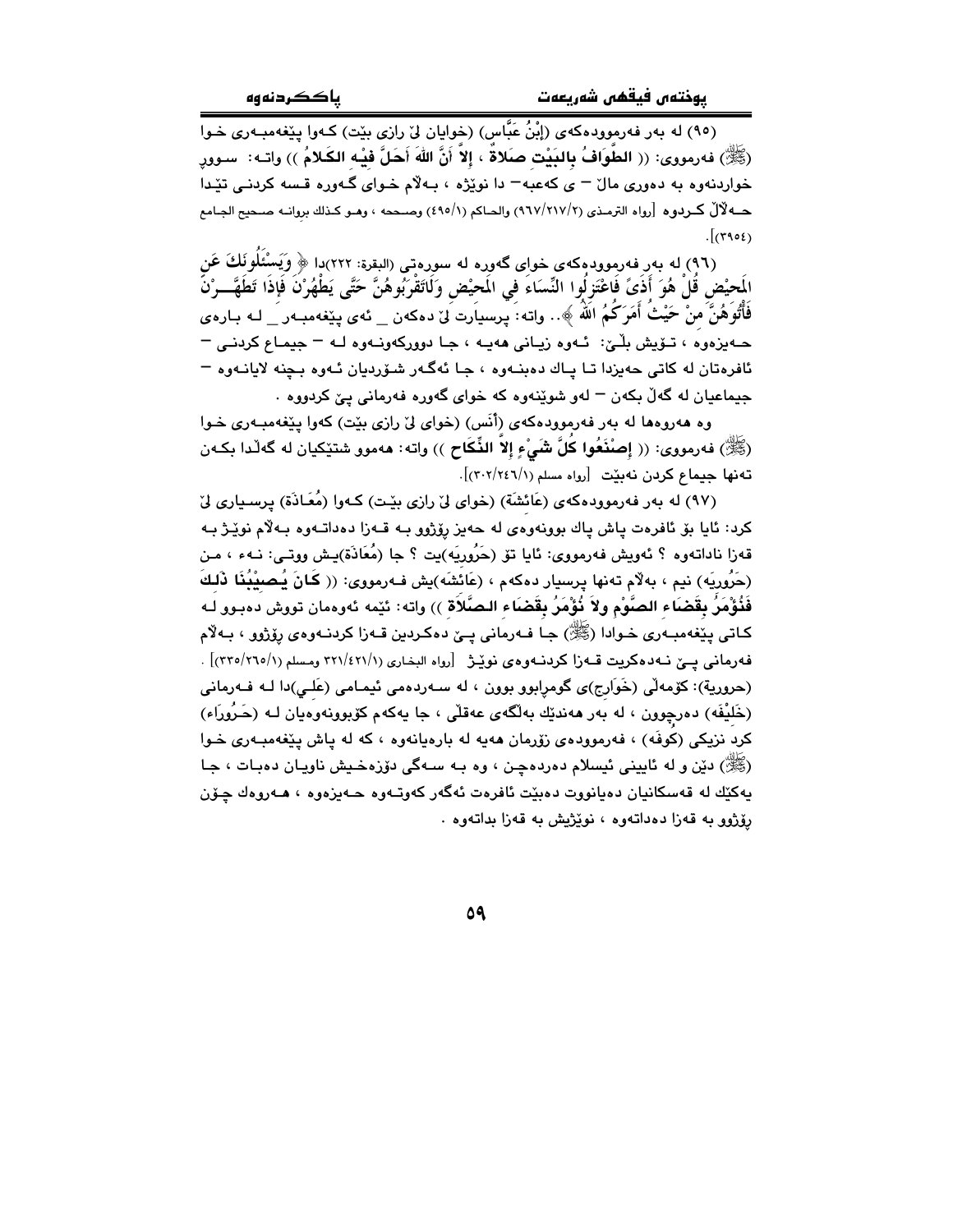باككردنهوه

وه ئـهوهي بـه هــوّي حــهيزو زهيــساني حــهرام ببيّـت ، لــه كــاتيخويّني نهخوّشــي (إسْتَحَاضَة) حەلاْلْە<sup>‹^^</sup>› بەلاّم بىق ھەموق نويْـژێك پێويـست(وَاجِب)ە دەست نويّـژ **بگريٽەوه<sup>(۹۹)</sup>.** 

(٩٨) جونكه له شەرعدا نەخۆشى (إسْتحَاضَة) حوكمى ياكێتى( طَهَـارَة)ى ھەيـە.. لـه نوێژ کردن و رۆژوو گرتن و جیماعی کردن و (طَوَاف) کردن .. .

(٩٩) لـه بـهر فهرموودهكـهى (فَاطمَـةُ بِنْـتُ أَبـي حُبَـيْش) (خـواى ليّ رازى بيّـت) كـهوا يێِغەمبەرى خوا (ﷺ) يێي فەرموو: (( .. وَتَوَصَّنَّى لكُلِّ صَلاقٍ )) واتـه: ... ياشـان بـوّ ههموو نوێژێك دەست نوێژ بگرە [رواه أبوداود (١/٤٩٠/١) وإبن ماجة وهـو حـديث صـحيح بروانــه صحیح اِبن ماجة (٥٠٧) ] مەبەست لە ھـﻪموو نوێژێك ئەوەپـﻪ بـۆ كـﺎتى ھـﻪموو نوێژێكى فـﻪرز دەست نوێژێك بگرێِت ئىيتر نوێژە فەرزەكە و سوننەتەكانىشى يـێوە بكات ، (وَاللهُ أَعْلَم).

تێبينى:

ئیمامی (النُّوَوی) (رەحمەتی خوای لیْ بیْت) ، دەفەرمیؒ: هـەر كەسىیّك بـاوەڕى وابیٚت جوت بوون له گەلْ ئافرەتەكەيدا حەلالْه كاتێك لە حەيزدا بێت ، ئـەوە يـێي كـافر دەبێت ، وه ئەگەر يەكێك ئەو كارە بكات ، بەلام بېروباوەرى وا نەبێت كە حەلالە ، ئـەوە ئـەو كەسـە ئەگەر لە بىرى چور بێت يان نەزانێت ئافرەتەكەي لـە حەيزدايـە يـان نـەزانێت حەرامـە يـان مهکروهه ئهوه تـاوان بـار نابێت و کهففارهتیـشی لـه سـهر نییـه ، بـهلام ئهگـهر بـه قهسـت وزانيينهوه ئهو کاره بکات بـه بـيِّ هـيـچ زۆر ليِّ کردنٽِك ، ئـهوه تـاوانٽِکي گـهورهي کـردووه (شَافعی) فەرموويەتى: تاوانى گەورەپ وويٽوپستە لێی پەشىيمان بېێتەوە وتەوبەي لێ بکات . وه له بارهي پێويست(وَاجِب)بووني کهففارهت له سهري دوو را ههيه … [بروانـه شـرح  $\cdot$ (۲۰٤/۳).

*دهآییم*: بهلام ئەوەی راستە كەففارەتى لە سەر پێویستە ، لە بەر فەموودەكەی (إبْـنُ عَبَّـاس) (خوايـان ليٌ رازي بێـت) كـهوا يێغهمبـهري خـوا (ﷺ) لـه بـارهي ئـهو ييـاوهوه كـه جيماعي له گەڵ ئافرەتەكەيدا كرد كە لـه حـەيزدا ، يــێى فـەرموو: (( يَتَـَصَدَّقُ بِـديْنَار أَوْ نصلْف ديْنَار )) واته: با ديناريْك يان نيو دينار ببهخشيْت [رواه أبو داود (٢٦١/٤٤٥/١) والنسائي (١٥٣/١) وإبــن ماجــة (١٤٠/٢١٠/١) وهــو حــديث صــحيح برِوانــه الإرواء(١٩٧) و صــحيح إبــن ماجــه (٥٢٣)]. (إِبْنُ عَبَّاس) دەڧەرموێ: جا ئەگەر لـﻪ سـﻪرەتاكانى حەيزەكـﻪوە جيمـاعى لـﻪ گەڵدا كـرد ،

٦.